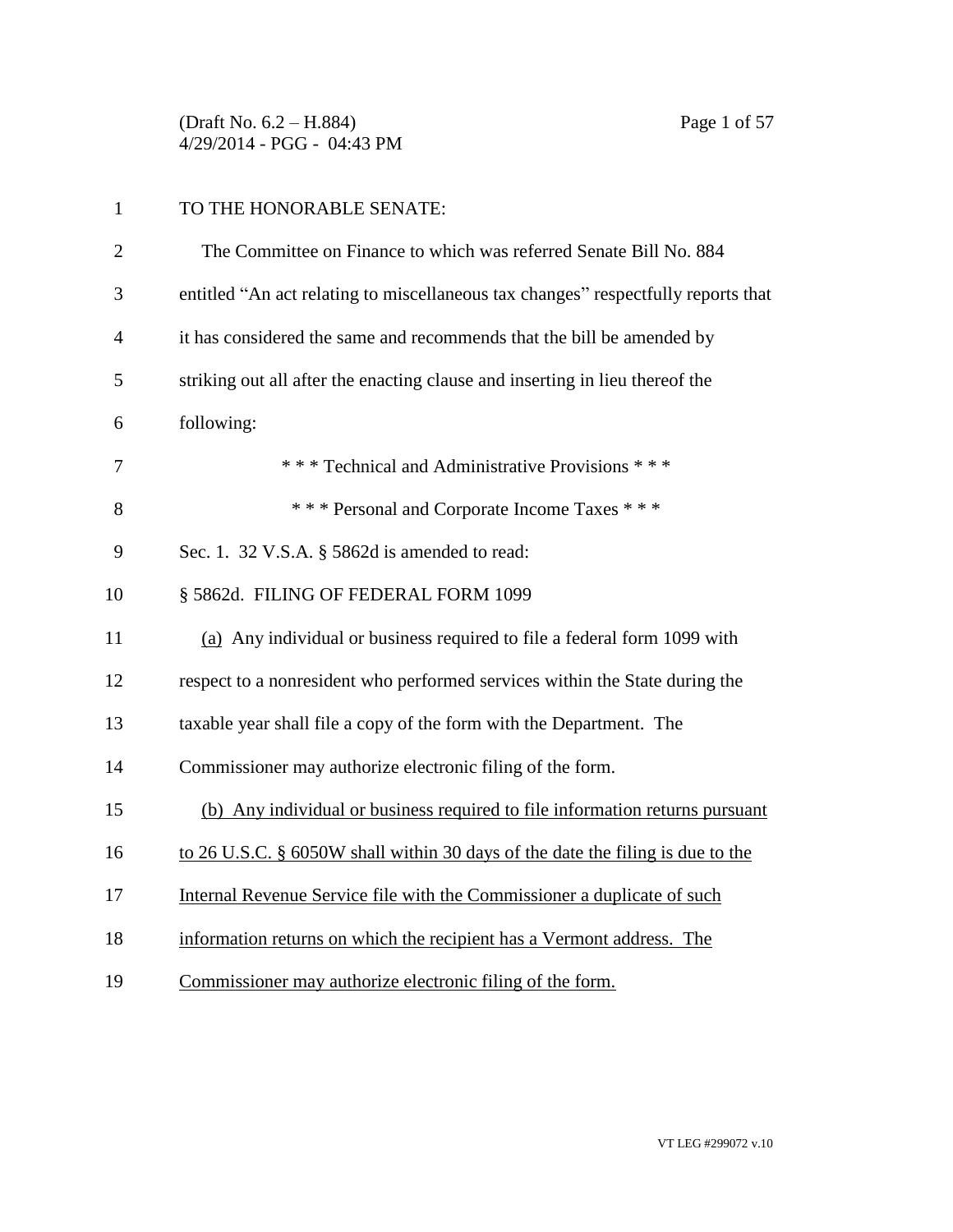(Draft No. 6.2 – H.884) Page 2 of 57 4/29/2014 - PGG - 04:43 PM

| $\mathbf{1}$   | Sec. 2. 32 V.S.A. § 5862(c) is amended to read:                                     |
|----------------|-------------------------------------------------------------------------------------|
| $\overline{2}$ | (c) Taxable corporations which received any income allocated or                     |
| 3              | apportioned to this State under the provisions of section 5833 of this title for    |
| 4              | the taxable year and which under the laws of the United States constitute an        |
| 5              | affiliated group of corporations may elect to file a consolidated return in lieu of |
| 6              | separate returns if such corporations qualify and elect to file a consolidated      |
| 7              | federal income tax return for that taxable year. Such an election to file a         |
| 8              | Vermont consolidated return shall continue for five years, including the year       |
| 9              | the election is made.                                                               |
| 10             | Sec. 3. 32 V.S.A. § 5862f is added to read:                                         |
| 11             | § 5862f. VERMONT GREEN UP CHECKOFF                                                  |
| 12             | (a) Returns filed by individuals shall include, on a form prescribed by the         |
| 13             | Commissioner of Taxes, an opportunity for the taxpayer to designate funds to        |
| 14             | Vermont Green Up, Inc.                                                              |
| 15             | (b) Amounts so designated shall be deducted from refunds due to, or                 |
| 16             | overpayments made by, the designating taxpayers. All amounts so designated          |
| 17             | and deducted shall be deposited in an account by the Commissioner of Taxes          |
| 18             | for payment to Vermont Green Up, Inc. If at any time after the payment of           |
| 19             | amounts so designated to the account it is determined that the taxpayer was not     |
| 20             | entitled to all or any part of the amount so designated, the Commissioner may       |
| 21             | assess, and the account shall then pay to the Commissioner, the amount              |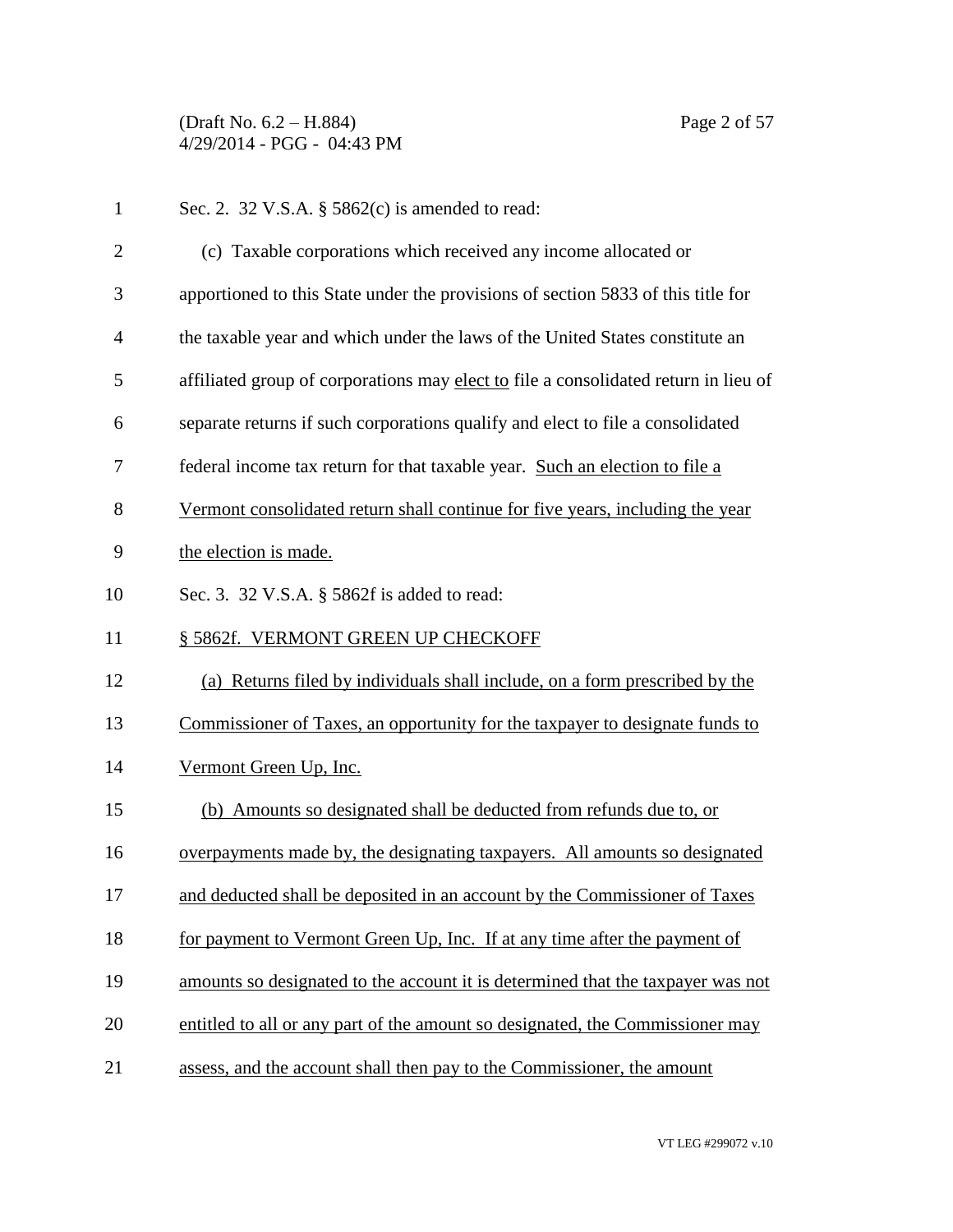(Draft No. 6.2 – H.884) Page 3 of 57 4/29/2014 - PGG - 04:43 PM

| $\mathbf{1}$   | received, together with interest at the rate prescribed by section 3108 of this    |
|----------------|------------------------------------------------------------------------------------|
| $\overline{2}$ | title, from the date the payment was made until the date of repayment.             |
| 3              | (c) The Commissioner of Taxes shall explain to taxpayers the purposes of           |
| $\overline{4}$ | the account and how to contribute to it. The Commissioner shall make               |
| 5              | available to taxpayers the annual income and expense report of Vermont Green       |
| 6              | Up, Inc., and shall provide notice in the instructions for the State individual    |
| 7              | income tax return that the report is available at the Department of Taxes.         |
| 8              | (d) If amounts paid with respect to a return are insufficient to cover both        |
| 9              | the amount owed on the return under this chapter and the amount designated         |
| 10             | by the taxpayer as a contribution to Vermont Green Up, Inc., the payment shall     |
| 11             | first be applied to the amount owed on the return under this chapter and the       |
| 12             | balance, if any, shall be deposited in the account.                                |
| 13             | (e) Nothing in this section shall be construed to require the Commissioner         |
| 14             | to collect any amount designated as a contribution to Vermont Green Up, Inc.       |
| 15             | Sec. 4. 32 V.S.A. § $5930b(c)(9)$ is amended to read:                              |
| 16             | (9) Incentive claims must be filed annually no later than the last day of          |
| 17             | April of each the current year of the for the prior year's utilization period. For |
| 18             | a claim to be considered a timely filing and eligible for an incentive payment,    |
| 19             | all forms and workbooks must be complete and all underlying documentation,         |
| 20             | such as that required pursuant to subsection 5842(c) of this title, must be filed  |
| 21             | with the Department of Taxes. Incomplete claims may be considered to have          |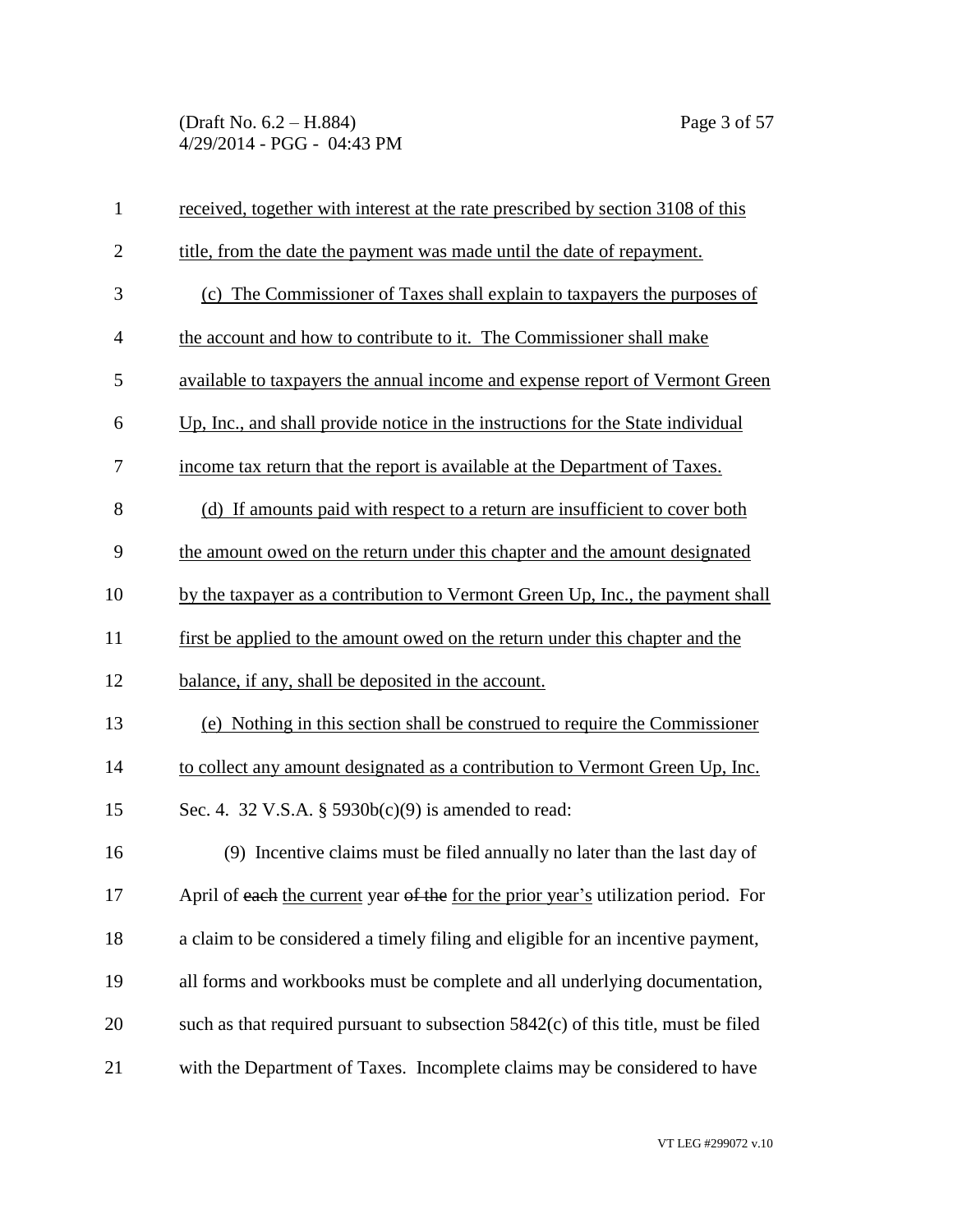| $\mathbf{1}$   | been timely filed if a complete claim is filed within the time prescribed by the   |
|----------------|------------------------------------------------------------------------------------|
| $\mathbf{2}$   | Department of Taxes. If a claim is not filed each year of the utilization period,  |
| 3              | any incentive installment previously paid shall be recaptured in accordance        |
| $\overline{4}$ | with subsection (d) of this section and upon notice from the Department of         |
| 5              | Taxes that the business failed to file a complete timely claim, the Vermont        |
| 6              | Economic Progress Council shall revoke all authority for the business to earn      |
| $\tau$         | and claim incentives under this subchapter. The incentive return shall be          |
| 8              | subject to all provisions of this chapter governing the filing of tax returns. No  |
| 9              | interest shall be paid by the Department of Taxes for any reason with respect to   |
| 10             | incentives allowed under this section.                                             |
| 11             | Sec. 5. 32 V.S.A. § 5824 is amended to read:                                       |
| 12             | § 5824. ADOPTION OF FEDERAL INCOME TAX LAWS                                        |
| 13             | The statutes of the United States relating to the federal income tax, as in        |
| 14             | effect for taxable year $2012$ , $2013$ , but without regard to federal income tax |
| 15             | rates under 26 U.S.C. § 1, are hereby adopted for the purpose of computing the     |
| 16             | tax liability under this chapter.                                                  |
| 17             | Sec. 6. 32 V.S.A. § 7475 is amended to read:                                       |
| 18             | § 7475. ADOPTION OF FEDERAL ESTATE AND GIFT TAX LAWS                               |
| 19             | The laws of the United States relating to federal estate and gift taxes as in      |
| 20             | effect on December 31, $2012$ 2013, are hereby adopted for the purpose of          |
| 21             | computing the tax liability under this chapter, except:                            |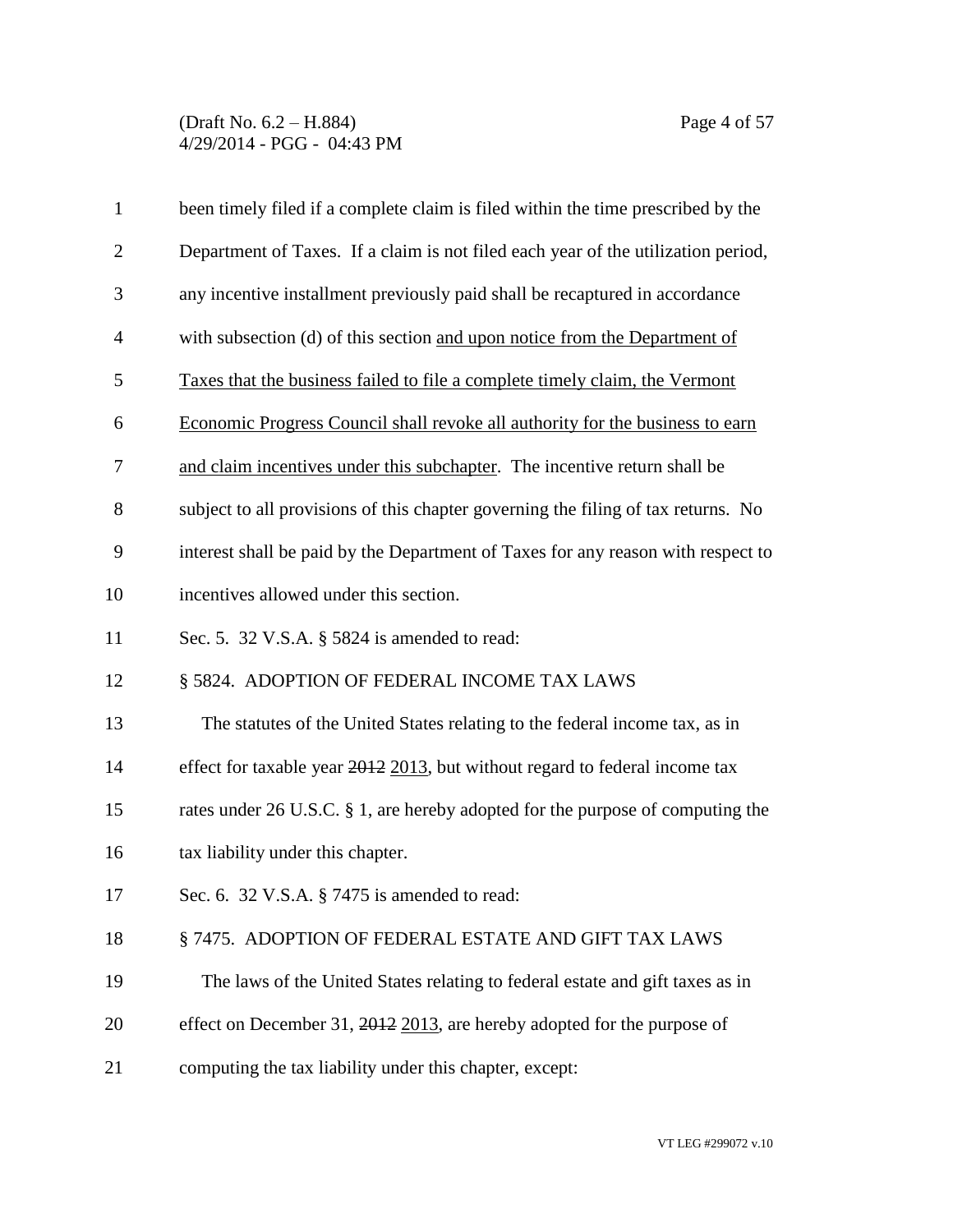(Draft No. 6.2 – H.884) Page 5 of 57 4/29/2014 - PGG - 04:43 PM

| $\mathbf{1}$   | (1) the credit for State death taxes shall remain as provided for under           |
|----------------|-----------------------------------------------------------------------------------|
| $\overline{2}$ | 26 U.S.C. §§ 2011 and 2604 as in effect on January 1, 2001;                       |
| 3              | (2) the applicable credit amount shall under $26$ U.S.C. $\S$ 2010 shall not      |
| $\overline{4}$ | apply; and the tax imposed under section 7442a of this chapter shall be           |
| 5              | calculated as if the applicable exclusion amount under 26 U.S.C. § 2010 were      |
| 6              | \$2,750,000.00; and                                                               |
| 7              | (3) the deduction for State death taxes under 26 U.S.C. § 2058 shall not          |
| 8              | apply.                                                                            |
| 9              | *** Tax Increment Financing Districts ***                                         |
| 10             | Sec. 7. 2011 Acts and Resolves No. 45, Sec. 16 is amended to read:                |
| 11             | Sec. 16. BURLINGTON TAX INCREMENT FINANCING                                       |
| 12             | (a) Pursuant to Sec. $83$ of No. $54$ of the Acts of the 2009 Adj. Sess. $(2010)$ |
| 13             | 2010 Acts and Resolves No. 54, Sec. 83, the joint fiscal committee Joint Fiscal   |
| 14             | Committee approved a formula for the implementation of a payment to the           |
| 15             | education fund Education Fund in lieu of tax increment payments.                  |
| 16             | (b) The terms of the formula approved by the joint fiscal committee Joint         |
| 17             | Fiscal Committee are as follows:                                                  |
| 18             | (1) Beginning in the fiscal year in which there is the incurrence of new          |
| 19             | TIF debt, the eity City will calculate and make an annual payment on              |
| 20             | December 10th to the education fund Education Fund each year until 2025.          |
| 21             | The April 1, 2010 grand list for the area encompassing the existing Waterfront    |
|                |                                                                                   |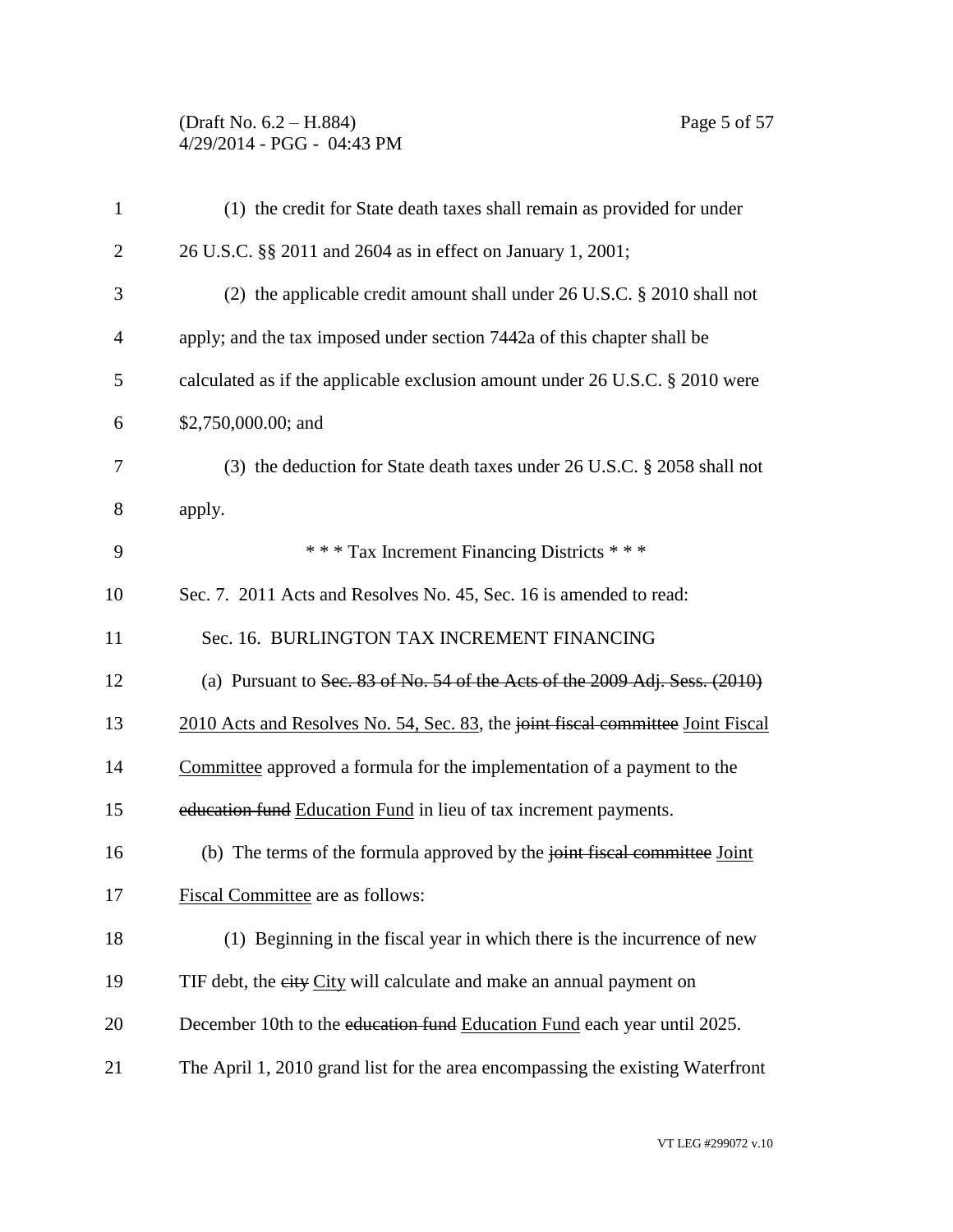(Draft No. 6.2 – H.884) Page 6 of 57 4/29/2014 - PGG - 04:43 PM

| $\mathbf{1}$   | TIF - excluding two parcels at 25 Cherry Street or the Marriott Hotel           |
|----------------|---------------------------------------------------------------------------------|
| $\overline{2}$ | $(SPAN#114-035-20755)$ and 41 Cherry Street – is the baseline to be used as     |
| 3              | the starting point for calculating the tax increment that will be divided       |
| $\overline{4}$ | 25 percent to the state education fund State Education Fund and 75 percent to   |
| 5              | the eity City of Burlington. At the conclusion of the TIF in FY2025, any        |
| 6              | surplus tax increment funds will be returned to the eity City of Burlington and |
| 7              | state education fund State Education Fund in proportion to the relative         |
| 8              | municipal and education tax rates as clarified in a letter from Mayor Bob Kiss  |
| 9              | to the chair of the joint fiscal committee Chair of the Joint Fiscal Committee  |
| 10             | dated September 9, 2009.                                                        |
| 11             | (2) The formula for calculating the payment in lieu of tax increment is         |
| 12             | as follows: first, the difference between the grand list for the Waterfront TIF |
| 13             | excluding the two hotel parcels from the fiscal year in which the payment is    |
| 14             | due and the April 1, 2010 grand list is calculated. Next, that amount is        |
| 15             | multiplied by the current education property tax rates to determine the         |
| 16             | increment subject to payment. Finally, this new increment is multiplied by      |
| 17             | 25 percent to derive the payment amount.                                        |
| 18             | (3) The city of Burlington will prepare a report annually, beginning            |
| 19             | July 1, 2010, for both the joint fiscal committee and the department of taxes,  |
| 20             | which will contain:                                                             |
| 21             | $(A)$ the calculation set out in subdivision $(2)$ of this subsection;          |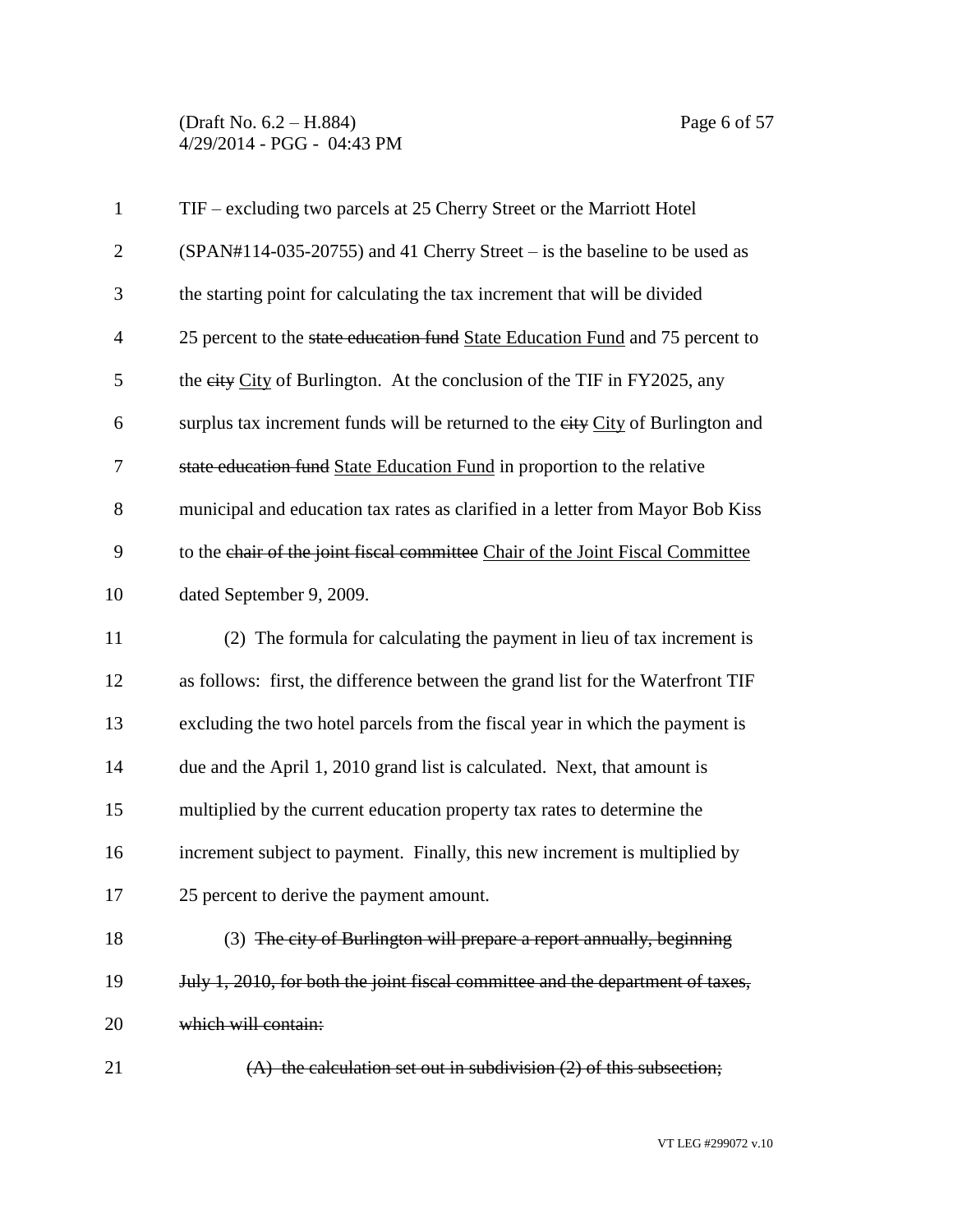(Draft No. 6.2 – H.884) Page 7 of 57 4/29/2014 - PGG - 04:43 PM

|                | of each parcel within the waterfrom TH Bibliot and the                                    |
|----------------|-------------------------------------------------------------------------------------------|
| $\overline{2}$ | 1996 original taxable value, 2010 extended base value, and the most recent                |
| 3              | values for all homestead and nonresidential property;                                     |
| 4              | (C) a history of all of the TIF revenue and debt service payments; and                    |
| 5              | (D) details of new debt authorized, including repayment schedules.                        |
| 6              | [Repealed.]                                                                               |
| 7              | Sec. 8. 24 V.S.A. § 1894(b) and (c) are amended to read:                                  |
| 8              | (b) Use of the education property tax increment. For only debt and related                |
| 9              | $\frac{1}{2}$ eosts incurred within the period permitted under subdivision (a)(1) of this |
| 10             | section after creation of the district, and related costs, up to 75 percent of the        |
| 11             | education tax increment may be retained for up to 20 years, beginning with the            |
| 12             | education tax increment generated the year in which the first debt incurred for           |
| 13             | improvements financed in whole or in part with incremental education                      |
| 14             | property tax revenue. Upon incurring the first debt, a municipality shall notify          |
| 15             | the Department of Taxes and the Vermont Economic Progress Council of the                  |
| 16             | beginning of the 20-year retention period of education tax increment.                     |
| 17             | (c) Use of the municipal property tax increment. For only debt and related                |
| 18             | $\frac{1}{2}$ eosts incurred within the period permitted under subdivision (a)(1) of this |
| 19             | section after creation of the district, and related costs, not less than an equal         |
| 20             | share of the municipal tax increment pursuant to subsection (f) of this section           |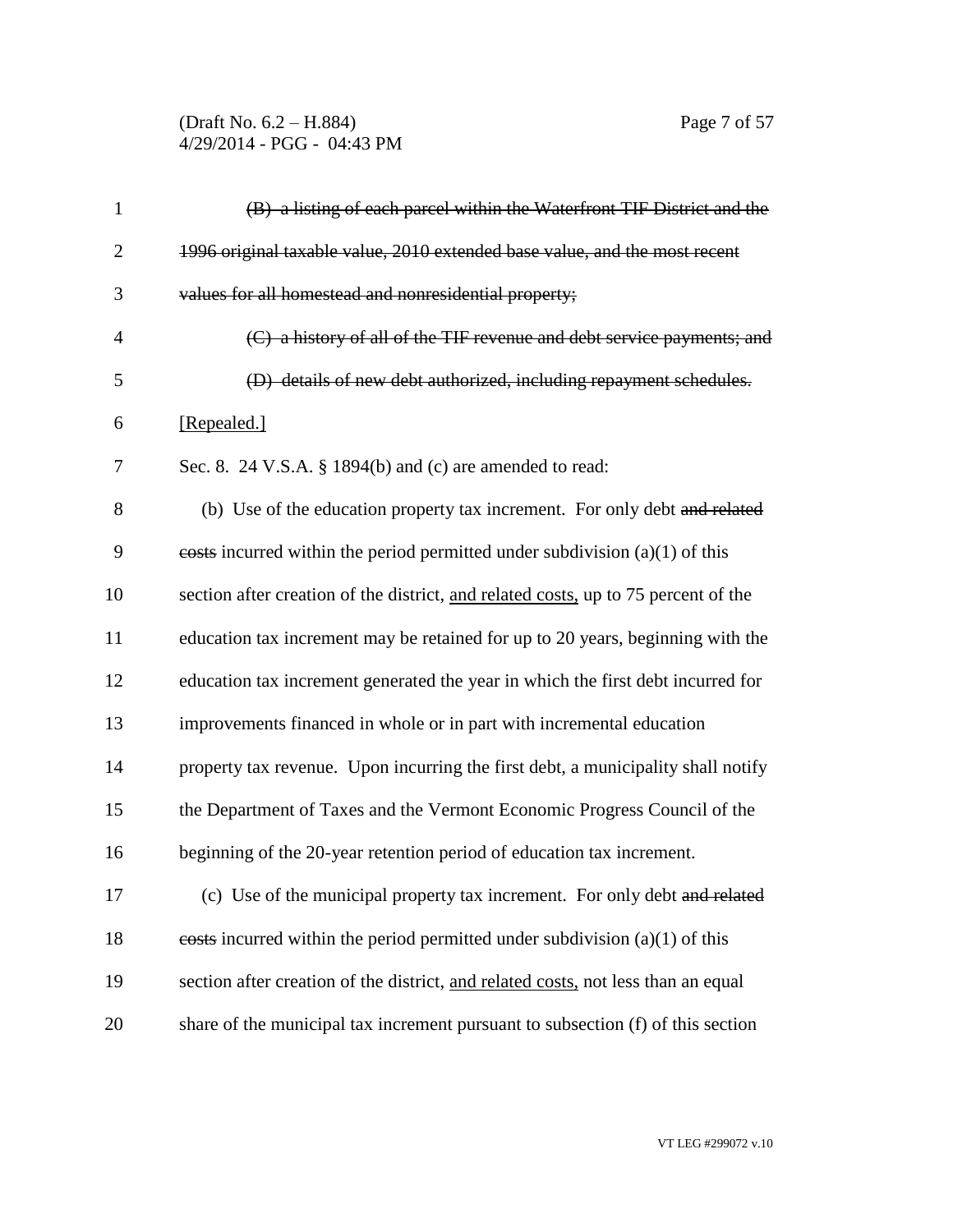(Draft No. 6.2 – H.884) Page 8 of 57 4/29/2014 - PGG - 04:43 PM

| $\mathbf{1}$   | shall be retained to service the debt, beginning the first year in which debt is    |
|----------------|-------------------------------------------------------------------------------------|
| $\overline{2}$ | incurred, pursuant to subsection (b) of this section.                               |
| 3              | Sec. 9. 24 V.S.A. $\S$ 1894(e) is amended to read:                                  |
| $\overline{4}$ | (e) Proportionality. The municipal legislative body may pledge and                  |
| 5              | appropriate commit the State education and municipal tax increments received        |
| 6              | from properties contained within the tax increment financing district for the       |
| 7              | financing of improvements and for related costs only in the same proportion by      |
| 8              | which the improvement or related costs serve the district, as determined by the     |
| 9              | Council when approved in accordance with 32 V.S.A. § 5404a(h), and in the           |
| 10             | case of an improvement that does not reasonably lend itself to a proportionality    |
| 11             | formula, the Council shall apply a rough proportionality and rational nexus         |
| 12             | test.                                                                               |
| 13             | Sec. 10. 24 V.S.A. § 1895 is amended to read:                                       |
| 14             | § 1895. ORIGINAL TAXABLE VALUE                                                      |
| 15             | As of the date the district is created, the lister or assessor for the              |
| 16             | municipality shall certify the original taxable value and shall certify to the      |
| 17             | legislative body in each year thereafter during the life of the district the amount |
| 18             | by which the original taxable value has increased or decreased and the              |
| 19             | proportion which any such increase bears to the total assessed valuation of the     |
| 20             | real property for that year or the proportion which any such decrease bears to      |
| 21             | the original taxable value total valuation as determined in accordance with         |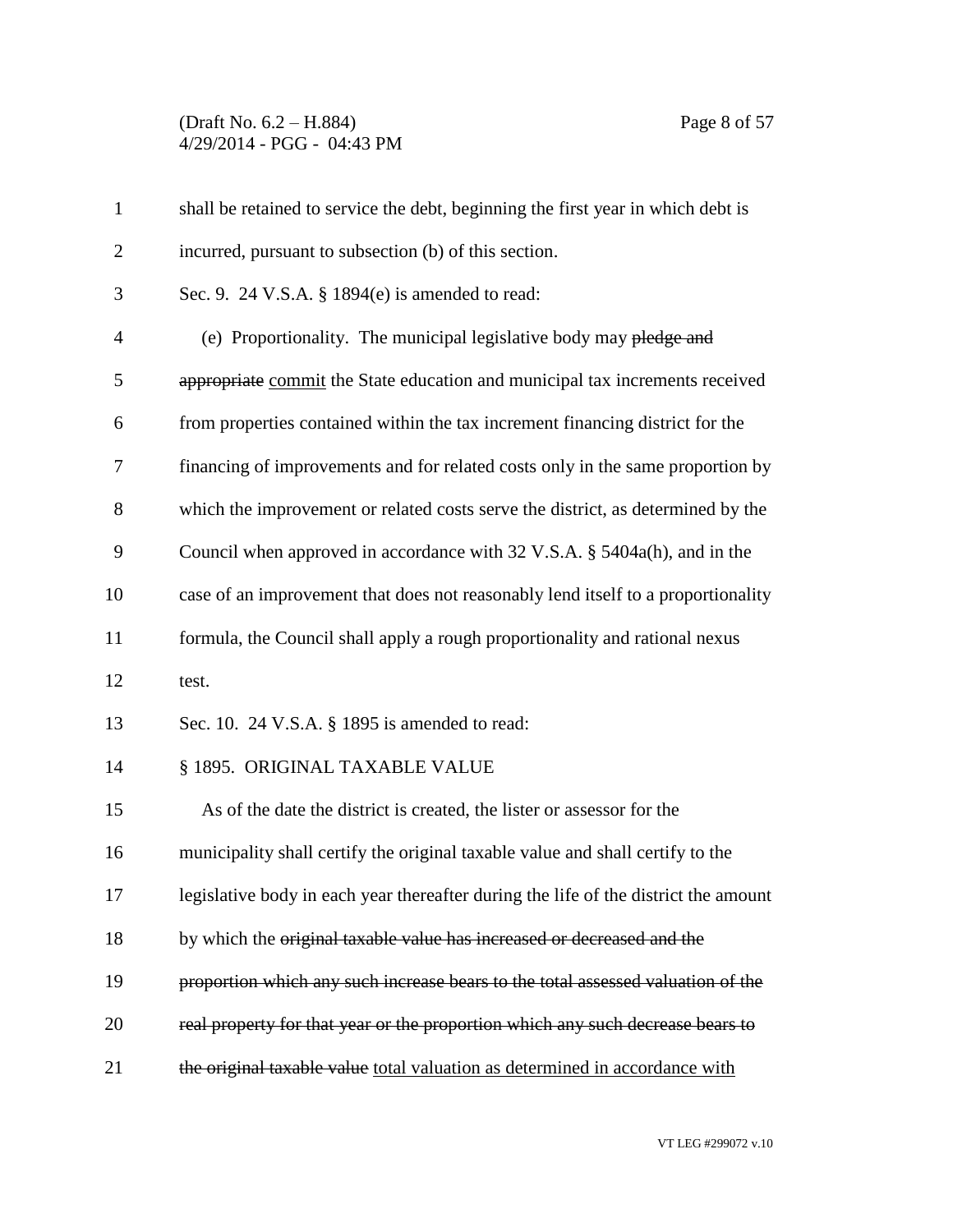(Draft No. 6.2 – H.884) Page 9 of 57 4/29/2014 - PGG - 04:43 PM

| $\mathbf{1}$   | 32 V.S.A. chapter 129 of all taxable real property located within the tax            |
|----------------|--------------------------------------------------------------------------------------|
| $\overline{2}$ | increment financing district has increased or decreased relative to the original     |
| 3              | taxable value.                                                                       |
| 4              | Sec. 11. 24 V.S.A. § 1896(a) is amended to read:                                     |
| 5              | (a) In each year following the creation of the district, the listers or assessor     |
| 6              | shall include no more than the original taxable value of the real property in the    |
| 7              | assessed valuation upon which the listers or assessor treasurer computes the         |
| 8              | rates of all taxes levied by the municipality, the school district, and every other  |
| 9              | taxing district in which the tax increment financing district is situated; but the   |
| 10             | listers or assessor treasurer shall extend all rates so determined against the       |
| 11             | entire assessed valuation of real property for that year. In each year for which     |
| 12             | the assessed valuation exceeds the original taxable value, the municipality shall    |
| 13             | hold apart, rather than remit to the taxing districts, that proportion of all taxes  |
| 14             | paid that year on the real property in the district which the excess valuation       |
| 15             | bears to the total assessed valuation. The amount held apart each year is the        |
| 16             | "tax increment" for that year. No more than the percentages established              |
| 17             | pursuant to section 1894 of this subchapter of the municipal and state State         |
| 18             | education tax increments received with respect to the district and committed         |
| 19             | for the payment for financing for improvements and related costs shall be            |
| 20             | segregated by the municipality in a special tax increment financing account          |
| 21             | and in its official books and records until all capital indebtedness of the district |

VT LEG #299072 v.10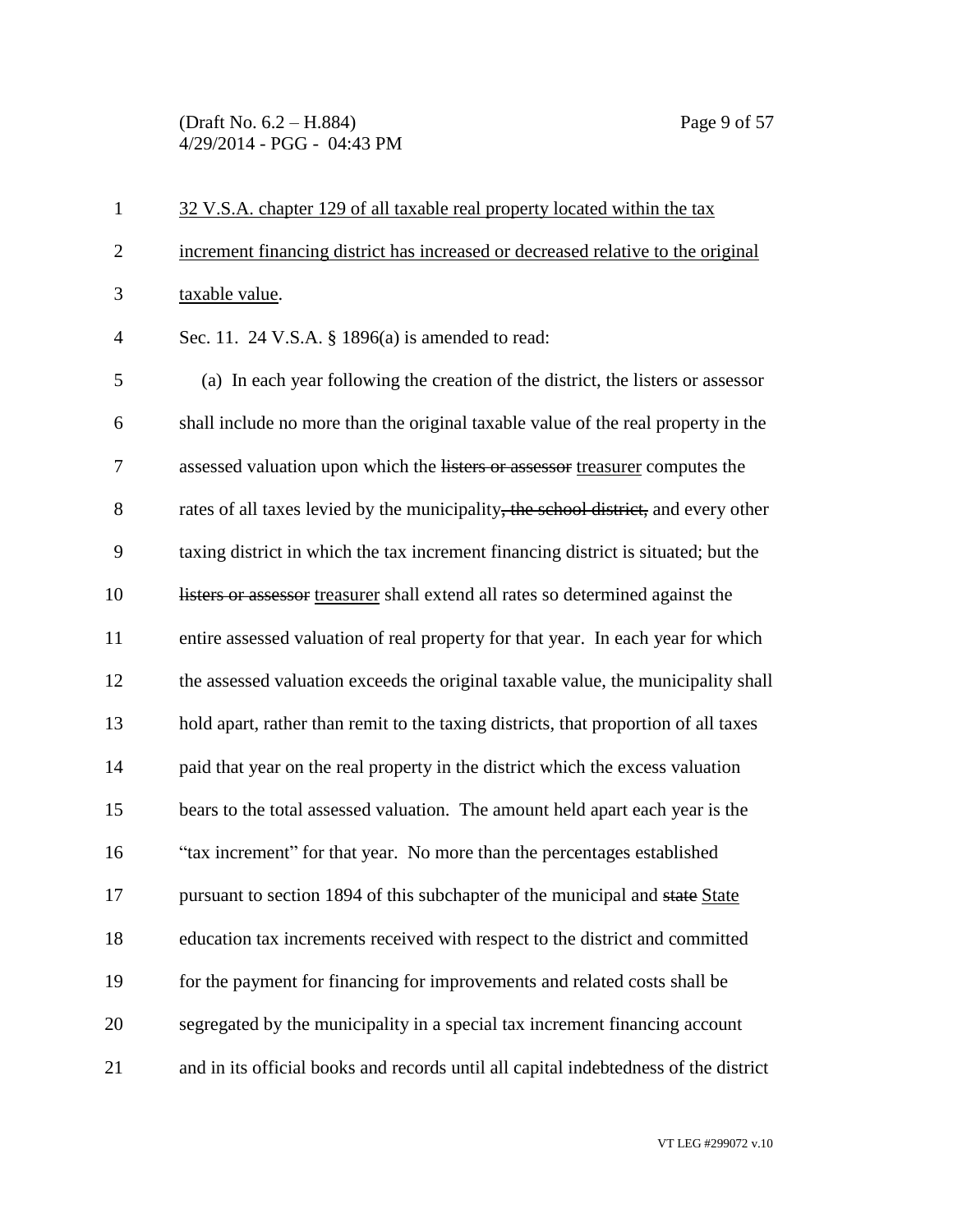#### (Draft No. 6.2 – H.884) Page 10 of 57 4/29/2014 - PGG - 04:43 PM

| $\mathbf{1}$   | has been fully paid. The final payment shall be reported to the lister or            |
|----------------|--------------------------------------------------------------------------------------|
| $\overline{2}$ | assessor treasurer, who shall thereafter include the entire assessed valuation of    |
| 3              | the district in the assessed valuations upon which municipal and other tax rates     |
| $\overline{4}$ | are computed and extended and taxes are remitted to all taxing districts             |
| 5              | thereafter no taxes from the district shall be deposited in the district's tax       |
| 6              | increment financing account.                                                         |
| 7              | Sec. 12. 24 V.S.A. § 1901(3) is amended to read:                                     |
| 8              | (3) Annually:                                                                        |
| 9              | (A) include in the municipal audit cycle prescribed in section 1681 of               |
| 10             | this title a report of finances of ensure that the tax increment financing district, |
| 11             | including account required by section 1896 of this subchapter is subject to the      |
| 12             | annual audit prescribed in section 1681 of this title. Procedures must include       |
| 13             | verification of the original taxable value and annual and total municipal and        |
| 14             | education tax increments generated, annual and total expenditures on                 |
| 15             | improvements and related costs, all indebtedness of the district, including the      |
| 16             | initial debt, interest rate, terms, and annual and total principal and interest      |
| 17             | payments, an accounting of revenue sources other than property tax revenue by        |
| 18             | type and dollar amount, and an accounting of the special account required by         |
| 19             | section 1896 of this subchapter, including revenue, expenditures for debt and        |
| 20             | related costs, and current balance;                                                  |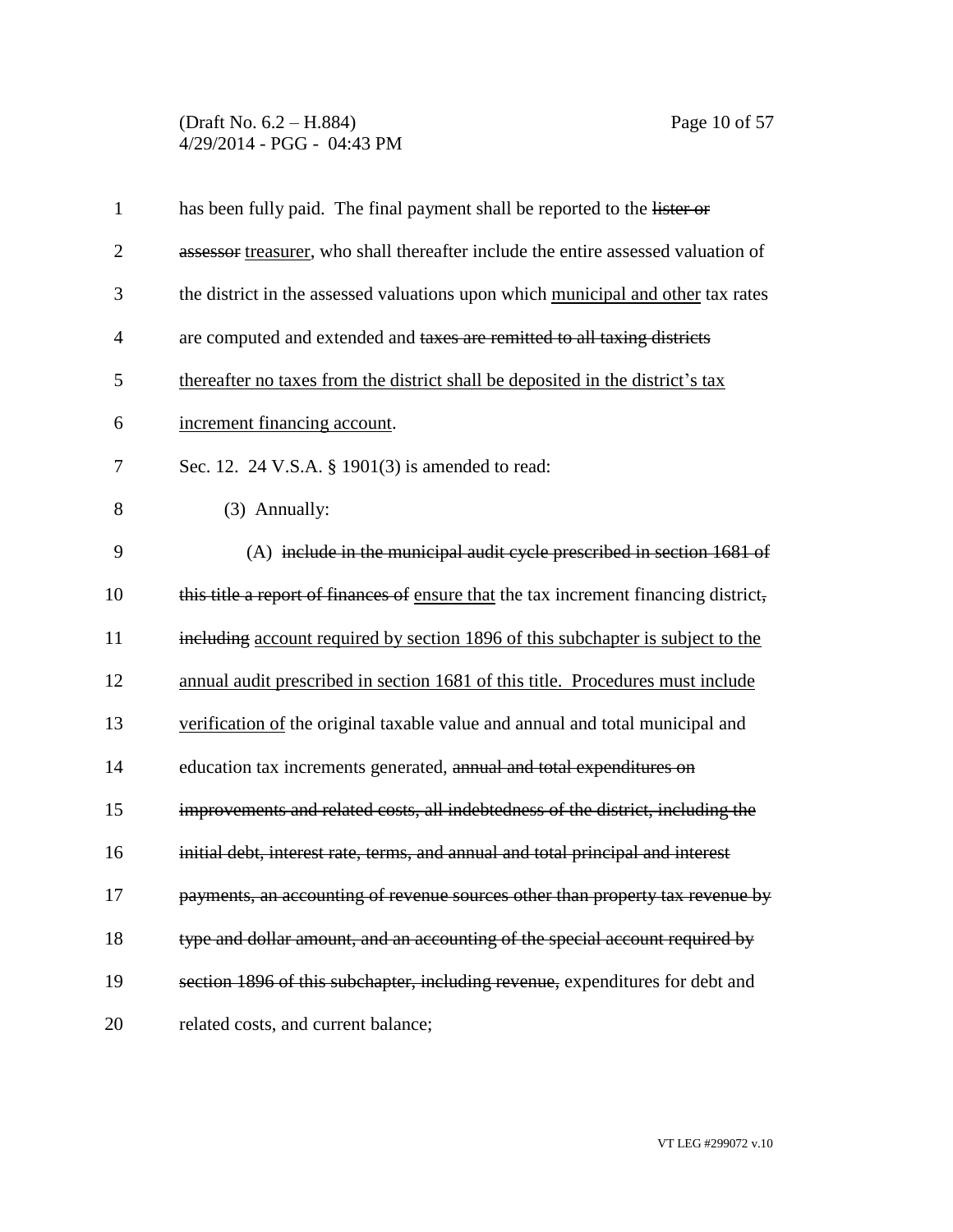## (Draft No. 6.2 – H.884) Page 11 of 57 4/29/2014 - PGG - 04:43 PM

| $\mathbf{1}$   | (B) on or before January 15 of each year, on a form prescribed by the         |
|----------------|-------------------------------------------------------------------------------|
| $\overline{2}$ | Council, submit an annual report to the Vermont Economic Progress Council     |
| 3              | and the Department of Taxes, including the information required by            |
| $\overline{4}$ | subdivision (2) of this section if not already submitted during the year, all |
| 5              | information required by subdivision $(A)$ of this subdivision $(3)$ , and the |
| 6              | information required by 32 V.S.A. § 5404a(i), including performance           |
| 7              | indicators and any other information required by the Council or the           |
| 8              | Department of Taxes.                                                          |
| 9              | Sec. 13. 32 V.S.A. $\S$ 5404a(j) is amended to read:                          |
| 10             | (j) Tax increment financing district rulemaking, oversight, and               |
| 11             | enforcement.                                                                  |
| 12             | * * *                                                                         |
| 13             | (2) Authority to issue decisions.                                             |
| 14             | (A) The Secretary of Commerce and Community Development, after                |
| 15             | reasonable notice to a municipality and an opportunity for a hearing, is      |
| 16             | authorized to issue decisions to a municipality regarding on questions and    |
| 17             | inquiries about concerning the administration of tax increment financing      |
| 18             | districts, statutes, rules, noncompliance with 24 V.S.A. chapter 53,          |
| 19             | subchapter 5, and any instances of noncompliance identified in audit reports  |
| 20             | conducted pursuant to subsection (I) of this section.                         |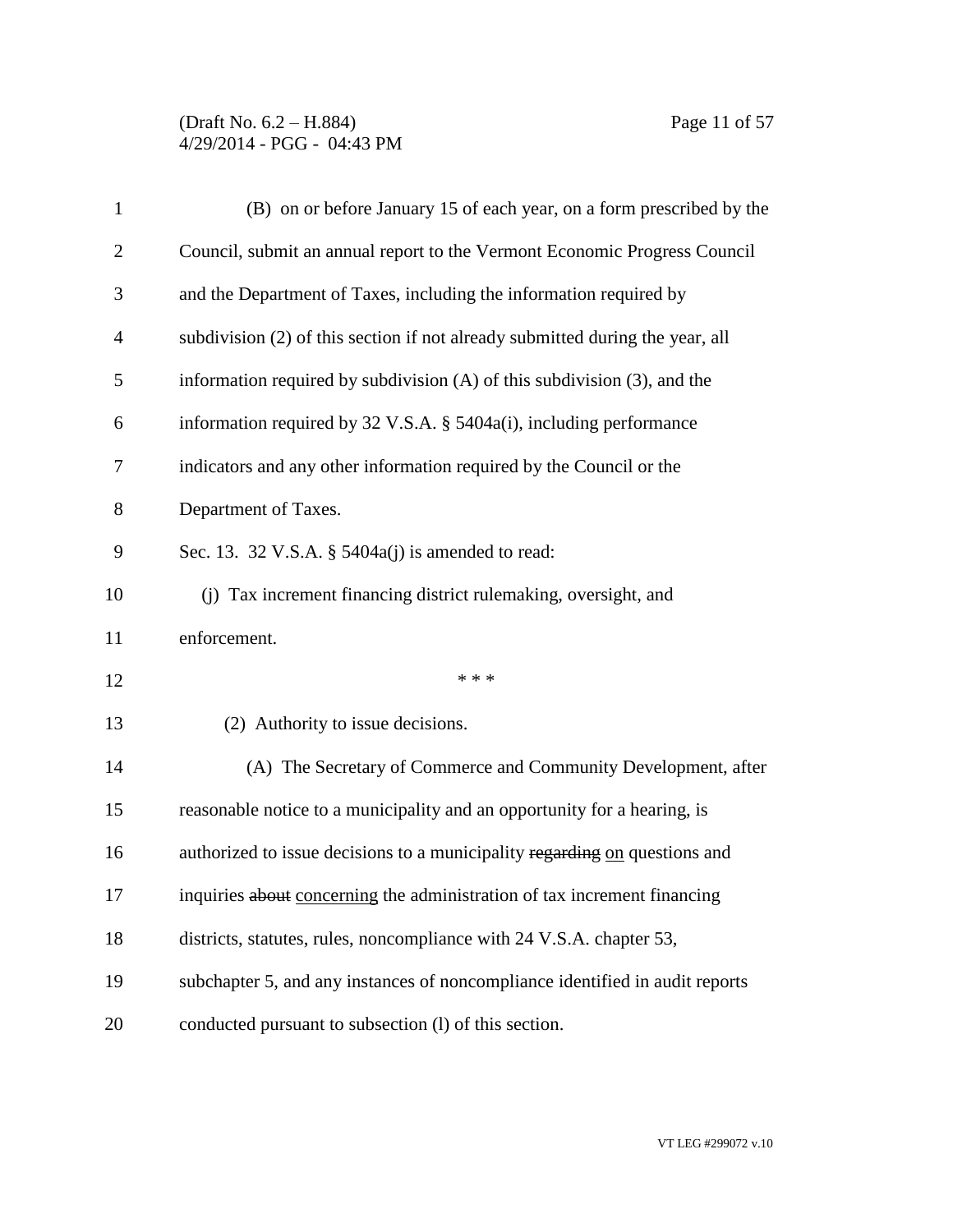(Draft No. 6.2 – H.884) Page 12 of 57 4/29/2014 - PGG - 04:43 PM

| $\mathbf{1}$   | (B) The Vermont Economic Progress Council shall prepare                          |
|----------------|----------------------------------------------------------------------------------|
| $\overline{2}$ | recommendations for the Secretary prior to the issuance of a decision. As        |
| 3              | appropriate, the Council may prepare such recommendations in consultation        |
| $\overline{4}$ | with the Commissioner of Taxes, the Attorney General, and the State              |
| 5              | Treasurer. In preparing recommendations, the Council shall provide a             |
| 6              | municipality with a reasonable opportunity to submit written information in      |
| 7              | support of its position. The Secretary shall review the recommendations of the   |
| 8              | Council and issue a final written decision on each matter within 60 days of the  |
| 9              | recommendation receipt of the recommendations. However, pursuant to              |
| 10             | subdivision (5) of this subsection (j), the Secretary may permit an appeal to be |
| 11             | taken by any party to a Superior Court for determination of questions of law in  |
| 12             | the same manner as the Supreme Court may by rule provide for appeals before      |
| 13             | final judgment from a Superior Court before issuing a final decision.            |
| 14             | * * *                                                                            |
| 15             | Sec. 14. 32 V.S.A. § 5404a(1) is amended to read:                                |
| 16             | (1) The State Auditor of Accounts shall conduct performance audits of all        |
| 17             | tax increment financing districts according to a schedule, which will be arrived |
| 18             | at in consultation with the Vermont Economic Progress Council. The cost of       |
| 19             | conducting each audit shall be considered a "related cost" as defined in         |
| 20             | 24 V.S.A. § 1891(6) and shall be billed back to the municipality. Audits         |
| 21             | conducted pursuant to this subsection shall include a review of a municipality's |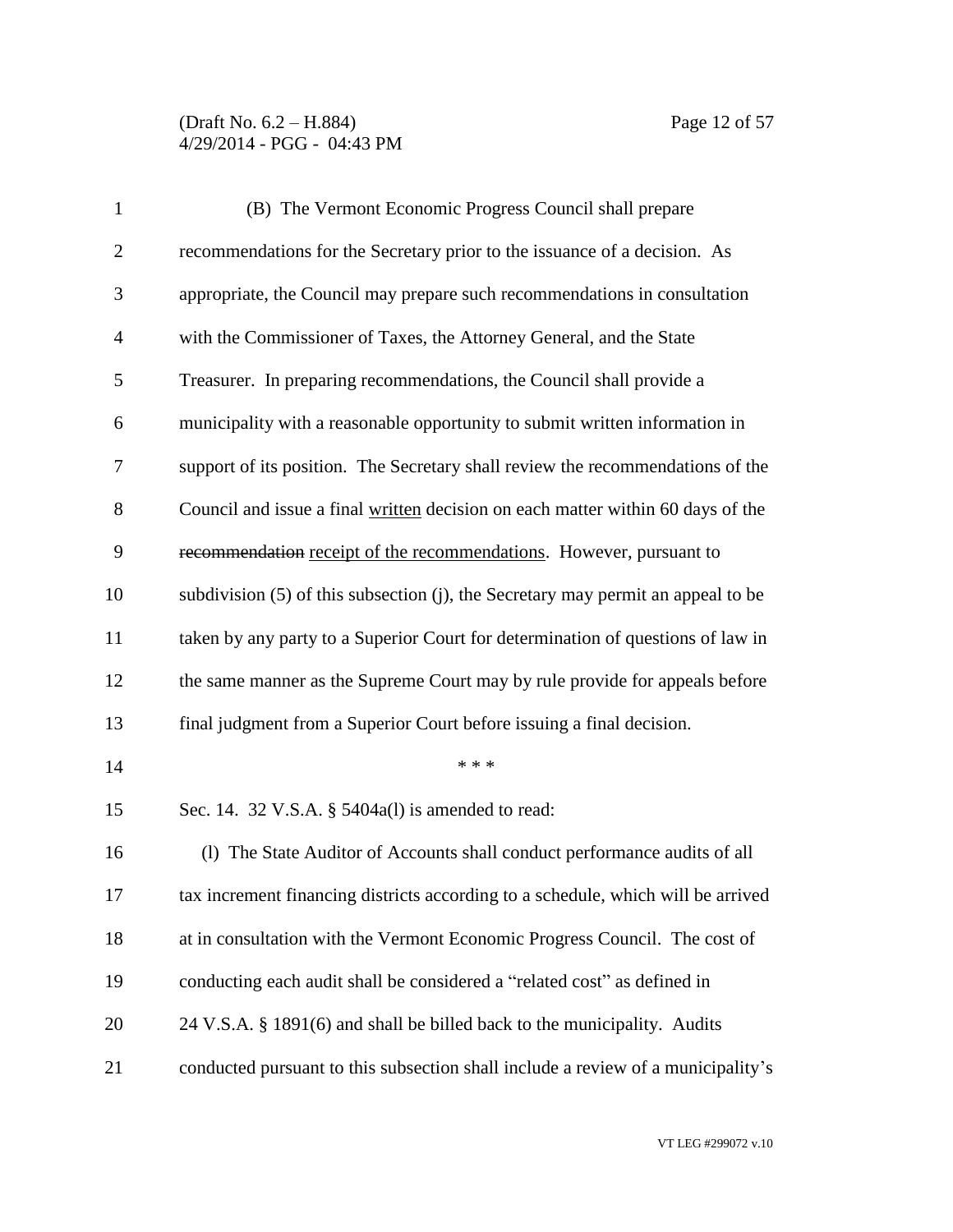### (Draft No. 6.2 – H.884) Page 13 of 57 4/29/2014 - PGG - 04:43 PM

| $\mathbf{1}$   | adherence to relevant statutes and rules adopted by the Vermont Economic           |
|----------------|------------------------------------------------------------------------------------|
| $\overline{2}$ | Progress Council pursuant to subsection (j) of this section, an assessment of      |
| 3              | record keeping related to revenues and expenditures, and a validation of the       |
| $\overline{4}$ | portion of the tax increment retained by the municipality and used for debt        |
| 5              | repayment and the portion directed to the Education Fund.                          |
| 6              | (1) For municipalities with a district created prior to January 1, 2006 and        |
| 7              | a debt repayment schedule that anticipates retention of education increment        |
| 8              | beyond fiscal year 2016, an audit shall be conducted when approximately            |
| 9              | three-quarters of the period for retention of education increment has elapsed,     |
| 10             | and at the end of that same period, an audit shall be conducted for the final      |
| 11             | one-quarter period for retention of education increment, except that for the       |
| 12             | Milton Catamount/Husky district and the Burlington Waterfront district only a      |
| 13             | final audit shall be conducted to cover the period from the effective date of the  |
| 14             | rules pursuant to subdivision $(i)(1)$ of this section to the end of the retention |
| 15             | period.                                                                            |
| 16             | (2) For municipalities with a district created after January 1, 2006 and           |
| 17             | approved by the Vermont Economic Progress Council, an audit shall be               |
| 18             | conducted at the end of the 10-year period in which debt can be incurred and       |
| 19             | again approximately halfway through the 20 year period for retention of            |
| 20             | education increment; provided, however, that an audit shall occur no more than     |
| 21             | one time in a five year period five years after the first debt is incurred and a   |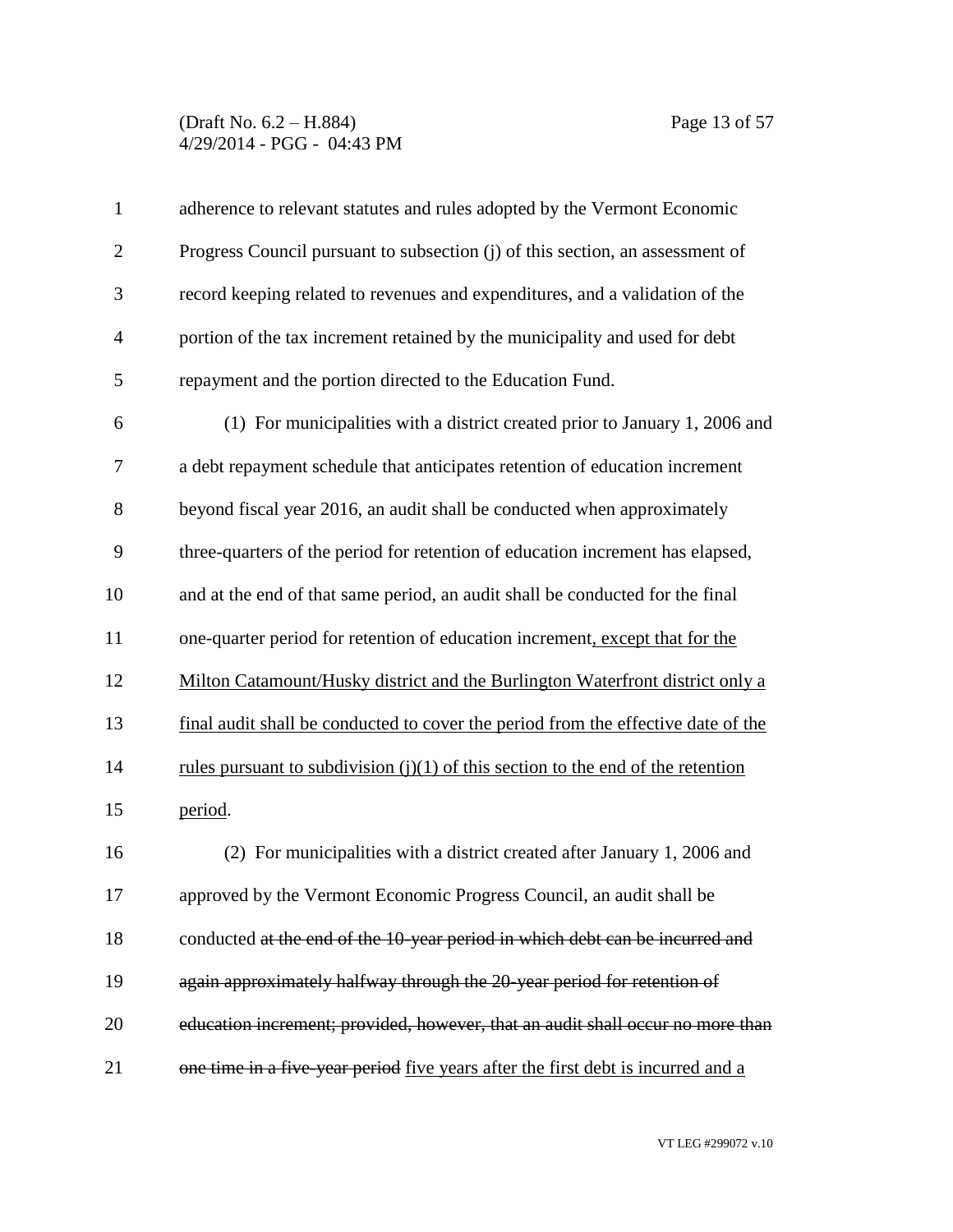# (Draft No. 6.2 – H.884) Page 14 of 57 4/29/2014 - PGG - 04:43 PM

| $\mathbf{1}$   | second audit seven years after completion of the first audit. A final audit will       |
|----------------|----------------------------------------------------------------------------------------|
| $\overline{2}$ | be conducted at the end of the period for retention of education increment.            |
| 3              | *** Property Taxes ***                                                                 |
| $\overline{4}$ | Sec. 15. 32 V.S.A. § 3436(b) is amended to read:                                       |
| 5              | (b) The director Director shall determine establish designations recognizing           |
| 6              | levels of achievement and the necessary course work or evaluation of                   |
| 7              | equivalent experience required for to attain each designation as Vermont               |
| 8              | lister/assessor, Vermont property evaluator, and Vermont municipal assessor.           |
| 9              | Designation for any one level shall be for a period of three years.                    |
| 10             | Sec. 16. 32 V.S.A. § 5408(a) is amended to read:                                       |
| 11             | (a) Not later than $30 \overline{35}$ days after the receipt by its clerk mailing of a |
| 12             | notice under section 5406 of this title, a municipality may petition the Director      |
| 13             | of the Division of Property Valuation and Review for a redetermination of the          |
| 14             | municipality's equalized education property value and coefficient of                   |
| 15             | dispersion. Such petition shall be in writing and shall be signed by the chair of      |
| 16             | the legislative body of the municipality or its designee.                              |
| 17             | Sec. 17. 32 V.S.A. § 5410(g) is amended to read:                                       |
| 18             | (g) If the property identified in a declaration under subsection (b) of this           |
| 19             | section is not the taxpayer's homestead, or if the owner of a homestead fails to       |
| 20             | declare a homestead as required under this section, the Commissioner shall             |
| 21             | notify the municipality, and the municipality shall issue a corrected tax bill that    |
|                |                                                                                        |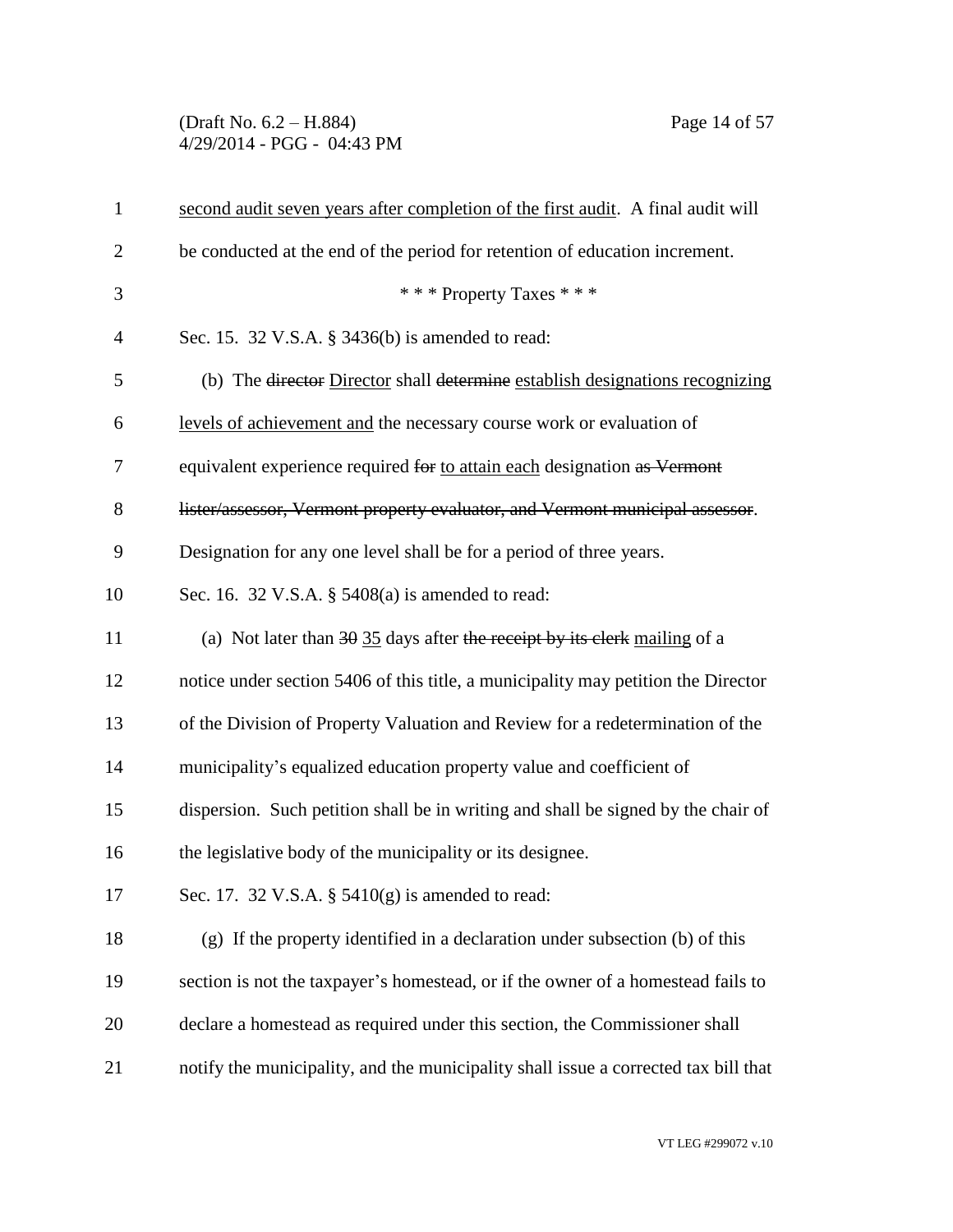(Draft No. 6.2 – H.884) Page 15 of 57 4/29/2014 - PGG - 04:43 PM

| $\mathbf{1}$   | may, as determined by the governing body of the municipality, include a             |
|----------------|-------------------------------------------------------------------------------------|
| $\overline{2}$ | penalty of up to three percent of the education tax on the property. If             |
| 3              | However, if the property incorrectly declared as a homestead is located in a        |
| $\overline{4}$ | municipality that has a lower homestead tax rate than the nonresidential tax        |
| 5              | rate, the penalty shall be an amount equal to eight percent of the education tax    |
| 6              | on the property, but if the homestead tax rate is higher than the nonresidential    |
| 7              | tax rate, the penalty shall be in an amount equal to three percent of the           |
| 8              | education tax on the property. If an undeclared homestead is located in a           |
| 9              | municipality that has a lower nonresidential tax rate than the homestead tax        |
| 10             | rate, the penalty shall be eight percent of the education tax liability on the      |
| 11             | property, but if the nonresidential tax rate is higher than the homestead tax rate, |
| 12             | then the penalty shall be in an amount equal to three percent of the education      |
| 13             | tax on the property or if an undeclared homestead is located in a municipality      |
| 14             | that has a lower nonresidential tax rate than the homestead tax rate, then the      |
| 15             | governing body of the municipality may include a penalty of up to eight             |
| 16             | percent of the education tax liability on the property. If the Commissioner         |
| 17             | determines that the declaration or failure to declare was with fraudulent intent,   |
| 18             | then the municipality shall assess the taxpayer a penalty in an amount equal        |
| 19             | to 100 percent of the education tax on the property; plus any interest and          |
| 20             | late-payment fee or commission which may be due. Any penalty imposed                |
| 21             | under this section and any additional property tax interest and late-payment fee    |

VT LEG #299072 v.10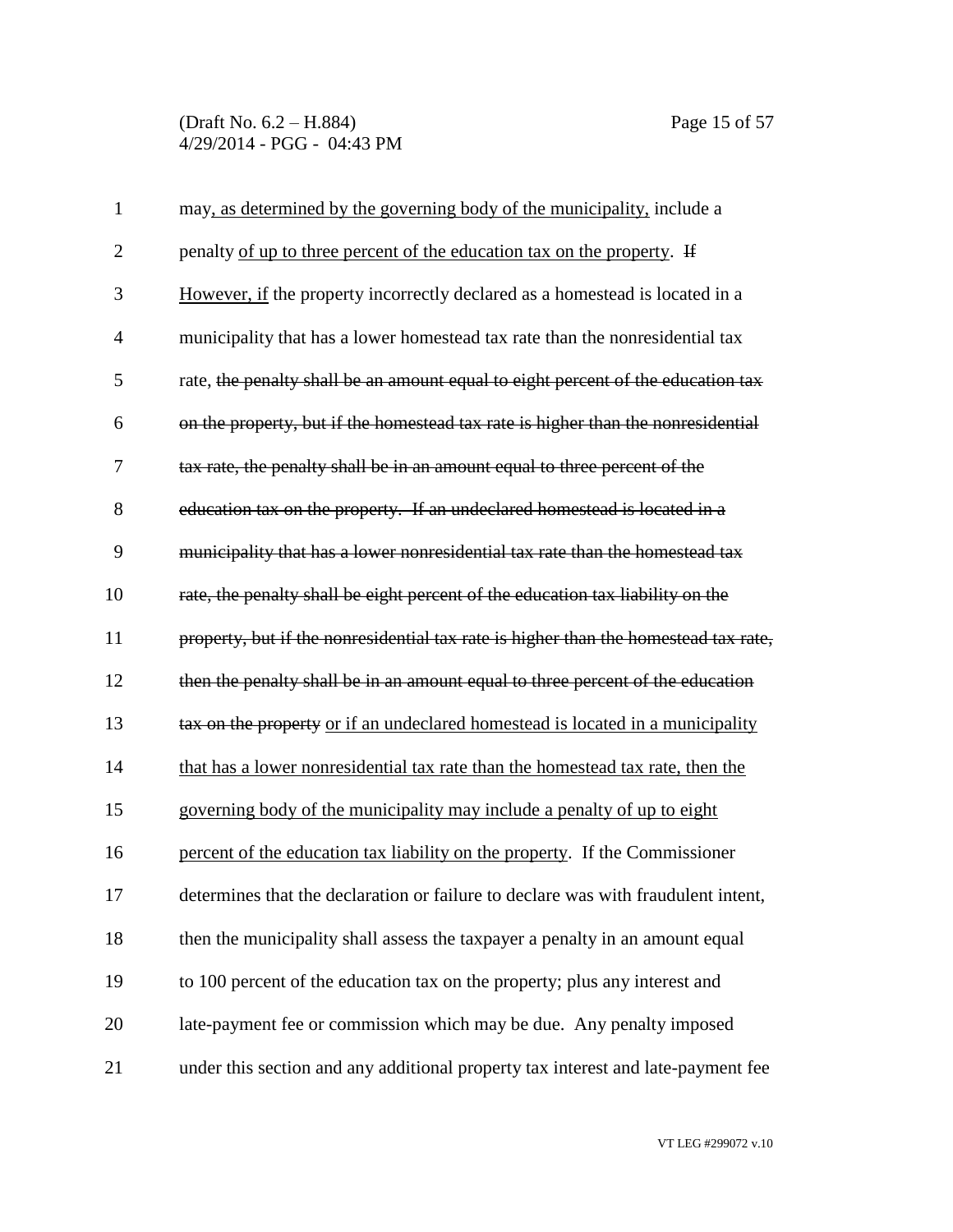(Draft No. 6.2 – H.884) Page 16 of 57 4/29/2014 - PGG - 04:43 PM

| $\mathbf{1}$   | or commission shall be assessed and collected by the municipality in the same       |
|----------------|-------------------------------------------------------------------------------------|
| $\overline{2}$ | manner as a property tax under chapter 133 of this title. Notwithstanding           |
| 3              | section 4772 of this title, issuance of a corrected bill issued under this section  |
| $\overline{4}$ | does not extend the time for payment of the original bill, nor relieve the          |
| 5              | taxpayer of any interest or penalties associated with the original bill. If the     |
| 6              | corrected bill is less than the original bill, and there are also no unpaid current |
| $\tau$         | year interest or penalties and no past year delinquent taxes or penalties and       |
| 8              | interest charges, any overpayment shall be reflected on the corrected tax bill      |
| 9              | and refunded to the taxpayer.                                                       |
| 10             | Sec. 18. 32 V.S.A. $\S$ 5410(i) is amended to read:                                 |
| 11             | (i) An owner filing a new or corrected declaration, or rescinding an                |
| 12             | erroneous declaration, after September 1 October 15 shall not be entitled to a      |
| 13             | refund resulting from the correct property classification; and any additional       |
| 14             | property tax and interest which would result from the correct classification        |
| 15             | shall not be assessed as tax and interest, but shall instead constitute an          |
| 16             | additional penalty, to be assessed and collected in the same manner as penalties    |
| 17             | under subsection $(g)$ of this section. Any change in property classification       |
| 18             | under this subsection shall not be entered on the grand list.                       |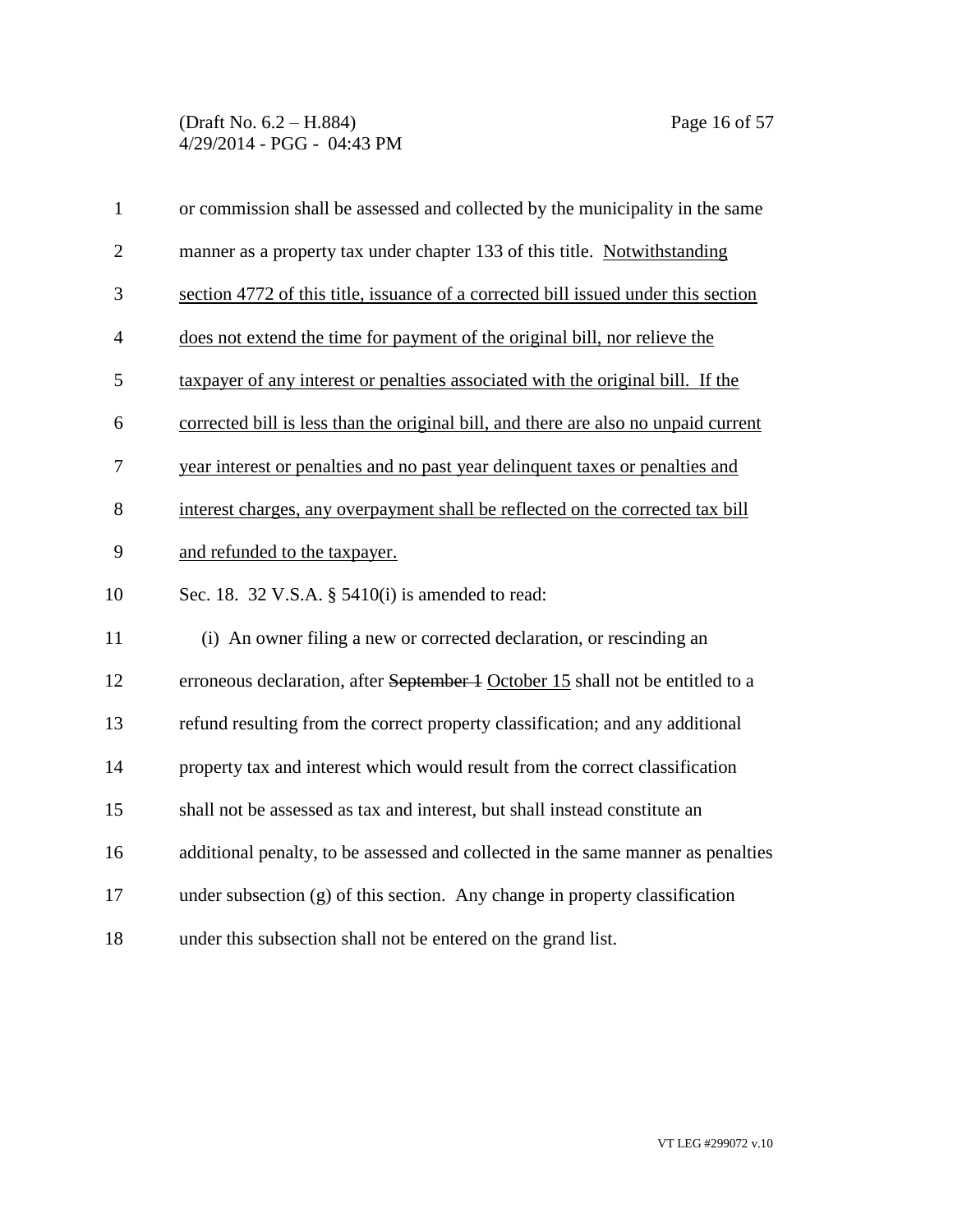| $\mathbf{1}$   | Sec. 19. 32 V.S.A. § 6066a(f) is amended to read:                                    |
|----------------|--------------------------------------------------------------------------------------|
| $\mathbf{2}$   | (f) Property tax bills.                                                              |
| 3              | (1) For taxpayers and amounts stated in the notice to towns on July 1,               |
| $\overline{4}$ | municipalities shall create and send to taxpayers a homestead property tax bill,     |
| 5              | instead of the bill required under subdivision $5402(b)(1)$ of this title, providing |
| 6              | the total amount allocated to payment of homestead education property tax            |
| 7              | liabilities and notice of the balance due. Municipalities shall apply the amount     |
| 8              | allocated under this chapter to current-year property taxes in equal amounts to      |
| 9              | each of the taxpayers' property tax installments that include education taxes.       |
| 10             | Notwithstanding section 4772 of this title, if a town issues a corrected bill as a   |
| 11             | result of the November 1 notice sent by the Commissioner under subsection (a)        |
| 12             | of this section, issuance of such corrected new bill does not extend the time for    |
| 13             | payment of the original bill, nor relieve the taxpayer of any interest or penalties  |
| 14             | associated with the original bill. If the corrected bill is less than the original   |
| 15             | bill, and there are also no unpaid current year interest or penalties and no past    |
| 16             | year delinquent taxes or penalties and interest charges, any overpayment shall       |
| 17             | be reflected on the corrected tax bill and refunded to the taxpayer.                 |
| 18             | (2) For property tax adjustment amounts for which municipalities                     |
| 19             | receive notice on or after November 1, municipalities shall issue a new              |
| 20             | homestead property tax bill with notice to the taxpayer of the total amount          |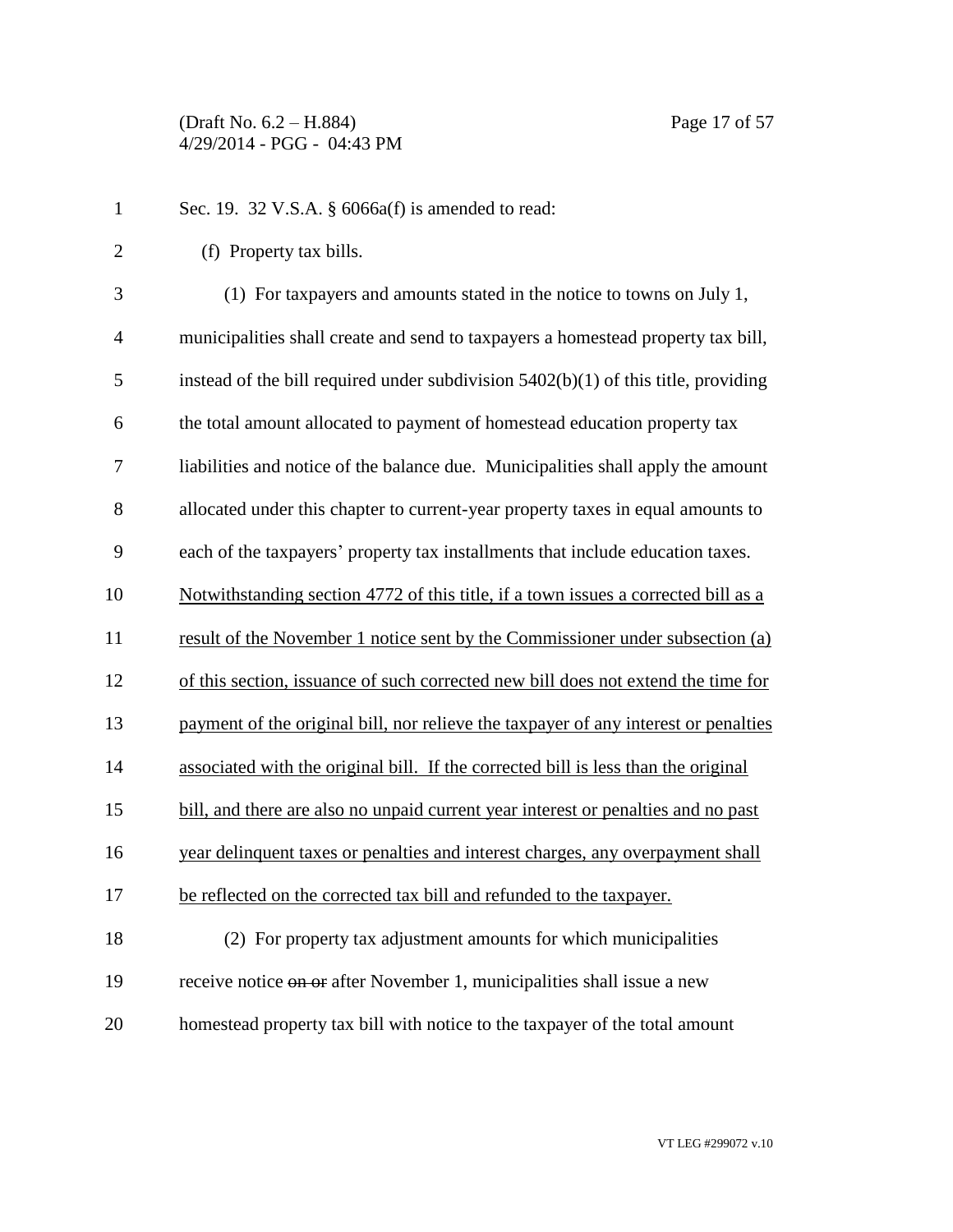allocated to payment of homestead property tax liabilities and notice of the balance due.

| 3              | (3) The property tax adjustment amount determined for the taxpayer                 |
|----------------|------------------------------------------------------------------------------------|
| $\overline{4}$ | shall be allocated first to current-year property tax on the homestead parcel,     |
| 5              | next to current-year homestead parcel penalties and interest, next to any prior    |
| 6              | year homestead parcel penalties and interest, and last to any prior year property  |
| 7              | tax on the homestead parcel. No adjustment shall be allocated to a property tax    |
| 8              | liability for any year after the year for which the claim or refund allocation was |
| 9              | filed. No municipal tax-reduction incentive for early payment of taxes shall       |
| 10             | apply to any amount allocated to the property tax bill under this chapter.         |
| 11             | (4) If the property tax adjustment amount as described in subsection (e)           |
| 12             | of this section exceeds the property tax, penalties, and interest, due for the     |
| 13             | current and all prior years, the municipality shall refund the excess to the       |
| 14             | taxpayer, without interest, within 20 days of the first date upon which taxes      |
| 15             | become due and payable or 20 days after notification of the adjustment amount      |
| 16             | by the Commissioner of Taxes, whichever is later.                                  |
| 17             | *** Meals and Rooms Tax ***                                                        |
| 18             | Sec. 20. 32 V.S.A. § 9202(10)(D)(ii)(X) is amended to read:                        |
| 19             | (X) purchased with food stamps under the U.S.D.A. Supplemental                     |
| 20             | <b>Nutrition Assistance Program (SNAP);</b>                                        |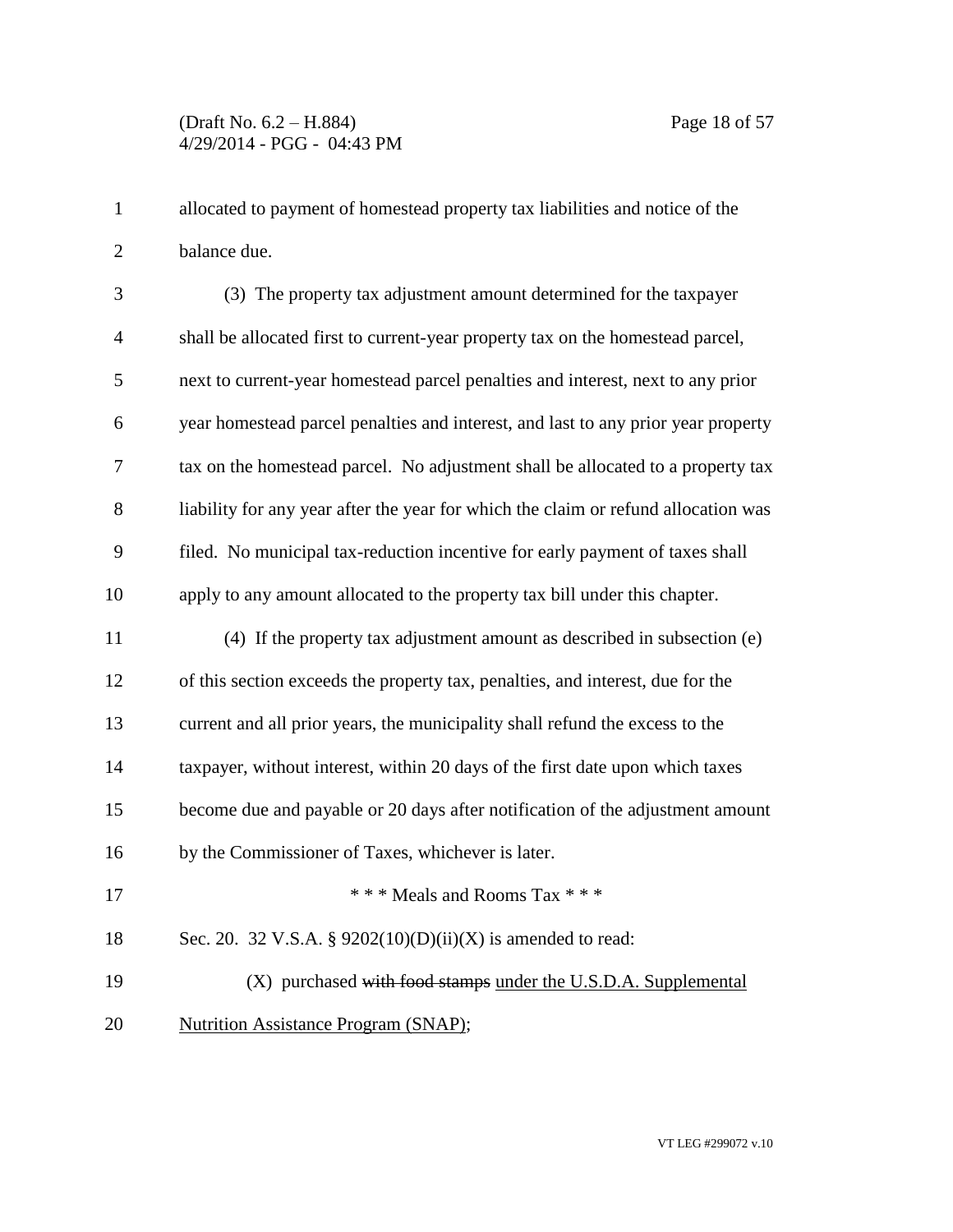(Draft No. 6.2 – H.884) Page 19 of 57 4/29/2014 - PGG - 04:43 PM

| $\mathbf{1}$   | *** Property Transfer Tax ***                                                     |
|----------------|-----------------------------------------------------------------------------------|
| $\overline{2}$ | Sec. 21. 32 V.S.A. § 9608(a) is amended to read:                                  |
| 3              | (a) Except as to transfers which are exempt pursuant to subdivision               |
| $\overline{4}$ | 9603(17) of this title, no town clerk shall record, or receive for recording, any |
| 5              | deed to which is not attached a properly executed transfer tax return, complete   |
| 6              | and regular on its face, and a certificate in the form prescribed by the Natural  |
| 7              | Resources Board and the Commissioner of Taxes signed under oath by the            |
| 8              | seller or the seller's legal representative, that the conveyance of the real      |
| 9              | property and any development thereon by the seller is in compliance with or       |
| 10             | exempt from the provisions of 10 V.S.A. chapter 151. The certificate shall        |
| 11             | indicate whether or not the conveyance creates the partition or division of land. |
| 12             | If the conveyance creates a partition or division of land, there shall be         |
| 13             | appended the current "Act 250 Disclosure Statement," required by 10 V.S.A.        |
| 14             | § 6007. A town clerk who violates this section shall be fined \$50.00 for the     |
| 15             | first such offense and \$100.00 for each subsequent offense. A person who         |
| 16             | purposely or knowingly falsifies any statement contained in the certificate       |
|                |                                                                                   |

- required is punishable by fine of not more than \$500.00 or imprisonment for
- not more than one year, or both.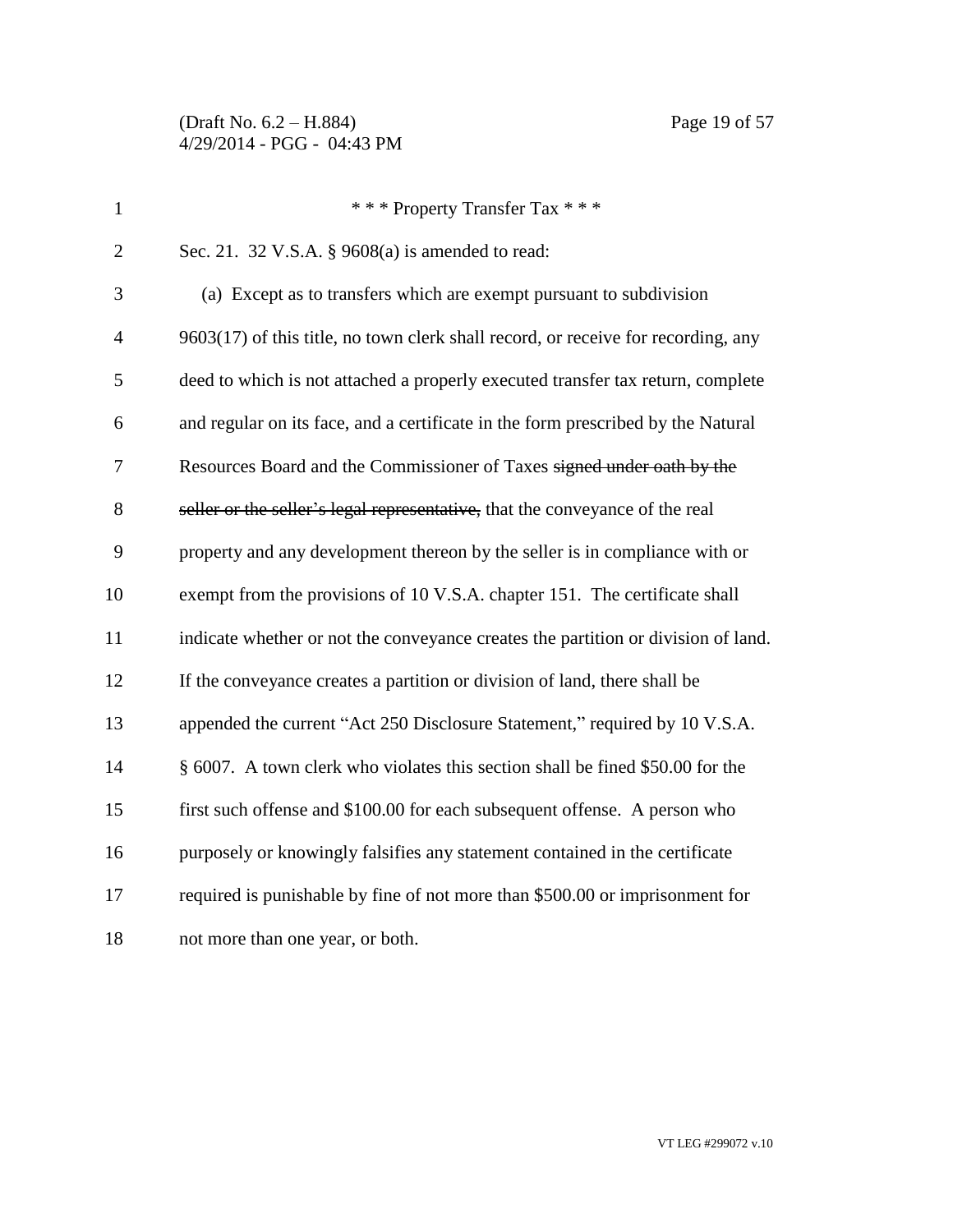(Draft No. 6.2 – H.884) Page 20 of 57 4/29/2014 - PGG - 04:43 PM

| $\mathbf{1}$   | *** Non-Education Financing Policy and Revenue Provisions ***                       |
|----------------|-------------------------------------------------------------------------------------|
| $\overline{2}$ | *** Tax on Distilled Spirits ***                                                    |
| 3              | Sec. 22. 7 V.S.A. § 422 is amended to read:                                         |
| $\overline{4}$ | § 422. TAX ON SPIRITUOUS LIQUOR                                                     |
| 5              | (a) A tax is assessed on the gross revenue on the retail sale of spirituous         |
| 6              | liquor in the State of Vermont, including fortified wine, sold by the Liquor        |
| 7              | Control Board or sold by a manufacturer or rectifier of spirituous liquor in        |
| 8              | accordance with the provisions of this title. The tax shall be at the following     |
| 9              | rates based on the gross revenue of the retail sales by the seller in the           |
| 10             | current year:                                                                       |
| 11             | (1) if the gross revenue of the seller is $$150,000.00$ \$500,000.00 or             |
| 12             | lower, the rate of tax is five percent;                                             |
| 13             | (2) if the gross revenue of the seller is between $$150,000.00$ and                 |
| 14             | \$250,000.00, the rate of tax is \$7,500.00 plus 15 percent of gross revenues       |
| 15             | over \$150,000.00 \$500,000.00 and \$750,000.00, the rate of the tax is             |
| 16             | \$25,000.00 plus 10 percent of the gross revenues over \$500,000.00;                |
| 17             | (3) if the gross revenue of the seller is over $\frac{$250,000.00}{$750,000.00}$ ,  |
| 18             | the rate of tax is 25 percent.                                                      |
| 19             | (b) The retail sales of spirituous liquor made by a manufacturer or rectifier       |
| 20             | at a fourth class or farmers' market license location shall be included in the      |
| 21             | gross revenue of a seller under this section, but only to the extent that the sales |
|                |                                                                                     |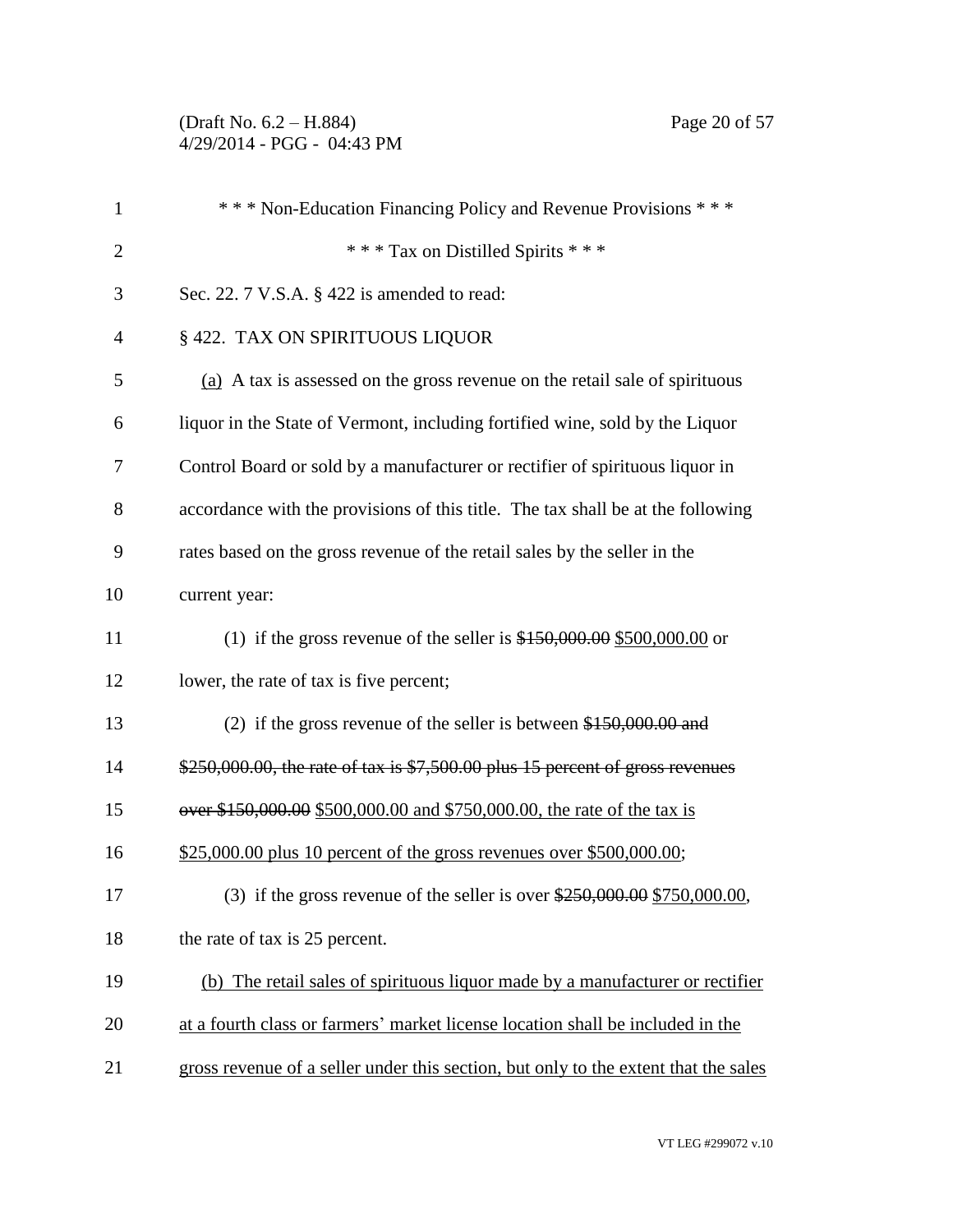(Draft No. 6.2 – H.884) Page 21 of 57 4/29/2014 - PGG - 04:43 PM

| $\mathbf{1}$ | are of the manufacturer's or rectifier's own products, and not products         |
|--------------|---------------------------------------------------------------------------------|
| 2            | purchased from other manufacturers and rectifiers.                              |
| 3            | *** Employer Assessment ***                                                     |
| 4            | Sec. 23. 21 V.S.A. § 2001 is amended to read:                                   |
| 5            | § 2001. PURPOSE                                                                 |
| 6            | For the purpose of more equitably distributing the costs of health care to      |
| 7            | uninsured residents of this state State, an employers' health care fund         |
| 8            | contribution is established to provide a fair and reasonable method for sharing |
| 9            | health care costs with employers who do not offer their employees health care   |
| 10           | coverage and employers who offer insurance but whose employees enroll in        |
| 11           | Medicaid.                                                                       |
| 12           | Sec. 24. 21 V.S.A. § 2002 is amended to read:                                   |
| 13           | § 2002. DEFINITIONS                                                             |
| 14           | As used in this chapter:                                                        |
| 15           | * * *                                                                           |
| 16           | (5) "Uncovered employee" means:                                                 |
| 17           | (A) an employee of an employer who does not offer to pay any part               |
| 18           | of the cost of health care coverage for its employees;                          |
| 19           | (B) an employee who is not eligible for health care coverage offered            |
| 20           | by an employer to any other employees; or                                       |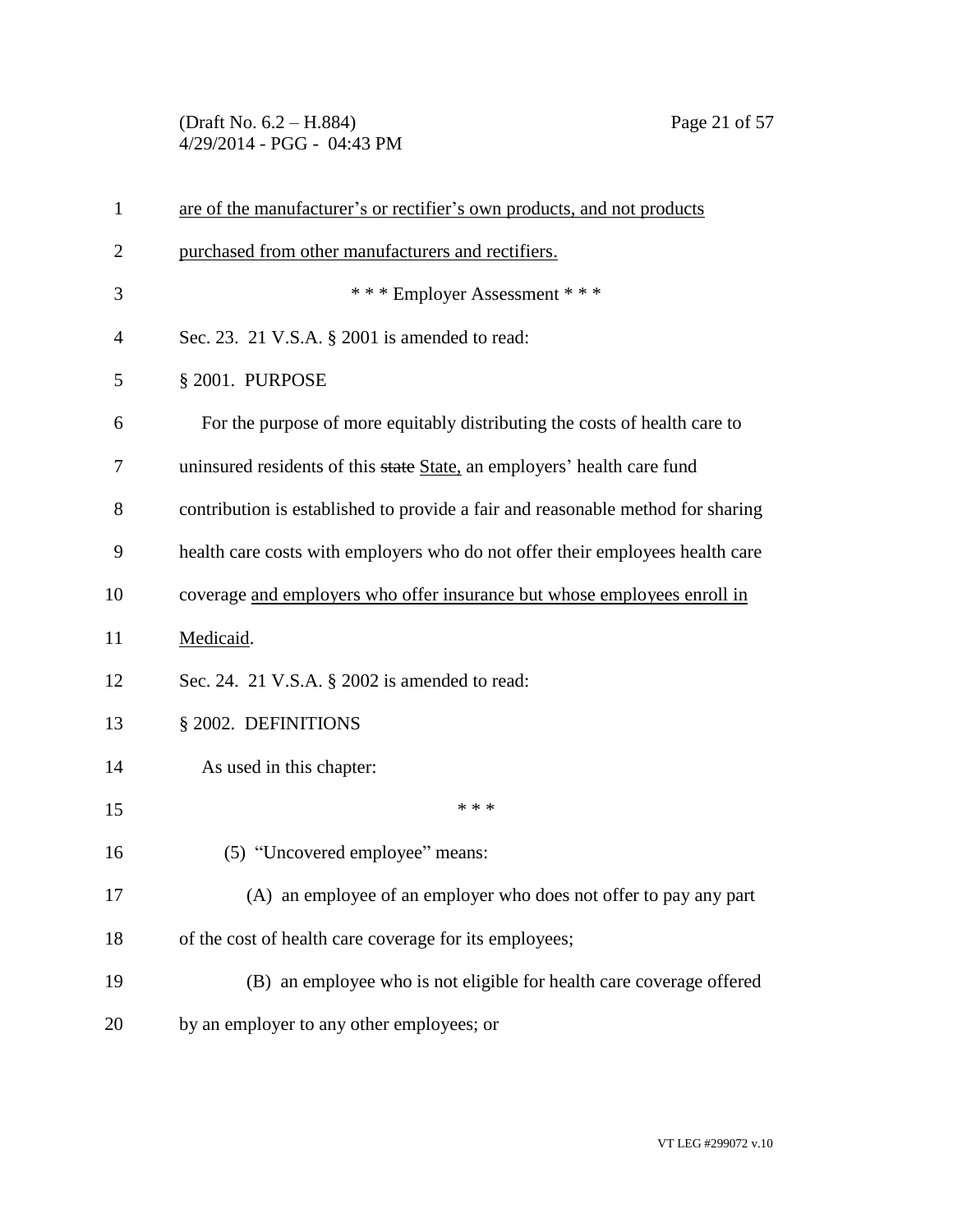(Draft No. 6.2 – H.884) Page 22 of 57 4/29/2014 - PGG - 04:43 PM

| $\mathbf{1}$   | (C) an employee who is offered and is eligible for coverage by the             |
|----------------|--------------------------------------------------------------------------------|
| $\overline{2}$ | employer but elects not to accept the coverage and either:                     |
| 3              | (i) is enrolled in Medicaid;                                                   |
| $\overline{4}$ | (ii) has no other health care coverage under either a private or               |
| 5              | public plan except Medicaid; or                                                |
| 6              | (ii)(iii) has purchased health insurance coverage as an individual             |
| 7              | through the Vermont Health Benefit Exchange.                                   |
| 8              | * * *                                                                          |
| 9              | Sec. 25. 21 V.S.A. § 2003 is amended to read:                                  |
| 10             | § 2003. HEALTH CARE FUND CONTRIBUTION ASSESSMENT                               |
| 11             | (a) The Commissioner of Labor shall assess and an employer shall pay a         |
| 12             | quarterly Health Care Fund contribution for each full-time equivalent          |
| 13             | uncovered employee employed during that quarter in excess of:                  |
| 14             | (1) eight full-time equivalent employees in fiscal years 2007 and 2008;        |
| 15             | (2) six full-time equivalent employees in fiscal year 2009; and                |
| 16             | (3) four full time equivalent employees in fiscal years 2010 and               |
| 17             | thereafter.                                                                    |
| 18             | (b) For any quarter in fiscal years 2007 and 2008, the amount of the Health    |
| 19             | Care Fund contribution shall be \$91.25 for each full-time equivalent employee |
| 20             | in excess of eight. For each fiscal year after fiscal year 2008, the number of |
| 21             | excluded full time equivalent employees shall be adjusted in accordance with   |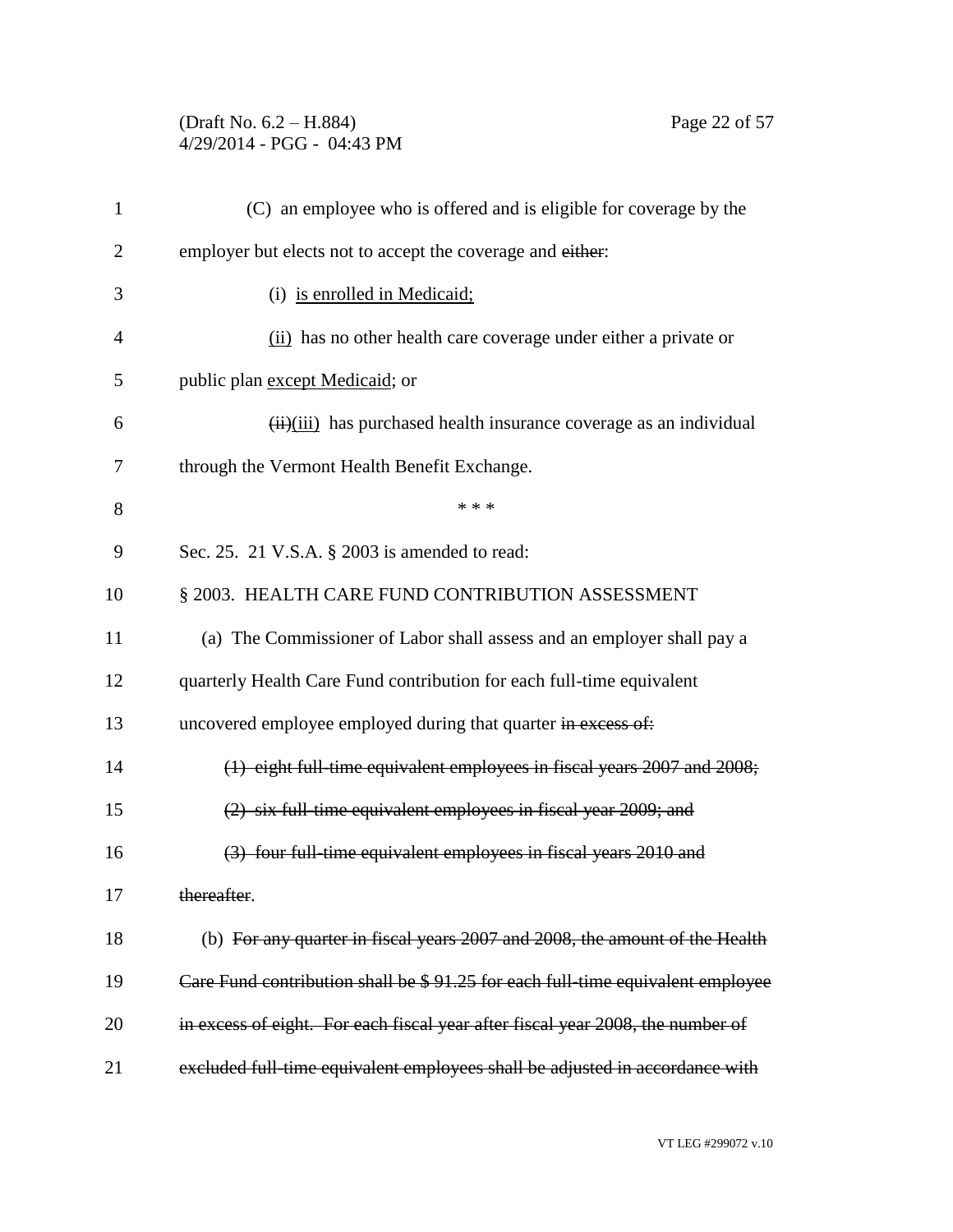(Draft No. 6.2 – H.884) Page 23 of 57 4/29/2014 - PGG - 04:43 PM

| $\mathbf{1}$   | subsection (a) of this section, and the amount of the Health Care Fund         |
|----------------|--------------------------------------------------------------------------------|
| $\overline{2}$ | contribution shall be adjusted by a percentage equal to any percentage change  |
| 3              | in premiums for the second lowest cost silver-level plan in the Vermont Health |
| $\overline{4}$ | Benefit Exchange.                                                              |
| 5              | (1) For any quarter in fiscal year 2015, the amount of the Health Care         |
| 6              | Fund contribution shall be calculated as follows:                              |
| 7              | (A) for employers with at least one but no more than 49 full-time              |
| 8              | equivalent employees, the amount of the Health Care Fund contribution shall    |
| 9              | be \$119.12 for each uncovered full-time equivalent employee in excess         |
| 10             | of four;                                                                       |
| 11             | (B) for employers with between 50 and 249 full-time equivalent                 |
| 12             | employees, the amount of the Health Care Fund Contribution shall be            |
| 13             | \$182.50 for each uncovered full-time equivalent employee in excess            |
| 14             | of four; and                                                                   |
| 15             | (C) for employers with more than 250 full-time equivalent                      |
| 16             | employees, the amount of the Health Care Fund Contribution shall be            |
| 17             | \$273.75 for each uncovered full-time equivalent employee in excess of four.   |
| 18             | For each fiscal year after fiscal year 2015, the Health Care Fund              |
| 19             | contribution amounts described in subdivision (1) of this subsection shall be  |
| 20             | adjusted by a percentage equal to any percentage change in premiums for the    |
| 21             | second lowest cost silver-level plan in the Vermont Health Benefit Exchange.   |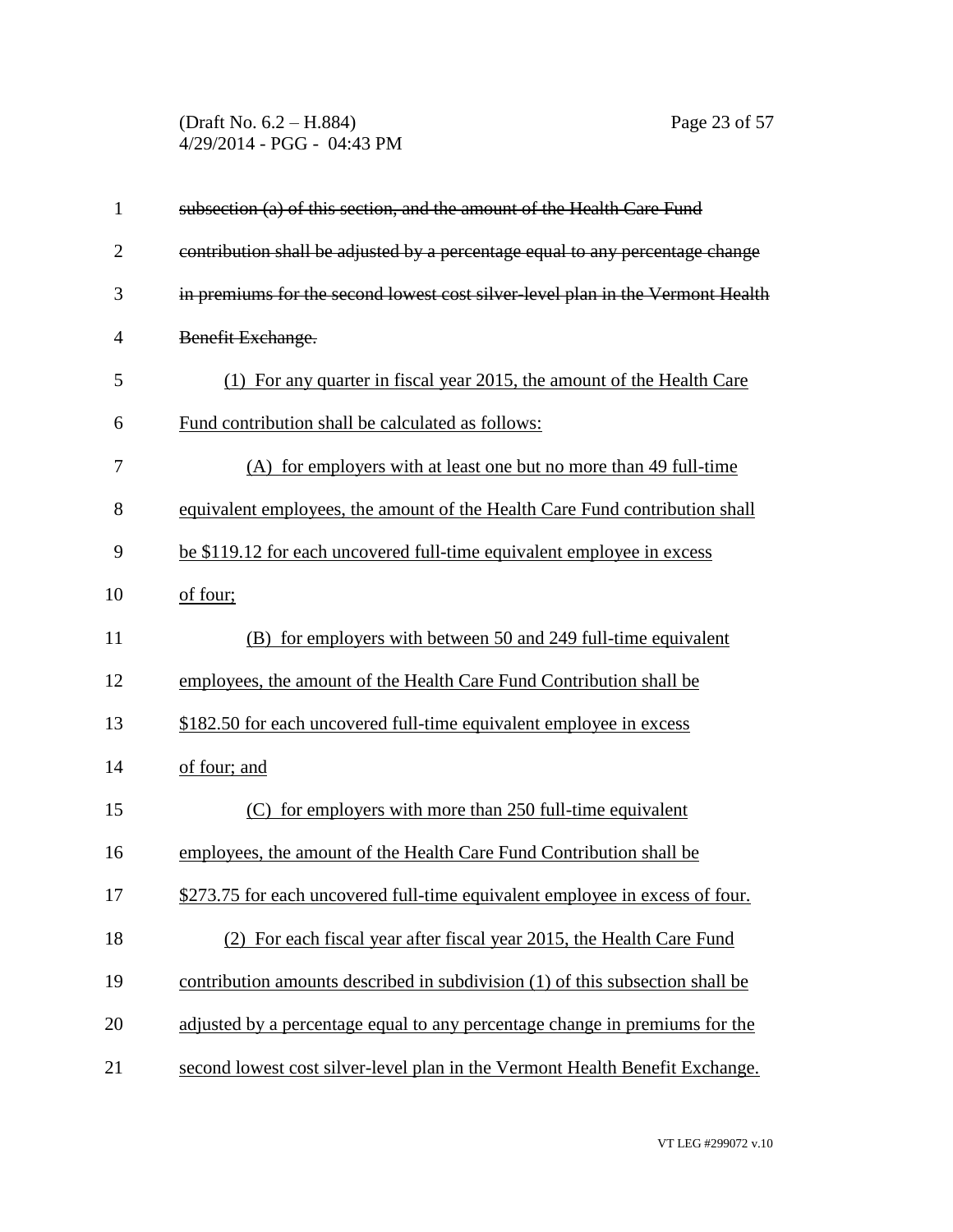(Draft No. 6.2 – H.884) Page 24 of 57 4/29/2014 - PGG - 04:43 PM

| $\mathbf{1}$   | * * *                                                                            |
|----------------|----------------------------------------------------------------------------------|
| $\overline{2}$ | *** Solar Capacity Tax ***                                                       |
| 3              | Sec. 26. 32 V.S.A. § 3802(17) is amended to read:                                |
| 4              | (17) Real and personal property, except land, composing a renewable              |
| 5              | energy plant generating electricity from solar power, to the extent the plant is |
| 6              | exempt from taxation under chapter 215 of this title which has a plant capacity  |
| 7              | of less than 50 kW and is either:                                                |
| 8              | (A) operated on a net-metered system; or                                         |
| 9              | (B) not connected to the electric grid and provides power only on the            |
| 10             | property on which the plant is located.                                          |
| 11             | Sec. 27. 32 V.S.A. § 3481(1)(D) is added to read:                                |
| 12             | (D)(i) For real and personal property comprising a renewable energy              |
| 13             | plant generating electricity from solar power, except land and property that is  |
| 14             | exempt under subdivision $3802(17)$ of this title, the appraisal value shall be  |
| 15             | determined by an income capitalization or discounted cash flow approach that     |
| 16             | includes the following:                                                          |
| 17             | (I) an appraisal model identified and published by the Director                  |
| 18             | employing appraisal industry standards and inputs;                               |
| 19             | (II) a discount rate determined and published annually by the                    |
| 20             | Director;                                                                        |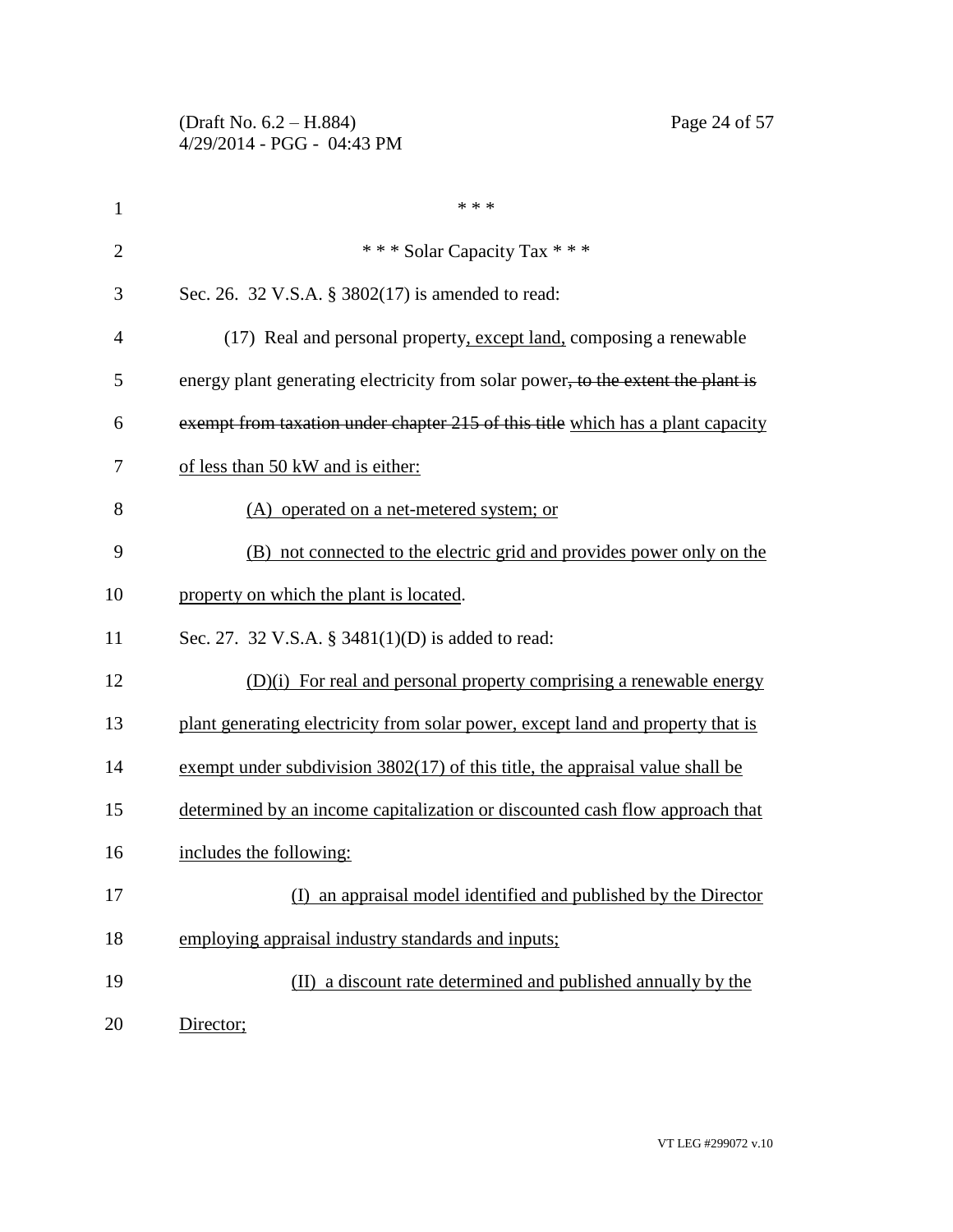(Draft No. 6.2 – H.884) Page 25 of 57 4/29/2014 - PGG - 04:43 PM

| $\mathbf{1}$   | (III) the appraisal value shall be 70 percent of the value                          |
|----------------|-------------------------------------------------------------------------------------|
| $\mathbf{2}$   | calculated using the model published by the Director based on an expected           |
| 3              | 25-year project life and shall be set in the grand list next lodged after the plant |
| $\overline{4}$ | is commissioned and each subsequent grand list for the lesser of the remaining      |
| 5              | life of the project or 25 years;                                                    |
| 6              | (IV) for the purposes of calculating appraisal value for net                        |
| 7              | metered systems receiving a credit specified in 30 V.S.A. § 219a (h)(1)(k), the     |
| 8              | model used to calculate value will not incorporate a factor for electricity rate    |
| 9              | escalation; and                                                                     |
| 10             | (V) for plants operating as a net-metered system as described in                    |
| 11             | 30 V.S.A. § 219a with a capacity of 50 kW or greater, the plant capacity used       |
| 12             | to determine value in the model shall be reduced by 50 kW and the appraisal         |
| 13             | value shall be calculated only on additional capacity in excess of 50 kW.           |
| 14             | (ii) The owner of a project shall respond to a request for                          |
| 15             | information from the municipal assessing officials by returning the information     |
| 16             | sheet describing the project in the form specified by the Director not later than   |
| 17             | 45 days after the request for information is sent to the owner. If the owner        |
| 18             | does not provide a complete and timely response, the municipality shall             |
| 19             | determine the appraisal value using the published model and the best estimates      |
| 20             | of the inputs to the model available to the municipality at the time, and the       |
| 21             | provisions of section 4006 of this title shall apply to the information form in     |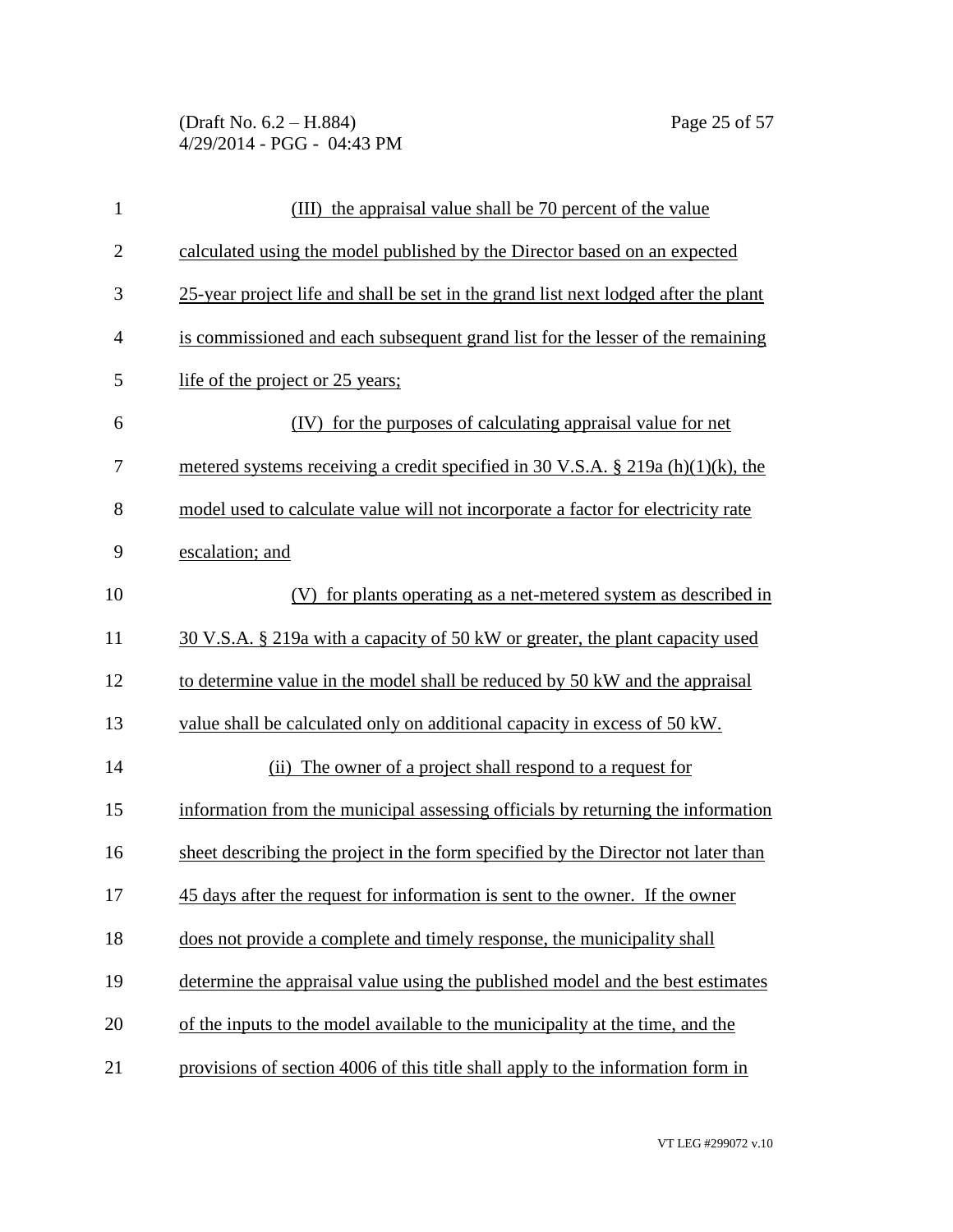(Draft No. 6.2 – H.884) Page 26 of 57 4/29/2014 - PGG - 04:43 PM

| $\mathbf{1}$   | the same manner as if the information form were an inventory as described in        |
|----------------|-------------------------------------------------------------------------------------|
| $\overline{2}$ | that section. Nothing in this subdivision (1) shall affect the availability of the  |
| 3              | exemption set forth in the provisions of section 3845 of this title or availability |
| $\overline{4}$ | of a contract under the provisions of 24 V.S.A. § 2741.                             |
| 5              | Sec. 28. 32 V.S.A. § 3845 is amended to read:                                       |
| 6              | § 3845. ALTERNATE RENEWABLE ENERGY SOURCES                                          |
| 7              | (a) At an annual or special meeting warned for that purpose, a town may,            |
| 8              | by a majority vote of those present and voting, exempt alternate renewable          |
| 9              | energy sources, as defined herein, from real and personal property taxation.        |
| 10             | Such exemption shall first be applicable against the grand list of the year in      |
| 11             | which the vote is taken and shall continue until voted otherwise, in the same       |
| 12             | manner, by the town.                                                                |
| 13             | (b) For the purposes of As used in this section, alternate renewable energy         |
| 14             | sources includes any plant, structure or facility used for the generation of        |
| 15             | electricity or production of shall have the same meaning as in 30 V.S.A.            |
| 16             | $\S$ 8002(17) for energy used on the premises for private, domestic, or             |
| 17             | agricultural purposes, no part of which may be for sale or exchange to the          |
| 18             | public. The term shall include, but not be limited to grist mills, windmills,       |
| 19             | facilities for the collection of solar energy or the conversion of organic matter   |
| 20             | to methane, net metering net-metering systems regulated by the Public Service       |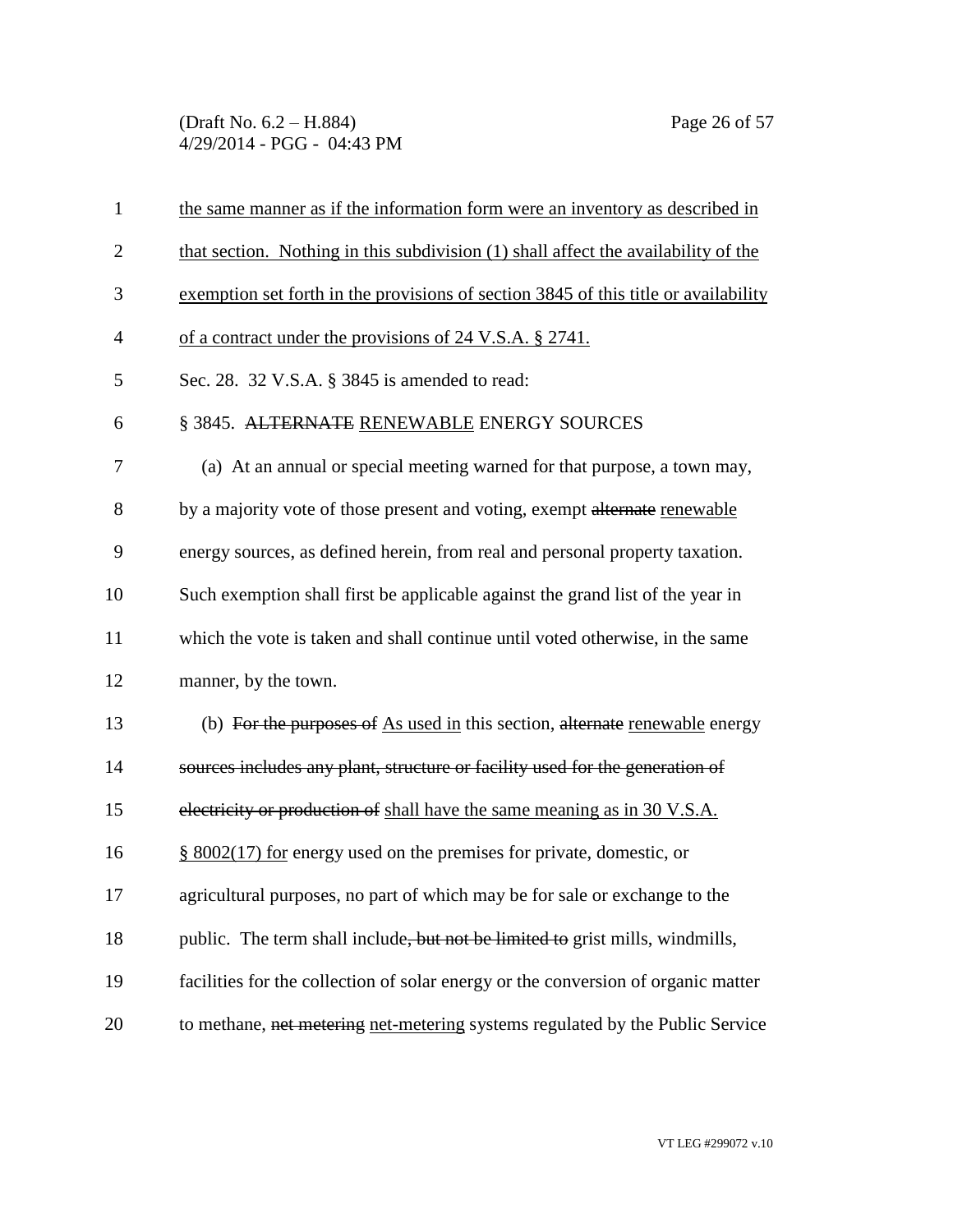(Draft No. 6.2 – H.884) Page 27 of 57 4/29/2014 - PGG - 04:43 PM

| $\mathbf{1}$   | Board under 30 V.S.A. § 219a, and all component parts thereof including, but       |
|----------------|------------------------------------------------------------------------------------|
| $\overline{2}$ | excluding land upon which the facility is located, not to exceed one-half acre.    |
| 3              | Sec. 29. 32 V.S.A. § 8701(c) is amended to read:                                   |
| 4              | (c) A renewable energy plant that generates electricity from solar power           |
| 5              | shall be exempt from taxation under this section if it has a plant capacity equal  |
| 6              | to or less than 10 kW less than 50kW.                                              |
| 7              | *** Valuation of Natural Gas and Petroleum Infrastructure ***                      |
| 8              | Sec. 30. 32 V.S.A. § 3621 is added to read:                                        |
| 9              | § 3621. PETROLEUM AND NATURAL GAS INFRASTRUCTURE                                   |
| 10             | For purposes of the statewide education property tax in chapter 135 of this        |
| 11             | title, the Director shall determine the appraised value of all property and        |
| 12             | fixtures composing and underlying a petroleum or natural gas facility,             |
| 13             | petroleum or natural gas transmission line, or petroleum or natural gas            |
| 14             | distribution line located entirely within this State. The Director shall value     |
| 15             | such property at its fair market value, an assessment it shall reach by the cost   |
| 16             | approach to value by employing an actual cost-based methodology, adjusting         |
| 17             | that actual cost using a cost factor from industry-specific inflation indexes, and |
| 18             | depreciating the resulting present cost using a depreciation schedule based on     |
| 19             | the property's estimated remaining life; provided, however, that after the         |
| 20             | property has been depreciated to 30 percent of its present cost or less,           |
| 21             | exclusive of salvage value, the property shall be appraised at 30 percent of its   |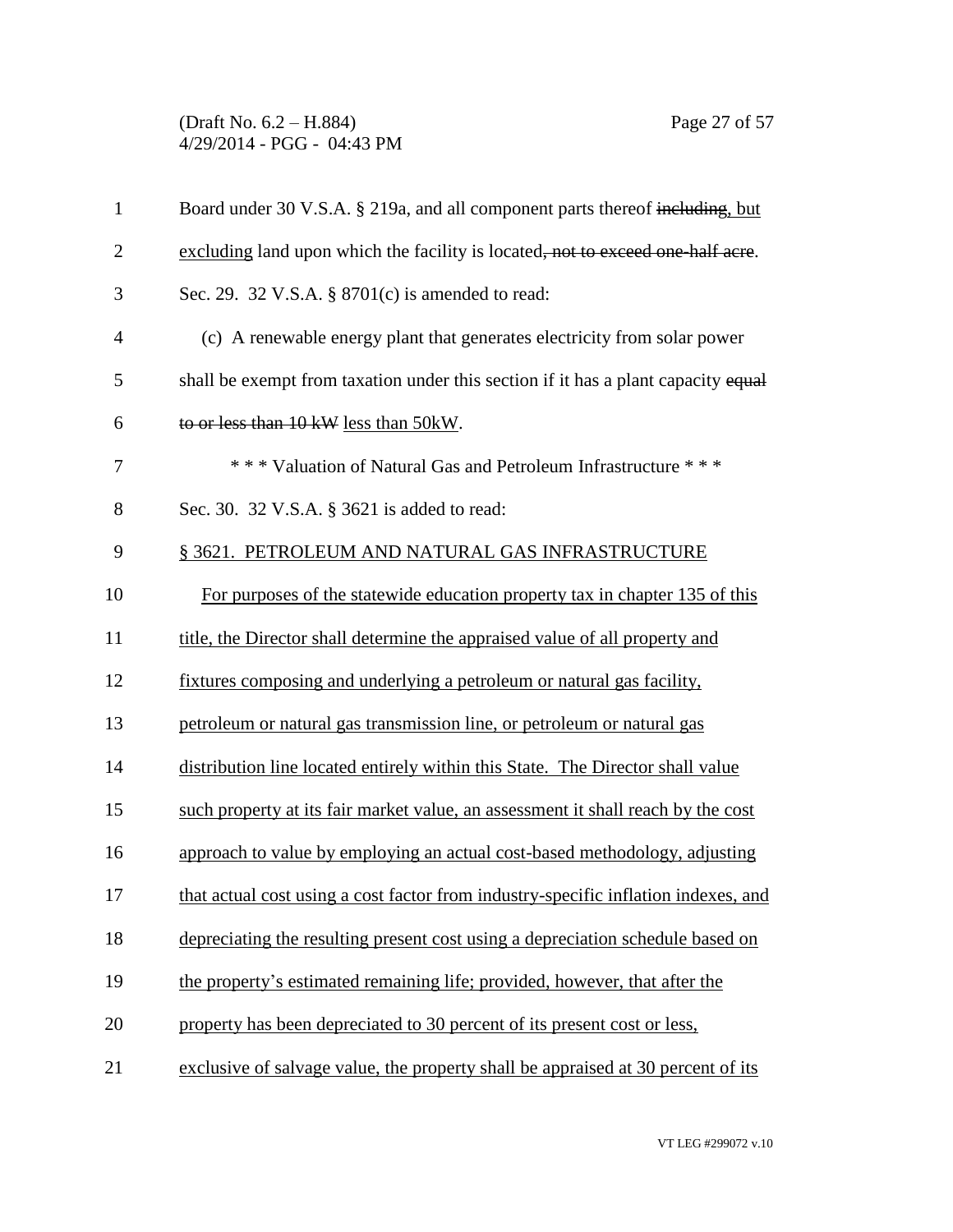(Draft No. 6.2 – H.884) Page 28 of 57 4/29/2014 - PGG - 04:43 PM

| 1              | cost. The Director shall inform the local assessing officials of his or her          |
|----------------|--------------------------------------------------------------------------------------|
| $\overline{2}$ | appraised value under this section on or before May 1 of each year, and the          |
| 3              | local assessing officials shall use the Director's appraised value for purposes of   |
| $\overline{4}$ | assessing and collecting the statewide education property tax under chapter          |
| 5              | 135 of this title.                                                                   |
| 6              | *** Income Taxes ***                                                                 |
| 7              | Sec. 31. 32 V.S.A. § 5870 is amended to read:                                        |
| 8              | § 5870. REPORTING USE TAX ON INDIVIDUAL INCOME TAX                                   |
| 9              | <b>RETURNS</b>                                                                       |
| 10             | The Commissioner of Taxes shall provide that individuals report use tax on           |
| 11             | their State individual income tax returns. Taxpayers are required to attest to       |
| 12             | the amount of their use tax liability under chapter 233 of this title for the period |
| 13             | of the tax return. Alternatively, they may elect to report an amount that is $0.08$  |
| 14             | $0.10$ percent of their Vermont adjusted gross income, as shown on a table           |
| 15             | published by the Commissioner of Taxes; and use tax liability arising from the       |
| 16             | purchase of each item with a purchase price in excess of \$1,000.00 shall be         |
| 17             | added to the table amount.                                                           |
| 18             | Sec. 32. 32 V.S.A. § 5830e is added to read:                                         |
| 19             | § 5830e. ALTERNATE CALCULATION                                                       |
| 20             | For the purposes of calculating the taxes under section 5822 or 5832 of this         |
| 21             | chapter, dispensaries, established under 18 V.S.A. chapter 86, are permitted to      |
|                |                                                                                      |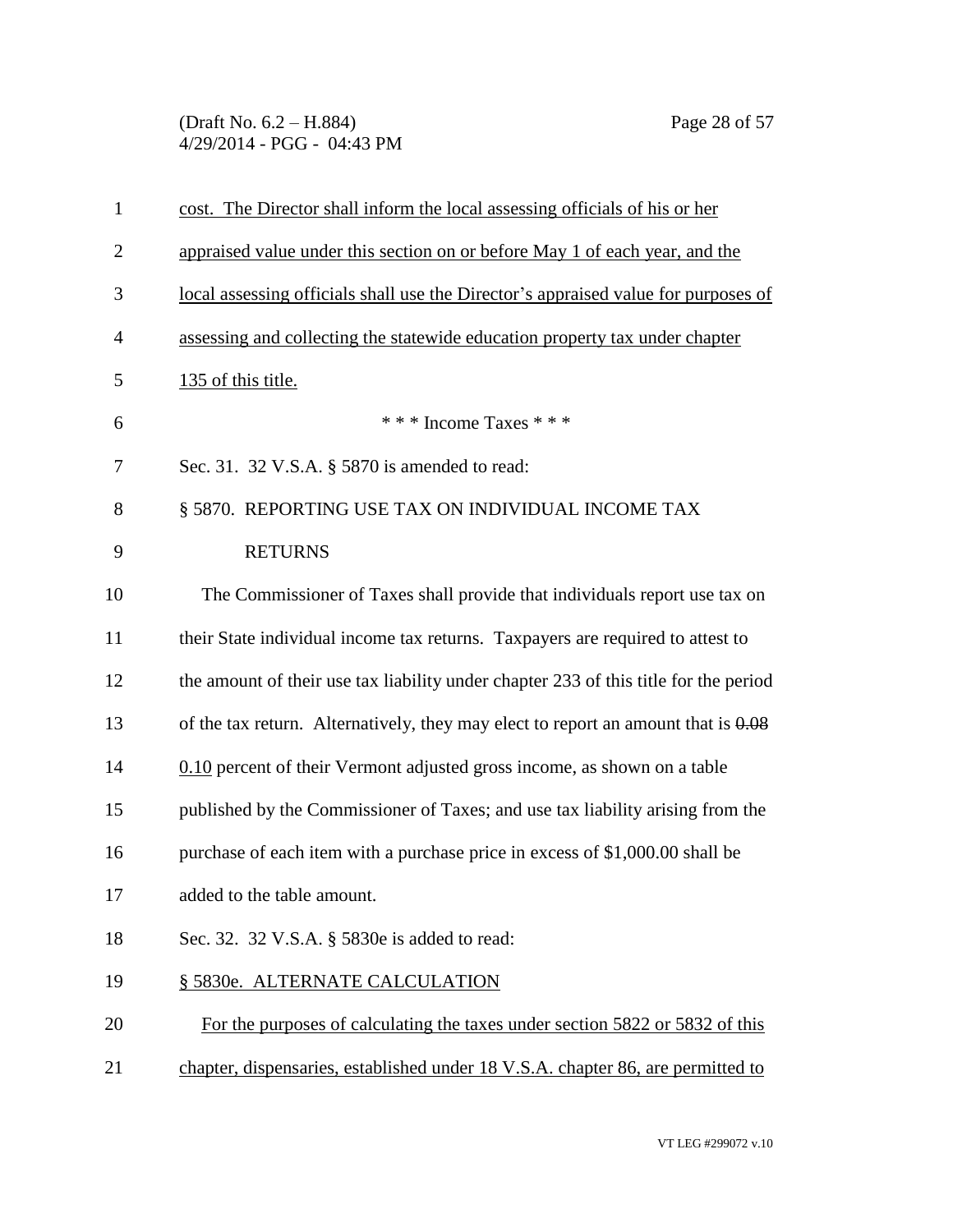(Draft No. 6.2 – H.884) Page 29 of 57 4/29/2014 - PGG - 04:43 PM

| $\mathbf{1}$   | recalculate their State tax liability with an allowance for any expense that was      |
|----------------|---------------------------------------------------------------------------------------|
| $\overline{2}$ | denied at the federal level due to 26 U.S.C. § 280E.                                  |
| 3              | *** Downtown and Village Center Tax Credits ***                                       |
| 4              | Sec. 33. 32 V.S.A. § 5930ee(1) is amended to read:                                    |
| 5              | (1) The total amount of tax credits awarded annually, together with sales             |
| 6              | tax reallocated under section 9819 of this title, does not exceed \$1,700,000.00      |
| 7              | \$2,200,000.00.                                                                       |
| 8              | Sec. 34. 32 V.S.A. § 9741(39) is amended to read:                                     |
| 9              | (39) Sales of building materials within any three consecutive years:                  |
| 10             | $\overrightarrow{H}$ in excess of one million dollars in purchase value, which may be |
| 11             | reduced to \$250,000.00 in purchase value upon approval of the Vermont                |
| 12             | Economic Progress Council pursuant to section 5930a of this title, used in the        |
| 13             | construction, renovation, or expansion of facilities which are used exclusively,      |
| 14             | except for isolated or occasional uses, for the manufacture of tangible personal      |
| 15             | property for sale; or                                                                 |
| 16             | (ii) in excess of \$250,000.00 in purchase value incorporated into a                  |
| 17             | downtown redevelopment project as defined by rule by the Commissioner of              |
| 18             | Housing and Community Affairs; provided that the municipality is not                  |
| 19             | receiving an allocation of sales tax receipts pursuant to section 9819 of this        |
| 20             | title.                                                                                |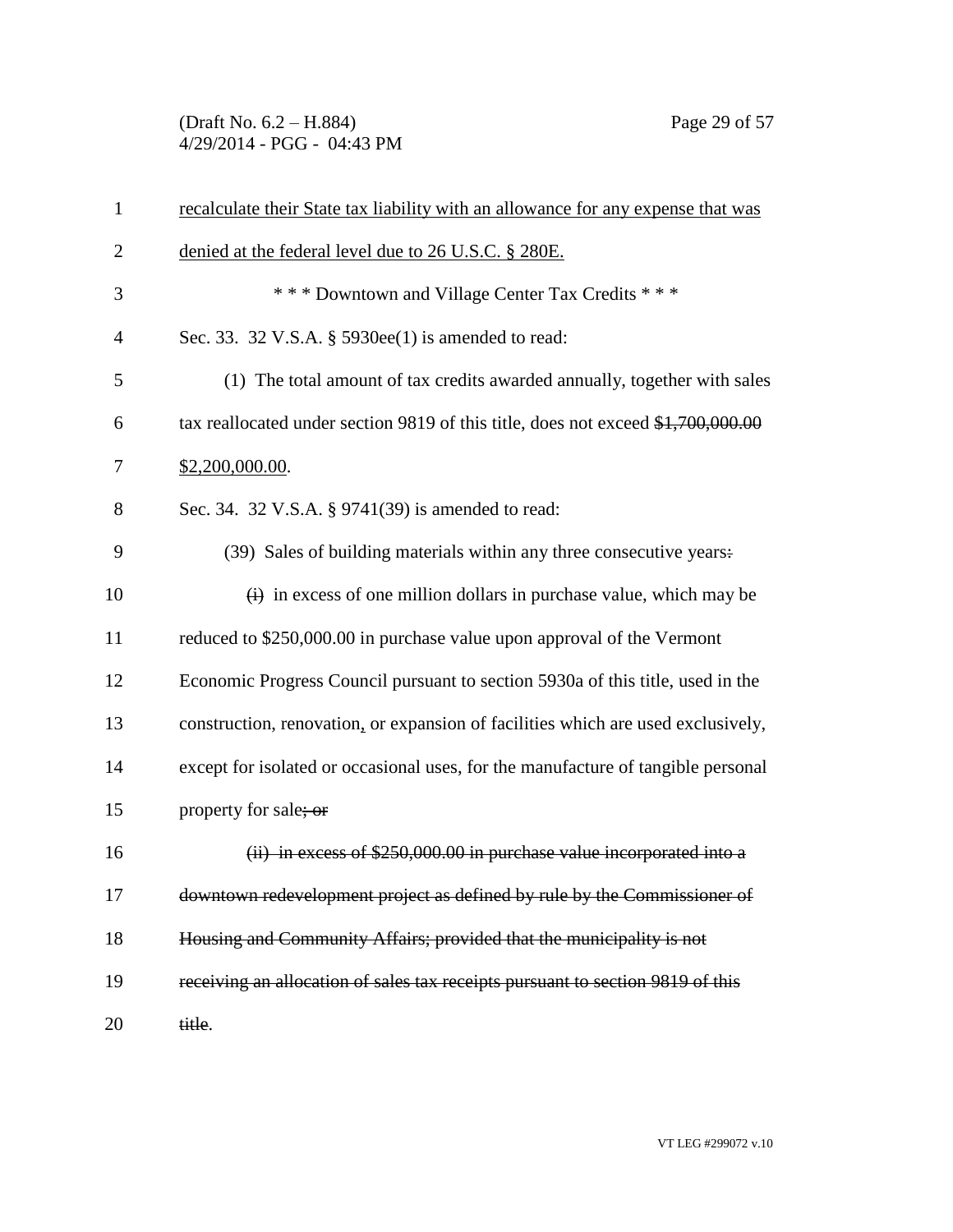(Draft No. 6.2 – H.884) Page 30 of 57 4/29/2014 - PGG - 04:43 PM

| $\mathbf{1}$   | *** Estate Taxes ***                                                              |
|----------------|-----------------------------------------------------------------------------------|
| $\overline{2}$ | Sec. 35. 32 V.S.A. § 7402(13) is amended to read:                                 |
| 3              | (13) "Vermont gross estate" means for any decedent:                               |
| $\overline{4}$ | $(A)$ the value of the federal gross estate under the laws of the United          |
| 5              | States, with the addition of federal adjusted taxable gifts of the decedent, but  |
| 6              | with no deduction under $26$ U.S.C. § 2058 that is in excess of the basic         |
| 7              | exclusion amount under $26$ U.S.C. § $2010(c)(3)$ with no provision for any       |
| 8              | amount under § $2010(c)(4)$ ; but excluding                                       |
| 9              | (B) the value of real or tangible personal property which has an                  |
| 10             | actual situs outside Vermont at the time of death of the decedent,; and           |
| 11             | (C) also excluding in the case of a nonresident of Vermont, the value             |
| 12             | of intangible personal property owned by the decedent.                            |
| 13             | Sec. 36. 32 V.S.A. § 7442a is amended to read:                                    |
| 14             | §7442a. IMPOSITION OF A VERMONT ESTATE TAX AND RATE OF                            |
| 15             | <b>TAX</b>                                                                        |
| 16             | (a) A tax of 18 percent is hereby imposed on the transfer of the Vermont          |
| 17             | estate of every decedent dying on or after January 1, 2002, who, at the time of   |
| 18             | death, was a resident of this State. The base amount of this tax shall be a sum   |
| 19             | equal to the amount of the credit for State death taxes allowable to a decedent's |
| 20             | estate under 26 U.S.C. § 2011 as in effect on January 1, 2001. This base          |
| 21             | amount shall be reduced by the lesser of the following:                           |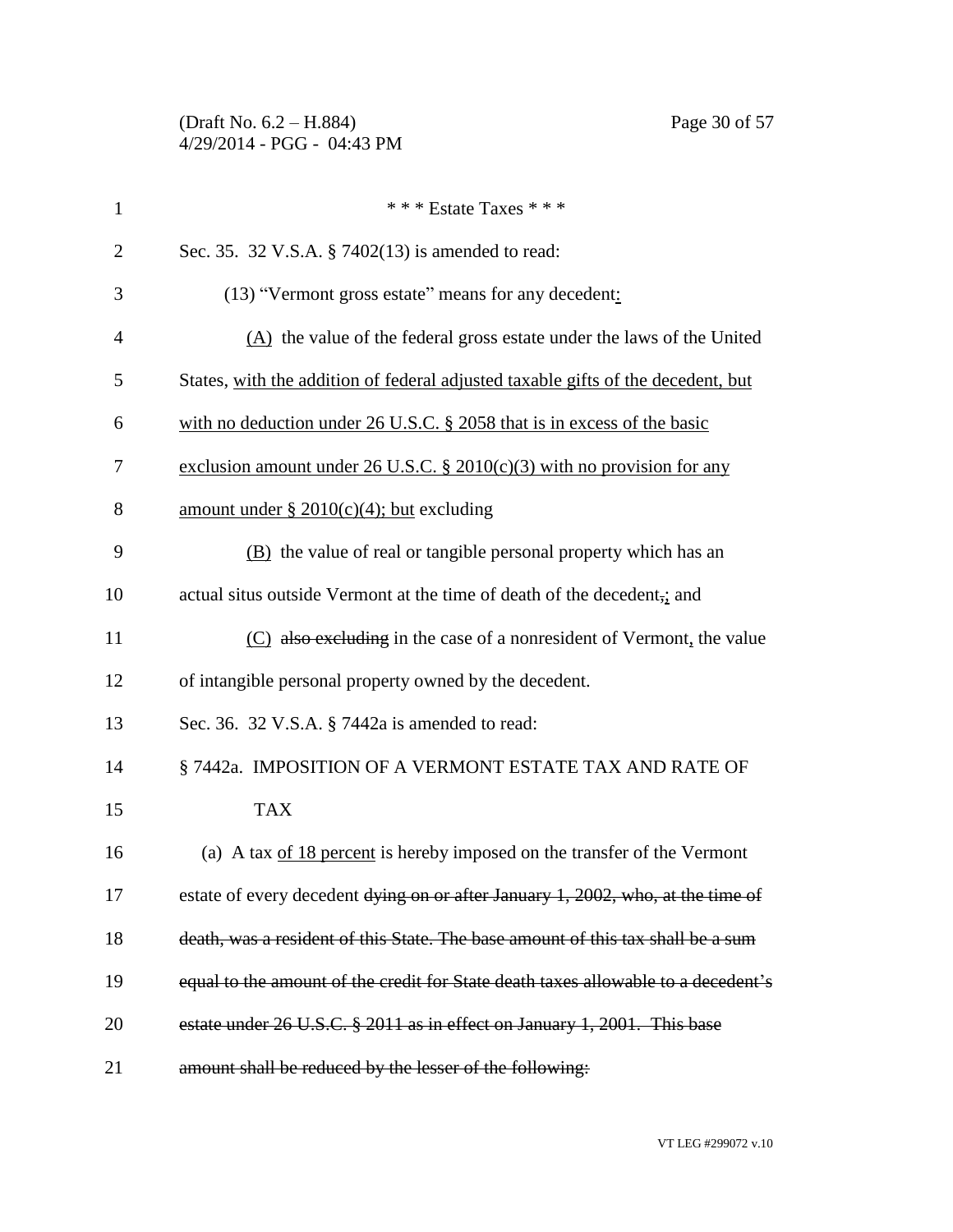| $\mathbf{1}$   | (1) The total amount of all constitutionally valid State death taxes                        |
|----------------|---------------------------------------------------------------------------------------------|
| $\overline{2}$ | actually paid to other states; or                                                           |
| 3              | $(2)$ A sum equal to the proportion of the credit which the value of the                    |
| $\overline{4}$ | property taxed by other states bears to the value of the decedent's total gross             |
| 5              | estate for federal estate tax purposes.                                                     |
| 6              | (b) A tax is hereby imposed on the transfer of the Vermont estate of every                  |
| 7              | decedent dying on or after January 1, 2002, who, at the time of death, was not              |
| 8              | a resident of this State. The amount of this tax shall be a sum equal to the                |
| 9              | proportion of the base amount of tax under subsection (a) of this section which             |
| 10             | the value of Vermont real and tangible personal property taxed in this State                |
| 11             | bears to the value of the decedent's total gross estate for federal estate tax              |
| 12             | purposes.                                                                                   |
| 13             | (c) The Vermont estate tax shall not exceed the amount of the tax imposed                   |
| 14             | by 26 U.S.C. § 2001 calculated as if the applicable exclusion amount under                  |
| 15             | 26 U.S.C. § 2010 were \$2,750,000.00, and with no deduction under 26 U.S.C.                 |
| 16             | \$2058.                                                                                     |
| 17             | $\left(\frac{d}{b}\right)$ All values shall be as finally determined for federal estate tax |
|                |                                                                                             |

purposes.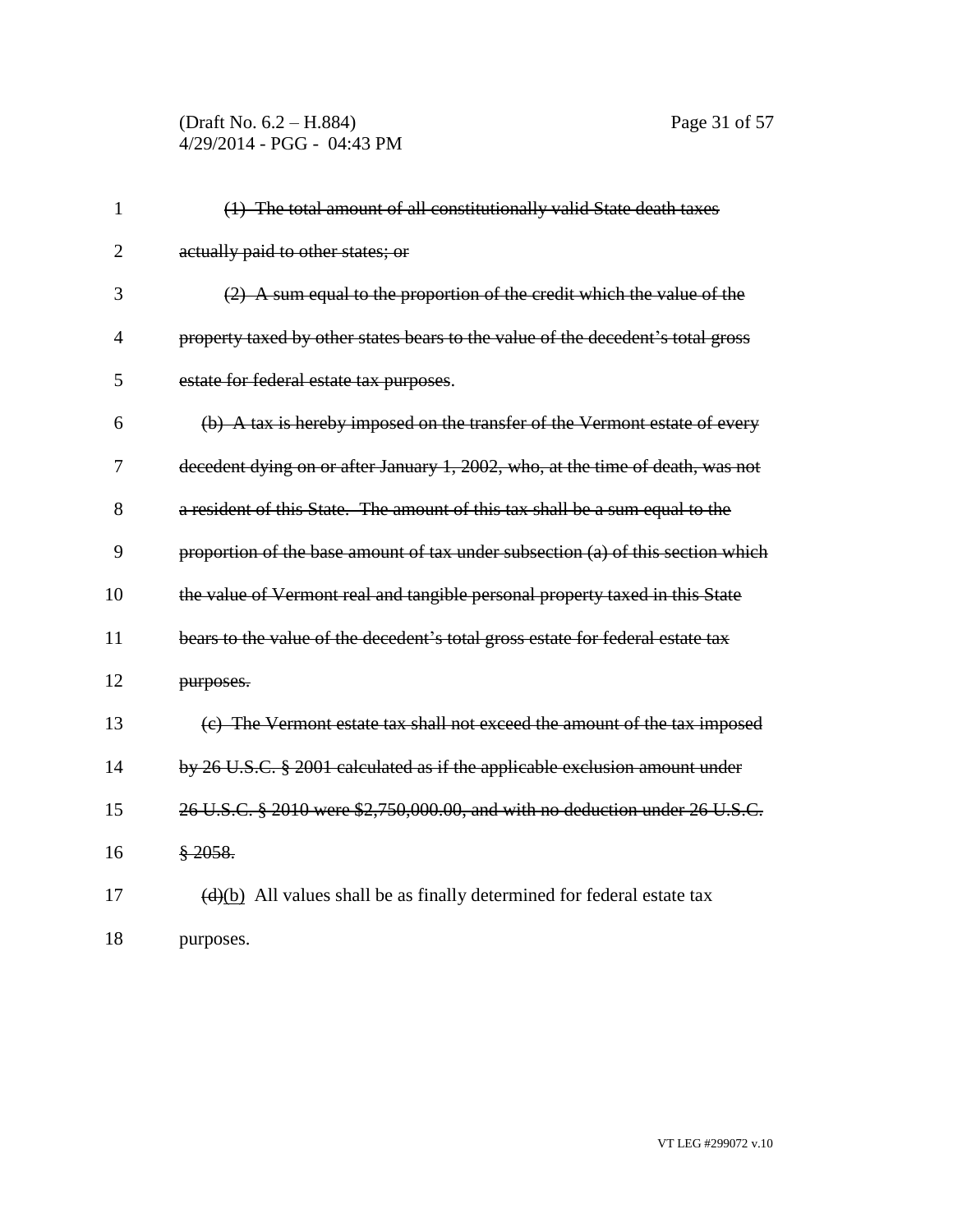(Draft No. 6.2 – H.884) Page 32 of 57 4/29/2014 - PGG - 04:43 PM

| 1              | Sec. 37. 32 V.S.A. § 7475 is amended to read:                                  |
|----------------|--------------------------------------------------------------------------------|
| $\overline{2}$ | § 7475. ADOPTION OF FEDERAL ESTATE AND GIFT TAX LAWS                           |
| 3              | The laws of the United States, relating to federal estate and gift taxes as in |
| 4              | effect on December 31, 2013, are hereby adopted for the purpose of computing   |
| 5              | the tax liability under this chapter, except.                                  |
| 6              | (1) the credit for state death taxes shall remain as provided for under        |
| 7              | 26 U.S.C. §§ 2011 and 2604 as in effect on January 1, 2001;                    |
| 8              | (2) the applicable credit amount under $26$ U.S.C. $\S$ 2010 shall not apply;  |
| 9              | and the tax imposed under section 7442a of this chapter shall be calculated as |
| 10             | if the applicable exclusion amount under $26$ U.S.C. $\S$ 2010 were            |
| 11             | $$2,750.000.00;$ and                                                           |
| 12             | (3) the deduction for state death taxes under 26 U.S.C. § 2058 shall not       |
| 13             | apply to the extent such laws conflict with any provision of this chapter.     |
| 14             | Sec. 38. TAXABLE GIFTS                                                         |
| 15             | Notwithstanding the changes in this act, decedents dying after                 |
| 16             | December 31, 2014, but who made taxable gifts as defined in 26 U.S.C. § 2503   |
| 17             | between January 1, 2008 and December 31, 2014 may elect to have their          |
| 18             | Vermont estate taxed under the law in effect on December 31, 2014. The         |
| 19             | Department of Taxes is authorized to adopt rules, procedures, and forms        |
| 20             | necessary to implement this alternate calculation.                             |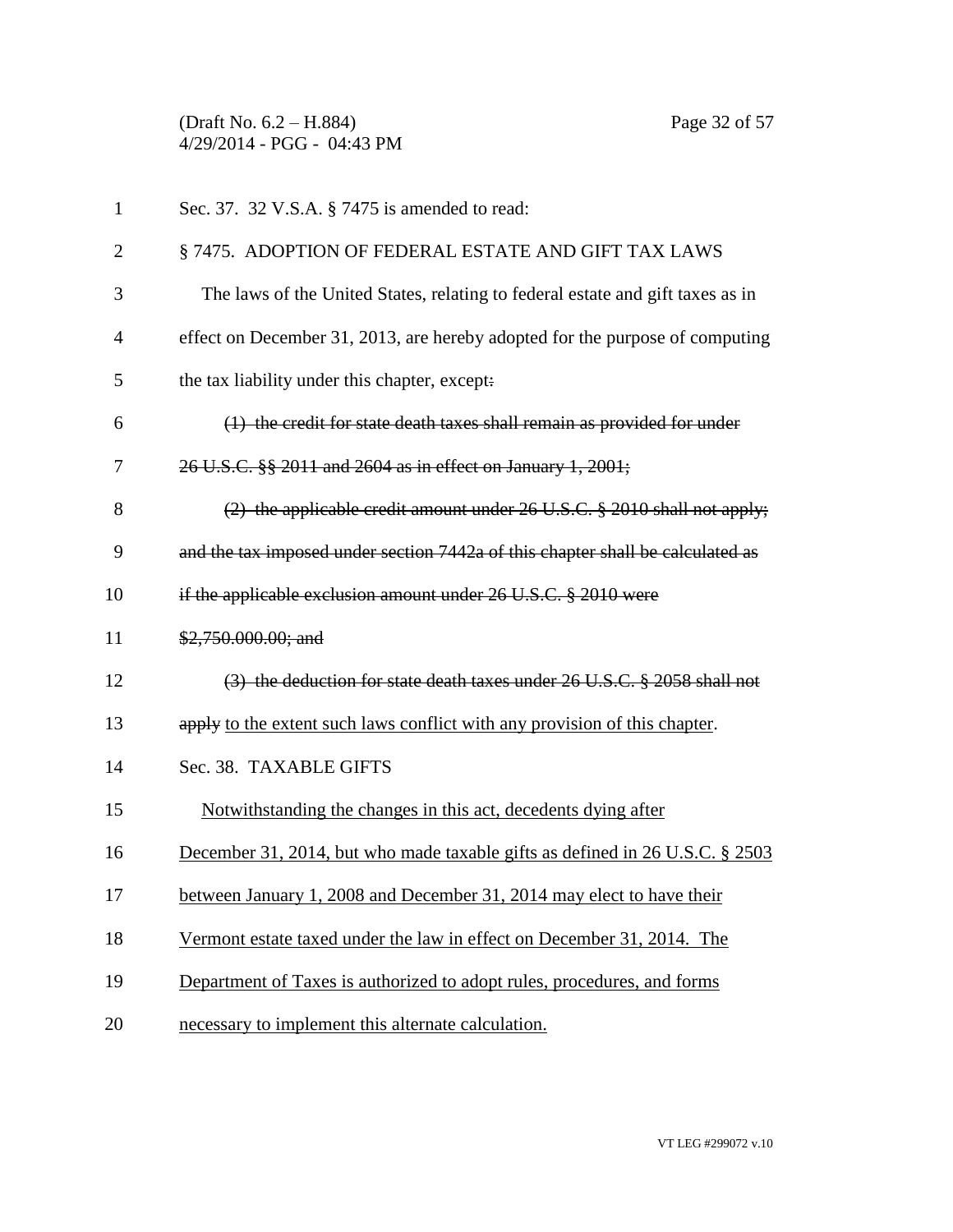(Draft No. 6.2 – H.884) Page 33 of 57 4/29/2014 - PGG - 04:43 PM

| $\mathbf{1}$   | * * * Tobacco * * *                                                                   |
|----------------|---------------------------------------------------------------------------------------|
| $\overline{2}$ | Sec. 39. 32 V.S.A. § 7811 is amended to read:                                         |
| 3              | § 7811. IMPOSITION OF TOBACCO PRODUCTS TAX                                            |
| $\overline{4}$ | There is hereby imposed and shall be paid a tax on all other tobacco                  |
| 5              | products, snuff, and new smokeless tobacco possessed in the State of Vermont          |
| 6              | by any person for sale on and after July 1, 1959 which were imported into the         |
| 7              | State or manufactured in the State after that date, except that no tax shall be       |
| 8              | imposed on tobacco products sold under such circumstances that this State is          |
| 9              | without power to impose such tax, or sold to the United States, or sold to or by      |
| 10             | a voluntary unincorporated organization of the Armed Forces of the United             |
| 11             | States operating a place for the sale of goods pursuant to regulations                |
| 12             | promulgated by the appropriate executive agency of the United States. The tax         |
| 13             | is intended to be imposed only once upon the wholesale sale of any other              |
| 14             | tobacco product and shall be at the rate of 92 percent of the wholesale price for     |
| 15             | all tobacco products except snuff, which shall be taxed at $$1.87$ $$2.18$ per        |
| 16             | ounce, or fractional part thereof, new smokeless tobacco, which shall be taxed        |
| 17             | at the greater of $$1.87$ $$2.18$ per ounce or, if packaged for sale to a consumer in |
| 18             | a package that contains less than 1.2 ounces of the new smokeless tobacco, at         |
| 19             | the rate of $2.24$ $2.62$ per package, and cigars with a wholesale price greater      |
| 20             | than \$2.17, which shall be taxed at the rate of \$2.00 per cigar if the wholesale    |
| 21             | price of the cigar is greater than \$2.17 and less than \$10.00, and at the rate of   |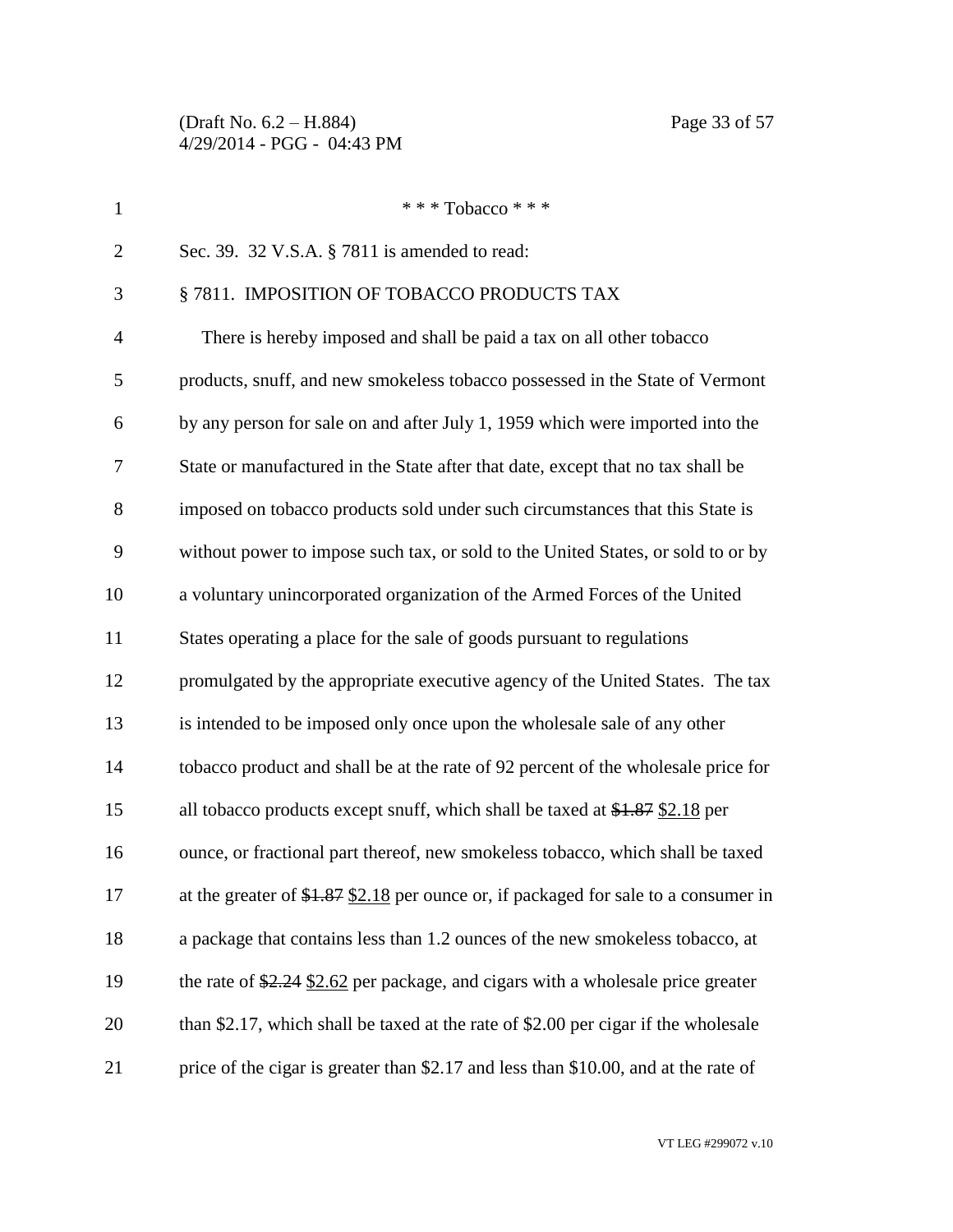(Draft No. 6.2 – H.884) Page 34 of 57 4/29/2014 - PGG - 04:43 PM

| $\mathbf{1}$   | \$4.00 per cigar if the wholesale price of the cigar is \$10.00 or more. Provided,         |
|----------------|--------------------------------------------------------------------------------------------|
| $\overline{2}$ | however, that upon payment of the tax within 10 days, the distributor or dealer            |
| 3              | may deduct from the tax two percent of the tax due. It shall be presumed that              |
| $\overline{4}$ | all other tobacco products, snuff, and new smokeless tobacco within the State              |
| 5              | are subject to tax until the contrary is established and the burden of proof that          |
| 6              | any other tobacco products, snuff, and new smokeless tobacco are not taxable               |
| 7              | hereunder shall be upon the person in possession thereof. Licensed                         |
| 8              | wholesalers of other tobacco products, snuff, and new smokeless tobacco                    |
| 9              | shall state on the invoice whether the price includes the Vermont tobacco                  |
| 10             | products tax.                                                                              |
| 11             | Sec. 40. 32 V.S.A. § 7814 is amended to read:                                              |
| 12             | § 7814. FLOOR STOCK TAX                                                                    |
| 13             | (a) Snuff. A floor stock tax is hereby imposed upon every retailer retail                  |
| 14             | dealer of snuff in this State in the amount by which the new tax exceeds the               |
| 15             | amount of the tax already paid on the snuff. The tax shall apply to snuff in the           |
| 16             | possession or control of the retailer retail dealer at 12:01 a.m. o'clock on               |
| 17             | July 1, 2006 2014, but shall not apply to retailers retail dealers who hold less           |
| 18             | than \$500.00 in wholesale value of such snuff. Each retailer retail dealer                |
| 19             | subject to the tax shall, on or before July 25, $\frac{2006}{2014}$ , file a report to the |
| 20             | Commissioner in such form as the Commissioner may prescribe showing the                    |
| 21             | snuff on hand at 12:01 a.m. $\theta$ -clock on July 1, 2006 2014, and the amount of        |

VT LEG #299072 v.10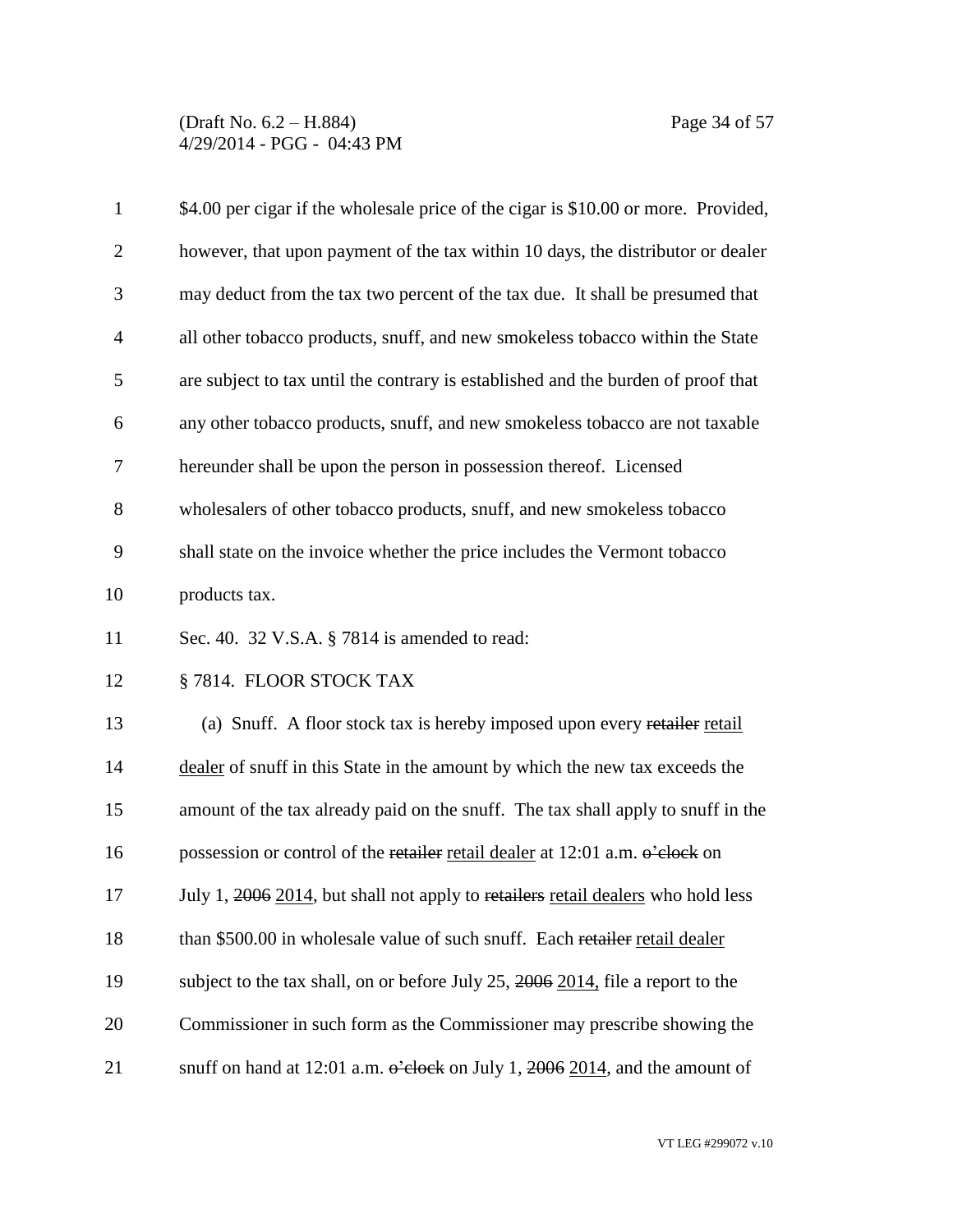# (Draft No. 6.2 – H.884) Page 35 of 57 4/29/2014 - PGG - 04:43 PM

| $\mathbf{1}$ | tax due thereon. The tax imposed by this section shall be due and payable on     |
|--------------|----------------------------------------------------------------------------------|
| 2            | or before August 25, 2006 2014, and thereafter shall bear interest at the rate   |
| 3            | established under section 3108 of this title. In case of timely payment of the   |
| 4            | tax, the retailer retail dealer may deduct from the tax due two percent of the   |
| 5            | tax. Any snuff with respect to which a floor stock tax has been imposed and      |
| 6            | paid under this section shall not again be subject to tax under section 7811 of  |
| 7            | this title.                                                                      |
| 8            | * * *                                                                            |
| 9            | *** Sales and Use Tax – Contractors ***                                          |
| 10           | Sec. 41. 32 V.S.A. § 9701 is amended to read:                                    |
| 11           | § 9701. DEFINITIONS                                                              |
| 12           | Unless the context in which they occur requires otherwise, the following         |
| 13           | terms when used in this chapter mean:                                            |
| 14           | * * *                                                                            |
| 15           | (5) Retail sale or sold at retail: means any sale, lease, or rental for any      |
| 16           | purpose other than for resale, sublease, or subrent, including sales to          |
| 17           | contractors, subcontractors, or repair persons of materials and supplies for use |
| 18           | by them in erecting structures or otherwise improving, altering, or repairing    |
| 19           | real property.                                                                   |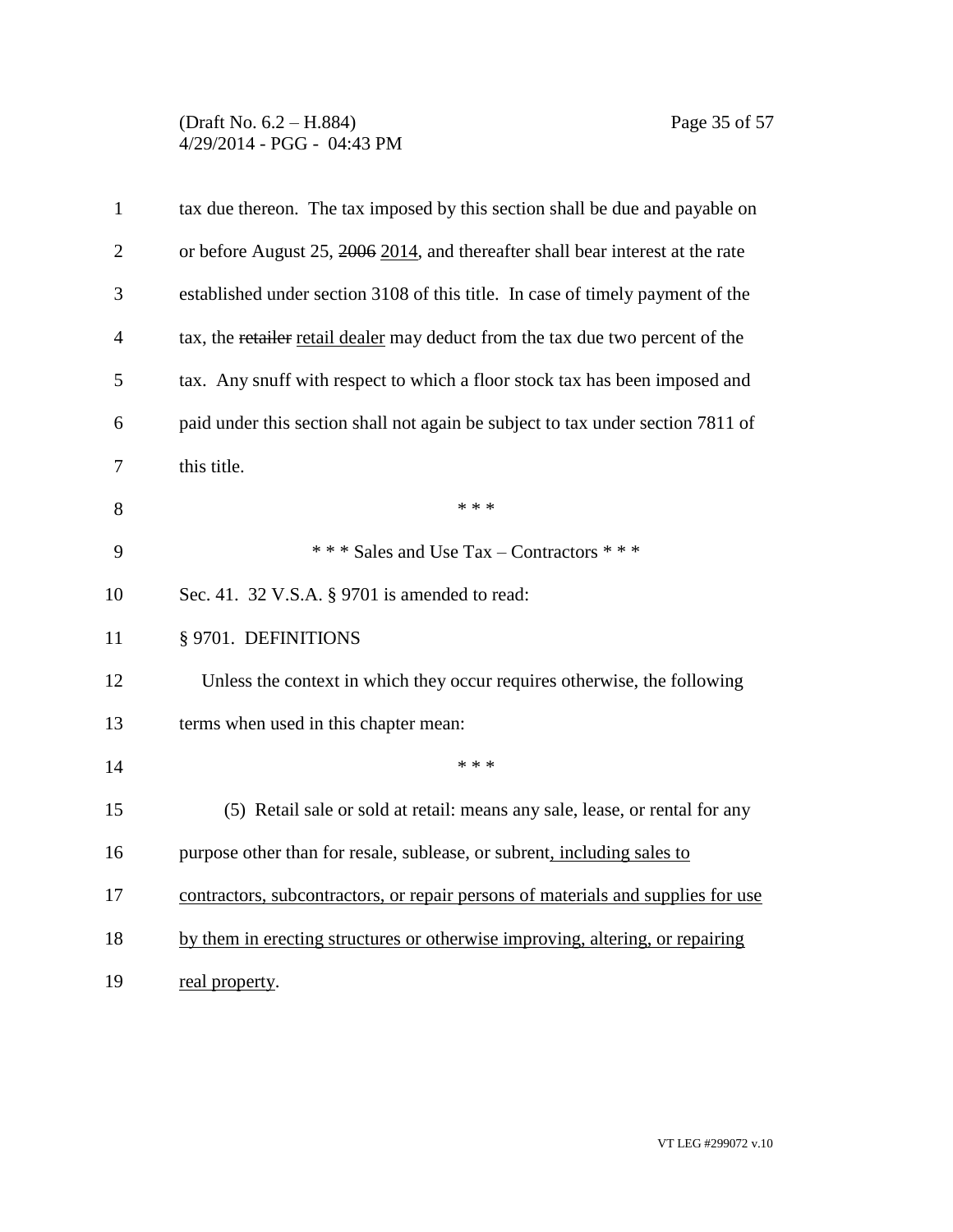(Draft No. 6.2 – H.884) Page 36 of 57 4/29/2014 - PGG - 04:43 PM

| $\mathbf{1}$   | Sec. 42. 32 V.S.A. § 9771 is amended to read:                                      |
|----------------|------------------------------------------------------------------------------------|
| $\overline{2}$ | § 9771. IMPOSITION OF SALES TAX                                                    |
| 3              | Except as otherwise provided in this chapter, there is imposed a tax on retail     |
| 4              | sales in this State. The tax shall be paid at the rate of six percent of the sales |
| 5              | price charged for but in no case shall any one transaction be taxed under more     |
| 6              | than one of the following:                                                         |
| 7              | (1) Tangible personal property, including property used to improve, alter          |
| 8              | or repair the real property of others by a manufacturer or any person who is       |
| 9              | primarily engaged in the business of making retail sales of tangible personal      |
| 10             | property.                                                                          |
| 11             | * * *                                                                              |
| 12             | Sec. 43. 32 V.S.A. § 9745 is amended to read:                                      |
| 13             | § 9745. CERTIFICATE OR AFFIDAVIT OF EXEMPTION; DIRECT                              |
| 14             | PAYMENT PERMIT                                                                     |
| 15             | (a) Certificate or affidavit of exemption. The Commissioner may require            |
| 16             | that a vendor obtain an exemption certificate, which may be an electronic          |
| 17             | filing, with respect to the following sales: sales for resale; sales to            |
| 18             | organizations that are exempt under section 9743 of this title; and sales that     |
| 19             | qualify for a use-based exemption under section 9741 of this title. Acceptance     |
| 20             | of an exemption certificate containing such information as the Commissioner        |
| 21             | may prescribe shall satisfy the vendor's burden under subsection 9813(a) of        |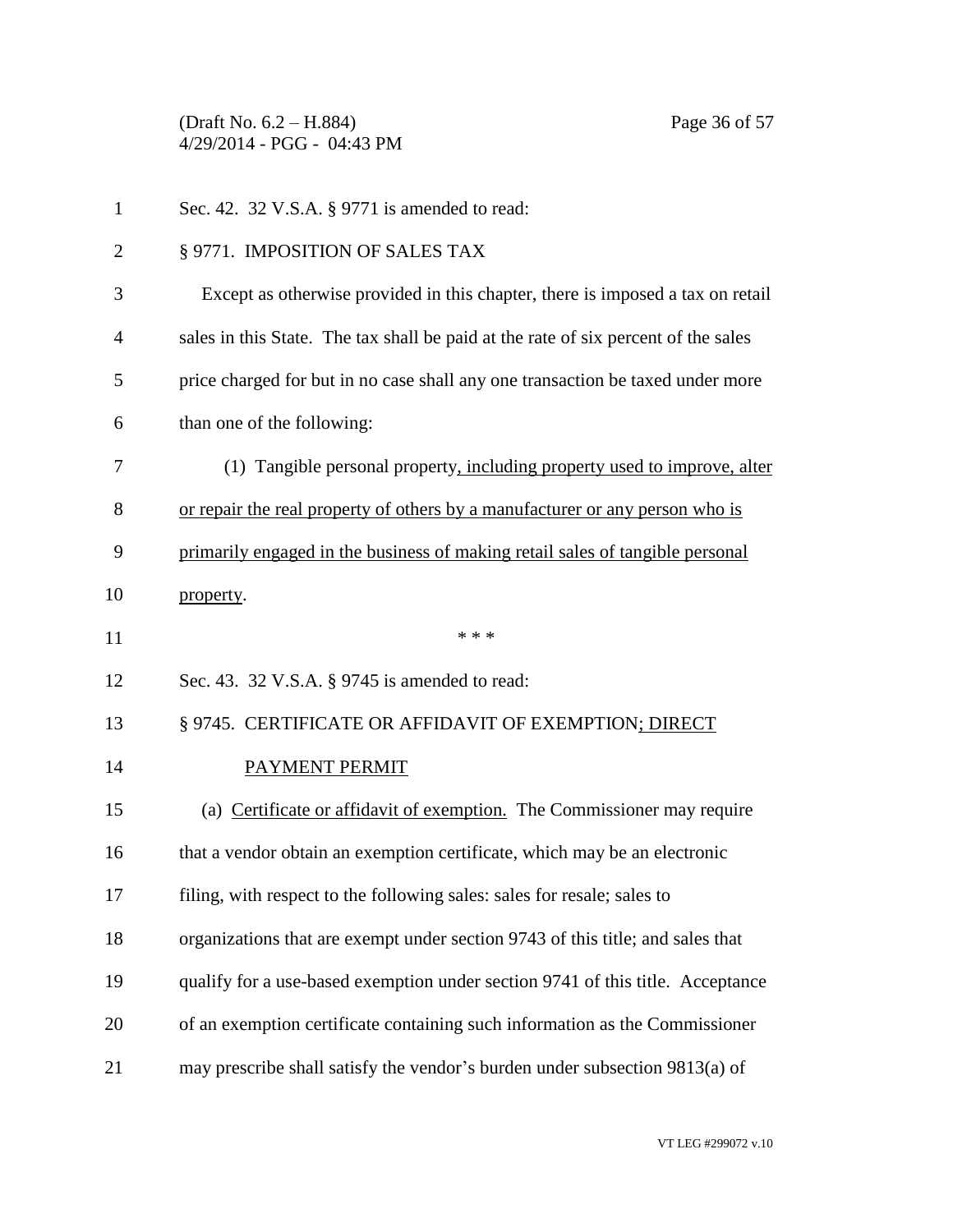# (Draft No. 6.2 – H.884) Page 37 of 57 4/29/2014 - PGG - 04:43 PM

| $\mathbf{1}$   | this title of proving that the transaction is not taxable. A vendor's failure to  |
|----------------|-----------------------------------------------------------------------------------|
| $\overline{2}$ | possess an exemption certificate at the time of sale shall be presumptive         |
| 3              | evidence that the sale is taxable.                                                |
| $\overline{4}$ | (b) Direct payment permit. The Commissioner may, in his or her                    |
| 5              | discretion, authorize a purchaser, who acquires tangible personal property or     |
| 6              | services under circumstances which make it impossible at the time of              |
| 7              | acquisition to determine the manner in which the tangible personal property or    |
| 8              | services will be used, to pay the tax directly to the Commissioner and waive      |
| 9              | the collection of the tax by the vendor through the issuance of a direct payment  |
| 10             | permit. The Commissioner shall authorize any Any contractor, subcontractor,       |
| 11             | or repairman who acquires tangible personal property consisting of materials      |
| 12             | and supplies for use by him or her in erecting structures for others, or building |
| 13             | on, or otherwise improving, altering, or repairing real property of others, may   |
| 14             | apply for a direct payment permit to pay the tax directly to the Commissioner     |
| 15             | and waive the collection of the tax by the vendor. No such authority shall be     |
| 16             | granted or exercised except upon application to the Commissioner and the          |
| 17             | issuance by the Commissioner of a direct payment permit. If a direct payment      |
| 18             | permit is granted, its use shall be subject to conditions specified by the        |
| 19             | Commissioner and the payment of tax on all acquisitions pursuant to the           |
| 20             | permit shall be made directly to the Commissioner by the permit holder.           |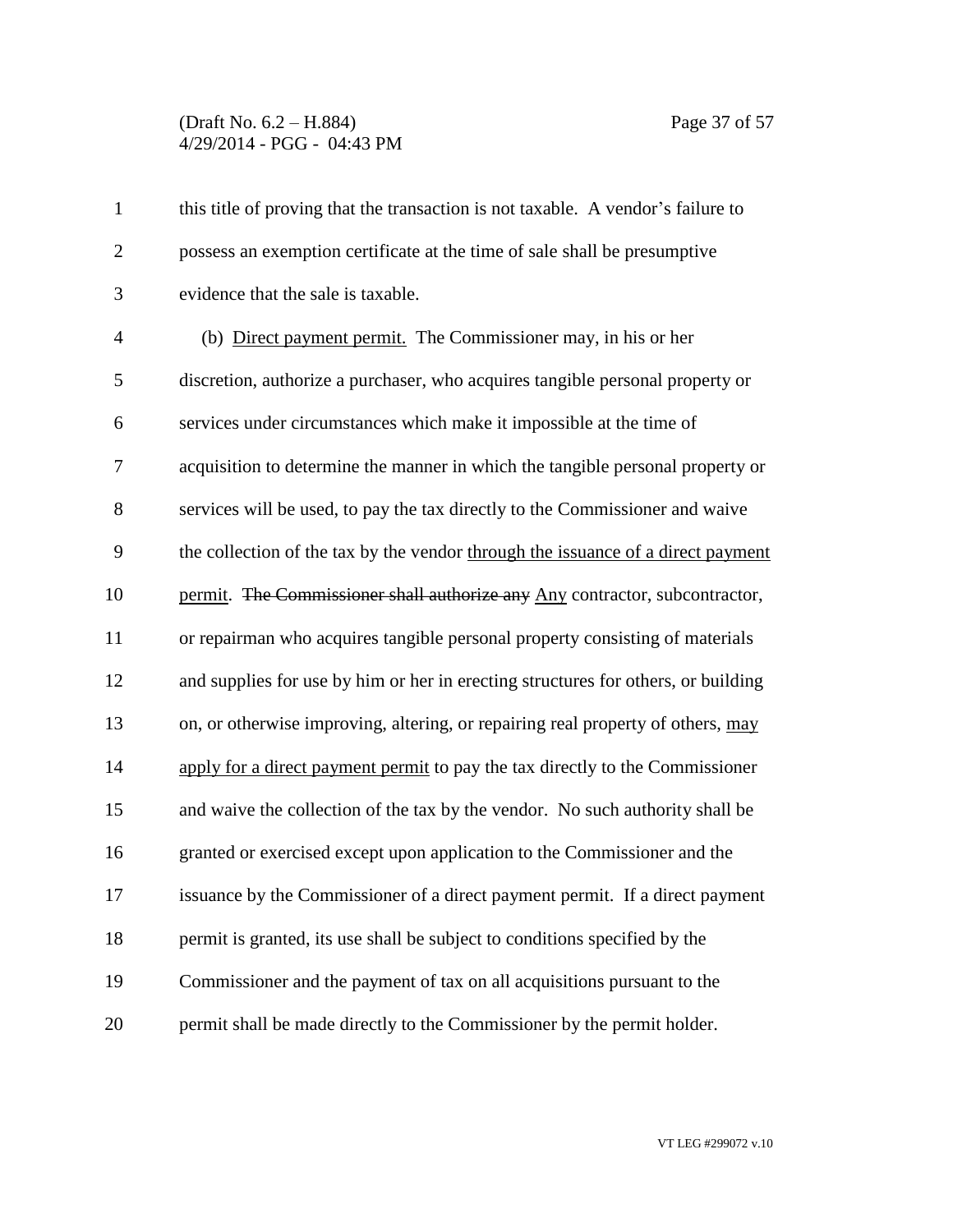(Draft No. 6.2 – H.884) Page 38 of 57 4/29/2014 - PGG - 04:43 PM

| $\mathbf{1}$   | *** Sales and Use Tax – Compost ***                                       |
|----------------|---------------------------------------------------------------------------|
| $\overline{2}$ | Sec. 44. 32 V.S.A. § 9701(48)–(52) are added to read:                     |
| 3              | (48) Compost: means a stable humus-like material produced by the          |
| $\overline{4}$ | controlled biological decomposition of organic matter through active      |
| 5              | management, but does not mean sewage, septage, or materials derived from  |
| 6              | sewage or septage.                                                        |
| 7              | (49) Manipulated animal manure: means manure that is ground,              |
| 8              | pelletized, mechanically dried, or consists of separated solids.          |
| 9              | (50) Perlite: means a lightweight granular material made of volcanic      |
| 10             | material expanded by heat treatment for use in growing media.             |
| 11             | (51) Planting mix: means material that is:                                |
| 12             | (A) used in the production of plants; and                                 |
| 13             | (B) made substantially from compost, peat moss, or coir and other         |
| 14             | ingredients that contribute to fertility and porosity, including perlite, |
| 15             | vermiculite, and other similar materials.                                 |
| 16             | (52) Vermiculite: means a lightweight mica product expanded by heat       |
| 17             | treatment for use in growing media.                                       |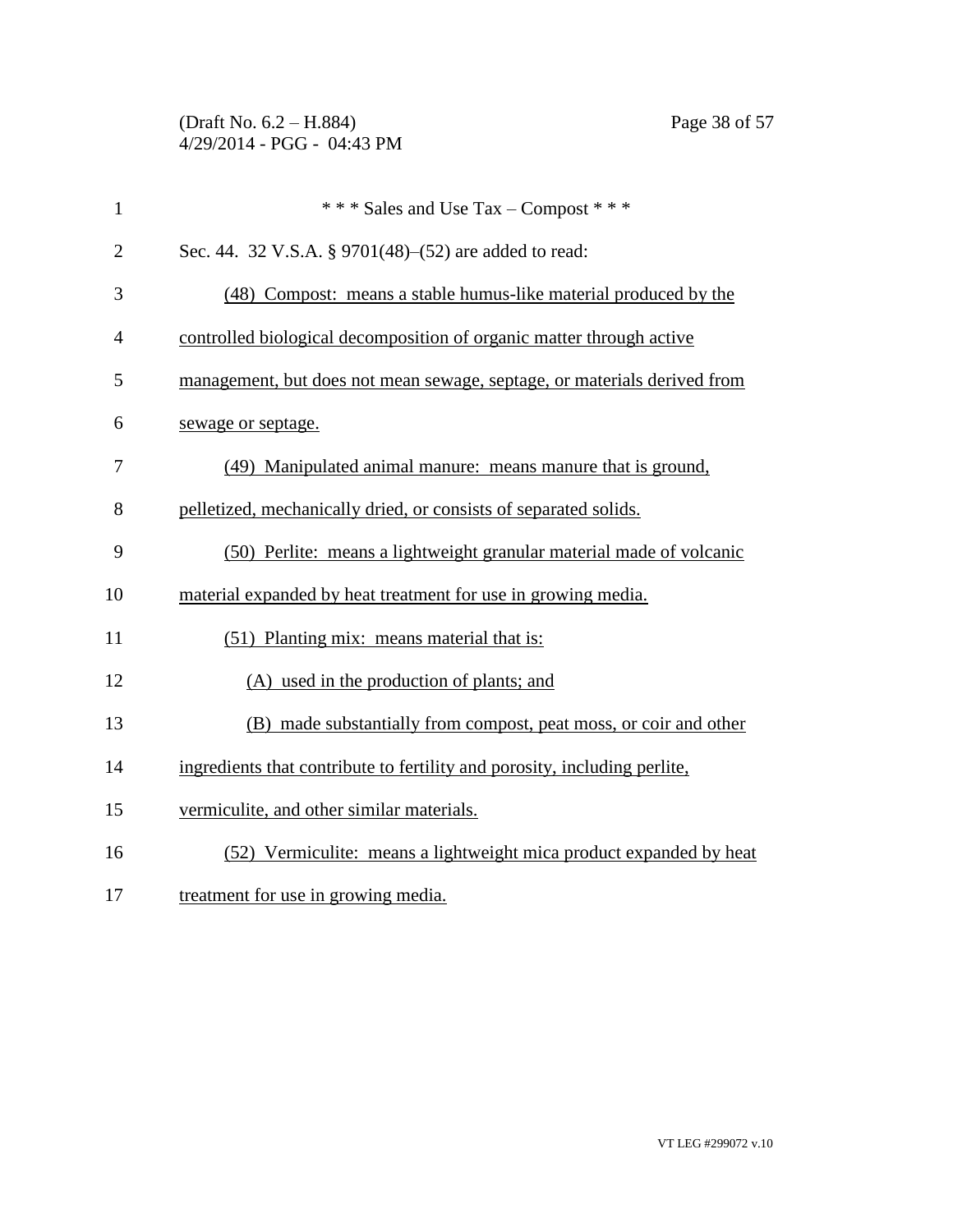(Draft No. 6.2 – H.884) Page 39 of 57 4/29/2014 - PGG - 04:43 PM

| $\mathbf{1}$   | Sec. 45. 32 V.S.A. § 9741 is amended to read:                                     |
|----------------|-----------------------------------------------------------------------------------|
| $\overline{2}$ | § 9741. SALES NOT COVERED                                                         |
| 3              | Retail sales and use of the following shall be exempt from the tax on retail      |
| $\overline{4}$ | sales imposed under section 9771 of this title and the use tax imposed under      |
| 5              | section 9773 of this title.                                                       |
| 6              | * * *                                                                             |
| 7              | (3) Agriculture feeds, seed, plants, baler twine, silage bags, agricultural       |
| 8              | wrap, sheets of plastic for bunker covers, liming materials, breeding and other   |
| 9              | livestock, semen breeding fees, baby chicks, turkey poults, agriculture           |
| 10             | chemicals other than pesticides, veterinary supplies, and bedding; clean high     |
| 11             | carbon bulking agents, as that term is used in the Agency of Natural Resources    |
| 12             | Solid Waste Management Rules, used for composting; food residuals used for        |
| 13             | composting or on-farm energy production; and fertilizers and pesticides for use   |
| 14             | and consumption directly in the production for sale of tangible personal          |
| 15             | property on farms, including stock, dairy, poultry, fruit and truck farms,        |
| 16             | orchards, nurseries, or in greenhouses or other similar structures used primarily |
| 17             | for the raising of agricultural or horticultural commodities for sale.            |
| 18             | * * *                                                                             |
| 19             | (49) Sales of compost, animal manure, manipulated animal manure, and              |
| 20             | planting mix when sold in aggregate volumes of one cubic yard or greater, or      |
| 21             | when sold unpackaged.                                                             |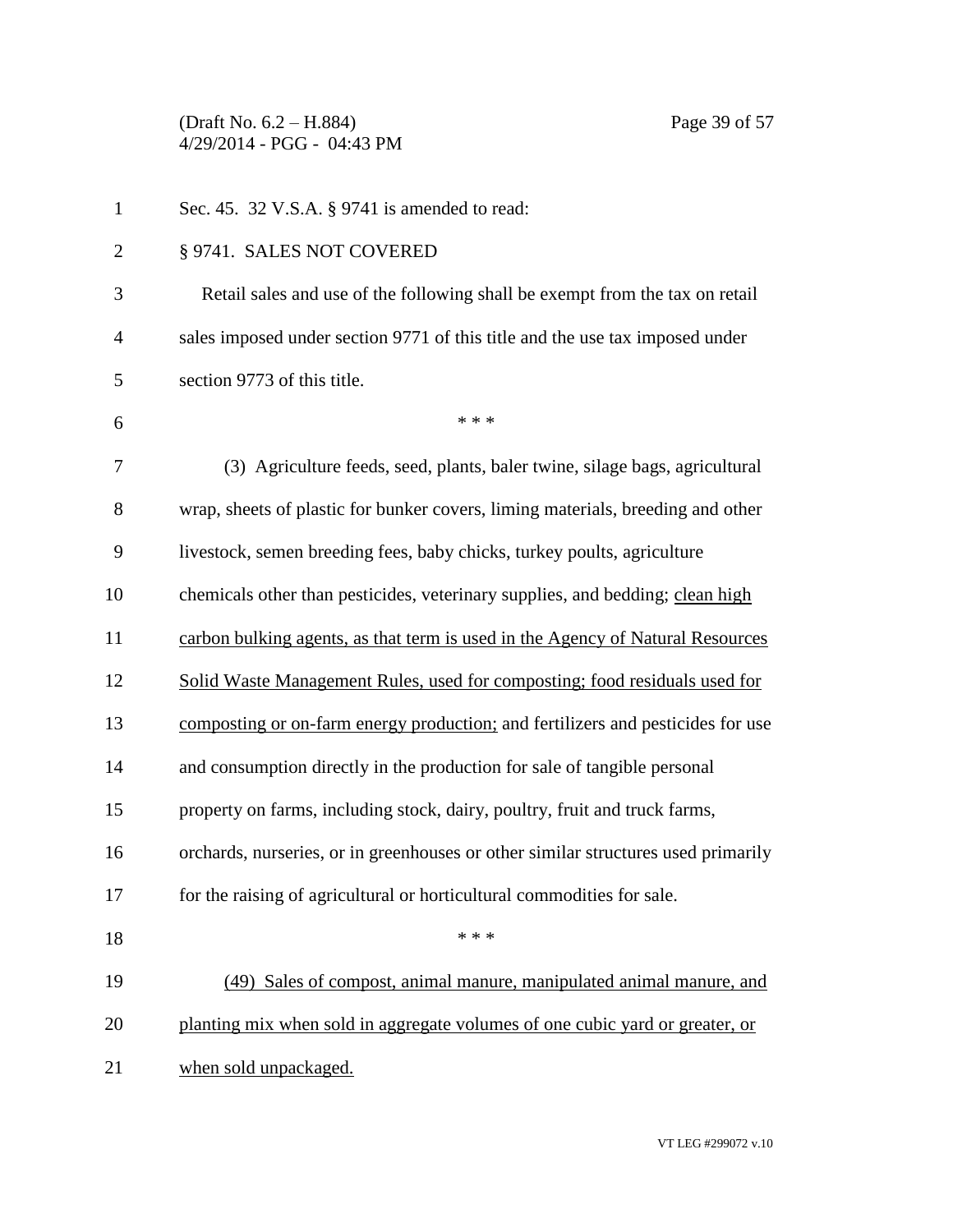(Draft No. 6.2 – H.884) Page 40 of 57 4/29/2014 - PGG - 04:43 PM

| $\mathbf{1}$   | *** Use Tax - Telecommunication Services ***                                      |
|----------------|-----------------------------------------------------------------------------------|
| $\overline{2}$ | Sec. 46. 32 V.S.A. § 9773 is amended to read:                                     |
| 3              | § 9773. IMPOSITION OF COMPENSATING USE TAX                                        |
| $\overline{4}$ | Unless property or telecommunications service has already been or will be         |
| 5              | subject to the sales tax under this chapter, there is imposed on every person a   |
| 6              | use tax at the rate of six percent for the use within this State, except as       |
| 7              | otherwise exempted under this chapter:                                            |
| 8              | $(1)$ $\Theta$ f of any tangible personal property purchased at retail;           |
| 9              | (2) Of of any tangible personal property manufactured, processed, or              |
| 10             | assembled by the user, if items of the same kind of tangible personal property    |
| 11             | are offered for sale by him or her in the regular course of business, but the     |
| 12             | mere storage, keeping, retention, or withdrawal from storage of tangible          |
| 13             | personal property or the use for demonstrational or instructional purposes of     |
| 14             | tangible personal property by the person who manufactured, processed or           |
| 15             | assembled such property shall not be deemed a taxable use by him or her; and      |
| 16             | for purposes of this section only, the sale of electrical power generated by the  |
| 17             | taxpayer shall not be considered a sale by him or her in the regular course of    |
| 18             | business if at least 60 percent of the electrical power generated annually by the |
| 19             | taxpayer is used by the taxpayer in his or her trade or business;                 |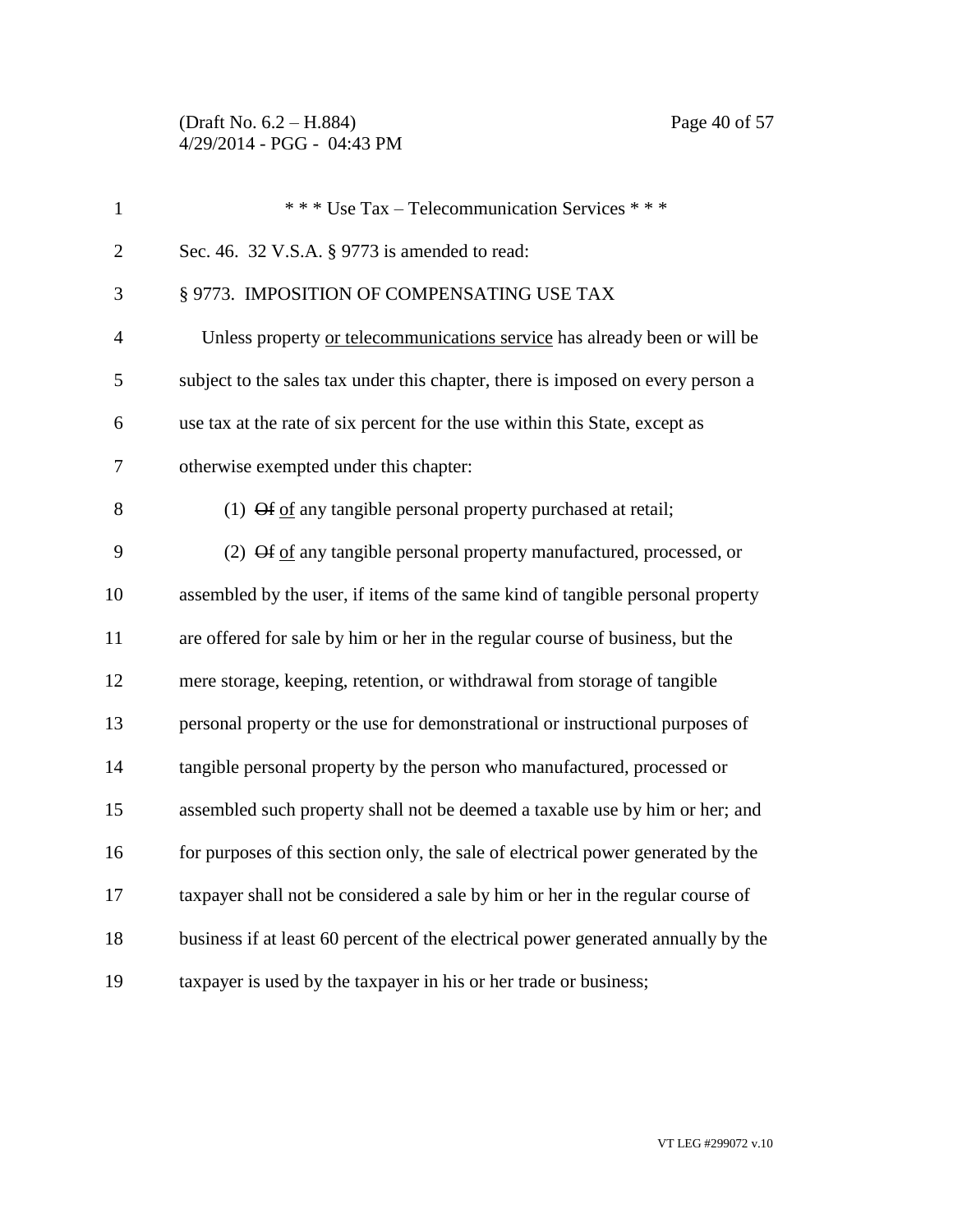### (Draft No. 6.2 – H.884) Page 41 of 57 4/29/2014 - PGG - 04:43 PM

| 1              | (3) $\Theta$ f of any tangible personal property, however acquired, where not  |
|----------------|--------------------------------------------------------------------------------|
| $\overline{2}$ | acquired for purposes of resale, upon which any taxable services described in  |
| 3              | subdivision $9771(3)$ of this title have been performed; and                   |
| 4              | (4) Specified specified digital products transferred electronically to an      |
| 5              | end user; and                                                                  |
| 6              | (5) telecommunications service except coin-operated telephone service,         |
| 7              | private telephone service, paging service, private communications service, or  |
| 8              | value-added non-voice data service.                                            |
| 9              | *** Propane Canisters ***                                                      |
| 10             | Sec. 47. 33 V.S.A. § 2503 is amended to read:                                  |
| 11             | § 2503. FUEL GROSS RECEIPTS TAX                                                |
| 12             | (a) There is imposed a gross receipts tax of 0.5 percent on the retail sale of |
| 13             | the following types of fuel:                                                   |
| 14             | (1) heating oil, propane, kerosene, and other dyed diesel fuel delivered       |
| 15             | to a residence or business;                                                    |
| 16             | $(2)$ propane;                                                                 |
| 17             | $(3)$ natural gas;                                                             |
| 18             | $(4)(3)$ electricity;                                                          |
| 19             | $\left(\frac{5}{4}\right)$ coal.                                               |
| 20             | * * *                                                                          |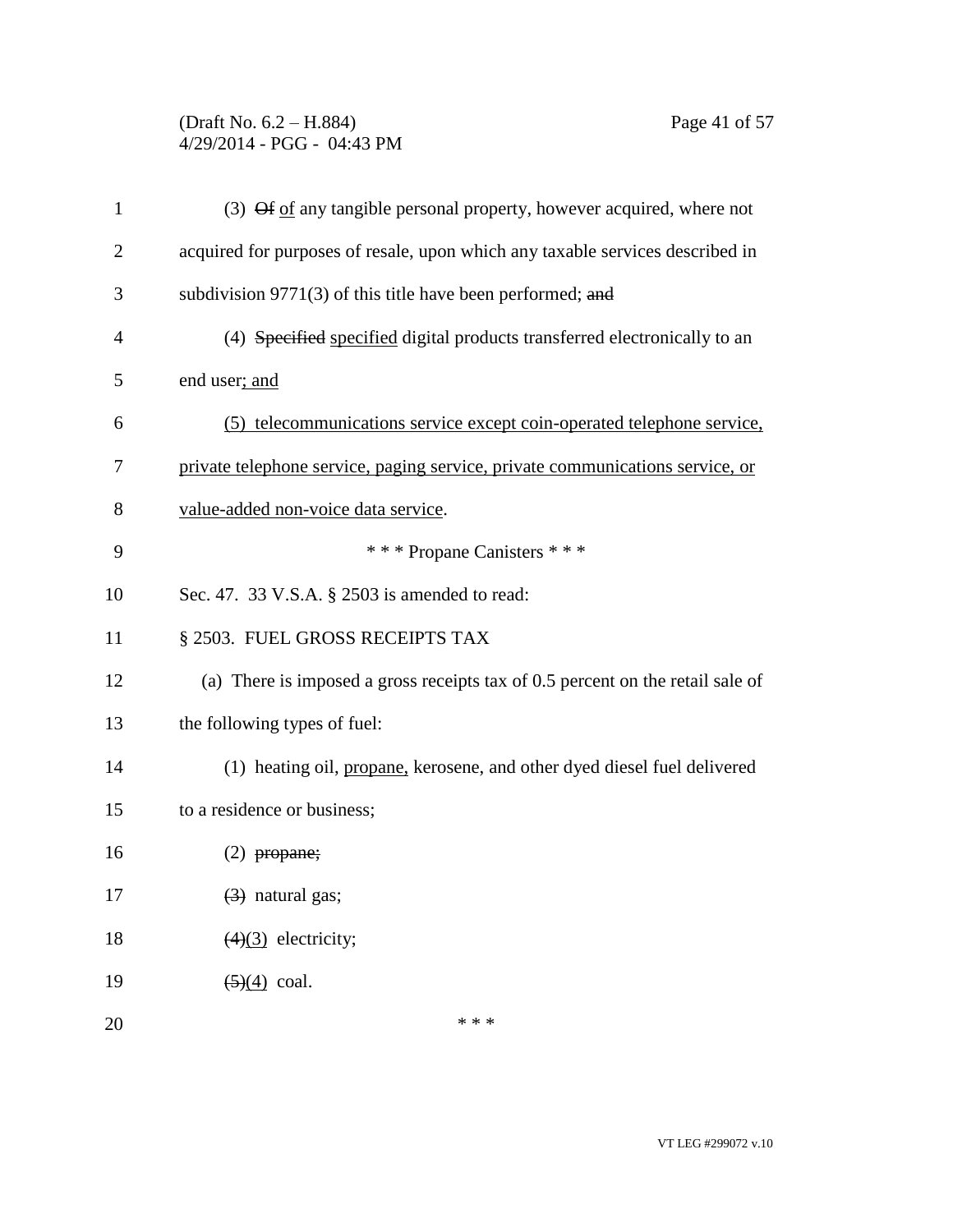(Draft No. 6.2 – H.884) Page 42 of 57 4/29/2014 - PGG - 04:43 PM

 Sec. 48. 32 V.S.A. § 9741(26) is amended to read: (26) Sales of electricity, oil, gas, and other fuels used in a residence for all domestic use, including heating, but not including fuel sold at retail in free-standing containers, or sold as part of a transaction where a free-standing container is exchanged without a separate charge. The Commissioner shall by rule determine that portion of the sales attributable to domestic use where fuels are used for purposes in addition to domestic use. \* \* \* Education Financing and Property Tax Revenue and Policy Provisions \* \* \* **\*\*\*** Statewide Education Property Tax Rates, 11 Base Education Amount, and Applicable Percentage \* \* \* Sec. 49. FINDINGS AND PURPOSE (a) The General Assembly makes the following findings with respect to Secs. 49a and 50 of this act: (1) The Commissioner of Taxes recommended the following rates under 32 V.S.A. § 5402b for fiscal year 2015: (A) a nonresidential property tax rate of \$1.51 per \$100.00 of equalized education property value.; (B) a homestead property tax rate of \$1.01 per \$100.00 of equalized education property value; (C) an applicable percentage of 1.84; and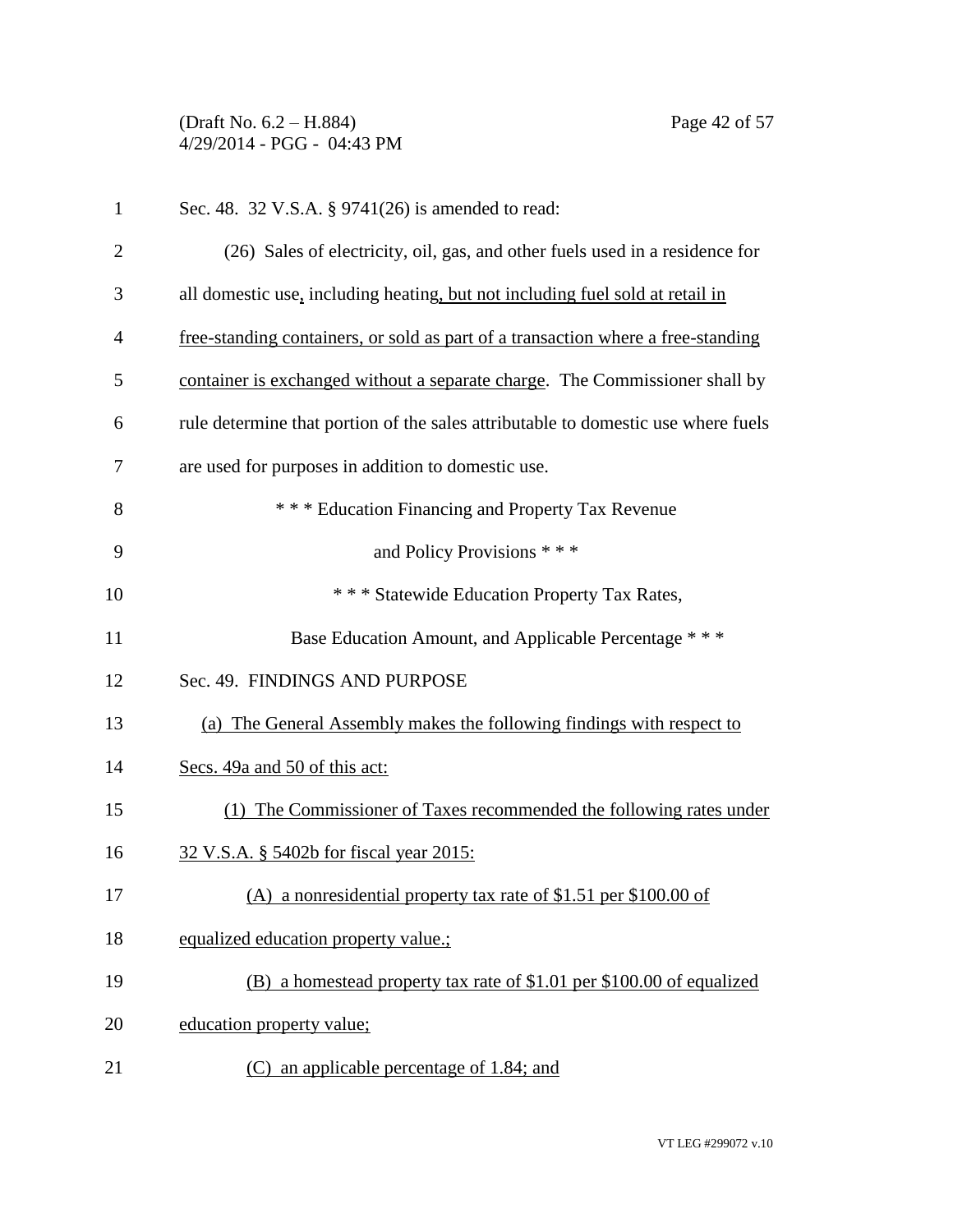(Draft No. 6.2 – H.884) Page 43 of 57 4/29/2014 - PGG - 04:43 PM

| $\mathbf{1}$   | (D) a base education amount of \$9,382.00.                                        |
|----------------|-----------------------------------------------------------------------------------|
| $\overline{2}$ | (2) The Commissioner's recommendations were based in part on the                  |
| 3              | following factors:                                                                |
| 4              | (A) The use of one-time money, such as $$19.3$ million in Education               |
| 5              | Fund surplus in fiscal year 2014, which is not available in fiscal year 2015.     |
| 6              | Using one-time money leaves a deficit that must be filled in the following year.  |
| 7              | (B) Statewide education spending has increased by more than three                 |
| 8              | percent for fiscal year 2015.                                                     |
| 9              | (C) Nonproperty tax revenues in the Education Fund have grown                     |
| 10             | more slowly than projected.                                                       |
| 11             | (D) The statewide education grand list is projected to decline for the            |
| 12             | fourth consecutive year; consequently, taxes must be raised from a smaller        |
| 13             | base.                                                                             |
| 14             | (E) The base education amount will increase which has the effect of               |
| 15             | creating upward pressure on the base property tax rates.                          |
| 16             | (3) Assuming no other changes, and an increase in education spending              |
| 17             | in excess of three percent, property tax base rates are projected to rise between |
| 18             | \$0.06 and \$0.08 for fiscal year 2016. The use of additional one-time money in   |
| 19             | fiscal year 2015 will increase the amount of revenue that would need to be        |
| 20             | raised in fiscal year 2016.                                                       |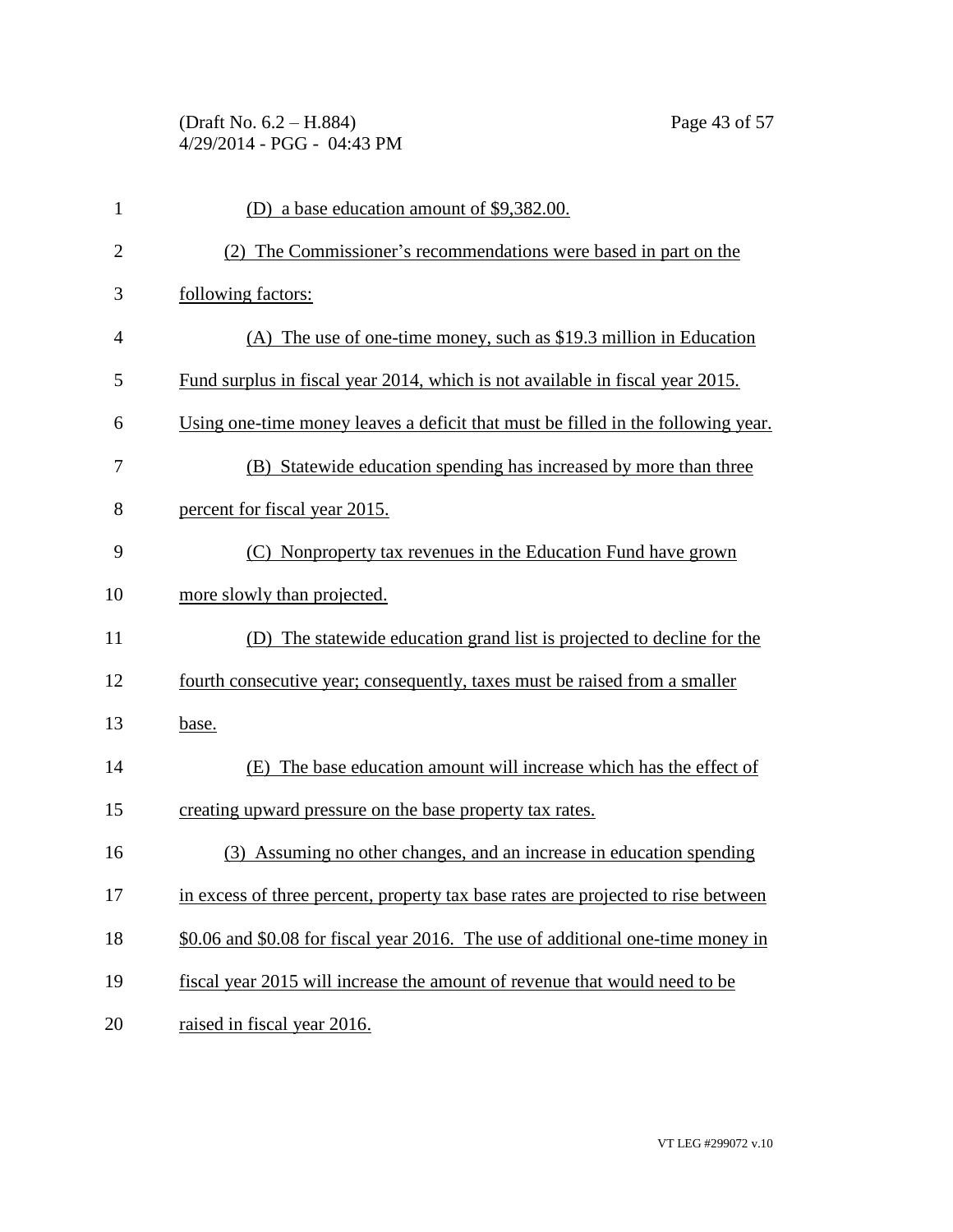(Draft No. 6.2 – H.884) Page 44 of 57 4/29/2014 - PGG - 04:43 PM

| $\mathbf{1}$   | (b) A balance needs to be struck between the ability of Vermonters to pay       |
|----------------|---------------------------------------------------------------------------------|
| $\overline{c}$ | additional taxes now and invest in system-changing improvements for the         |
| 3              | future. It is the intent of the General Assembly to limit the use of one-time   |
| $\overline{4}$ | money in order to reserve the maximum amount possible to support school         |
| 5              | districts and supervisory unions to organize more economically their structure  |
| 6              | and activities to produce recurring savings year after year.                    |
| 7              | Sec. 50. FISCAL YEAR 2015 EDUCATION PROPERTY TAX RATES                          |
| 8              | AND APPLICABLE PERCENTAGE                                                       |
| 9              | (a) For fiscal year 2015 only, the education property tax imposed under         |
| 10             | 32 V.S.A. § 5402(a) shall be reduced from the rates of \$1.59 and \$1.10 and    |
| 11             | shall instead be at the following rates:                                        |
| 12             | (1) the tax rate for nonresidential property shall be $$1.51$ per               |
| 13             | \$100.00; and                                                                   |
| 14             | (2) the tax rate for homestead property shall be \$1.00 multiplied by the       |
| 15             | district spending adjustment for the municipality per \$100.00 of equalized     |
| 16             | property value as most recently determined under 32 V.S.A. § 5405.              |
| 17             | (b) For claims filed in 2014 only, "applicable percentage" in 32 V.S.A.         |
| 18             | $\S$ 6066(a)(2) shall be reduced from 2.0 percent and instead shall be 1.84     |
| 19             | percent multiplied by the fiscal year 2015 district spending adjustment for the |
| 20             | municipality in which the homestead residence is located; but in no event shall |
| 21             | the applicable percentage be less than 1.84 percent.                            |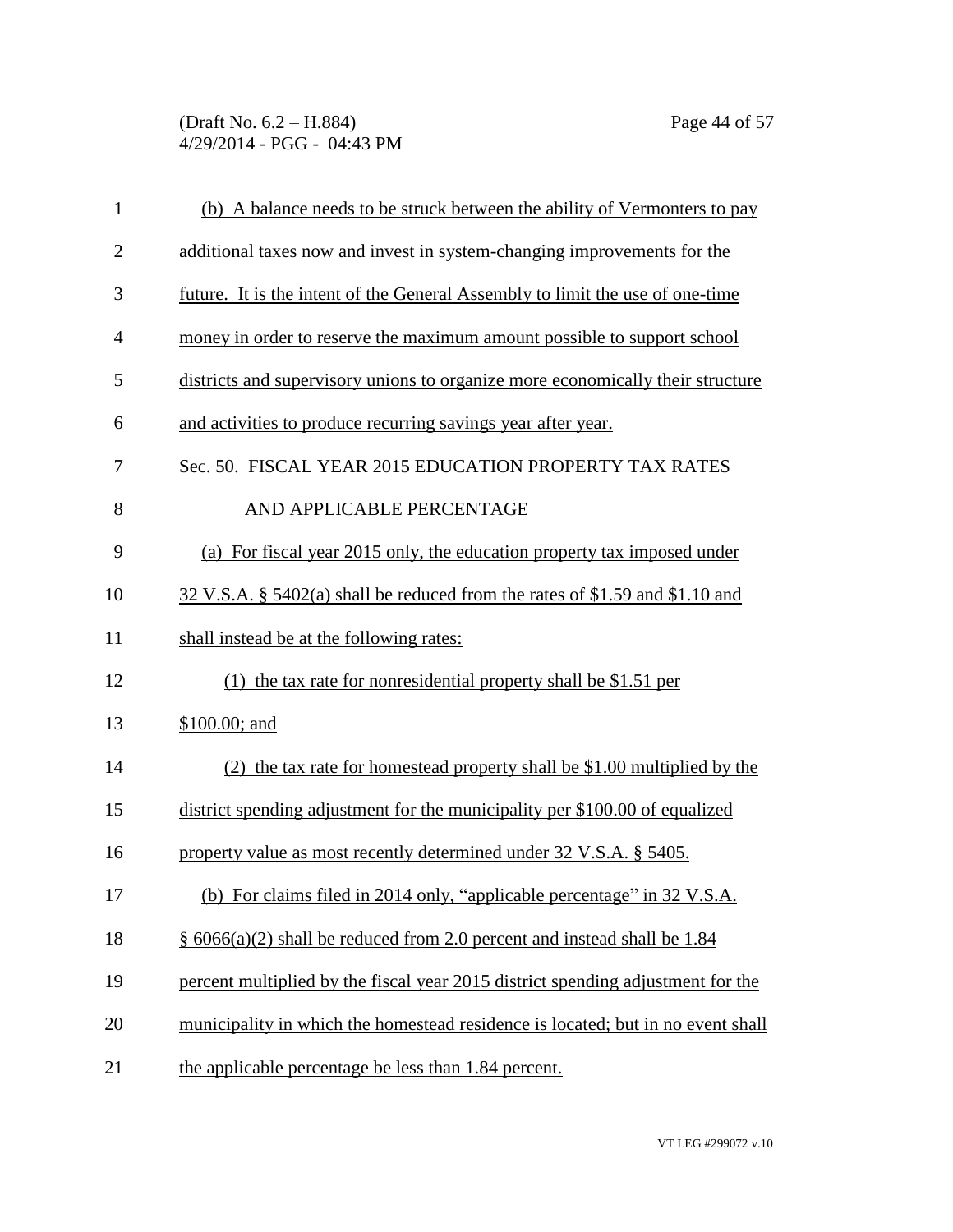(Draft No. 6.2 – H.884) Page 45 of 57 4/29/2014 - PGG - 04:43 PM

| $\mathbf{1}$   | Sec. 51. FISCAL YEAR 2015 BASE EDUCATION AMOUNT                                |
|----------------|--------------------------------------------------------------------------------|
| $\overline{2}$ | As provided in 16 V.S.A. § 4011(b), the base education amount for fiscal       |
| 3              | year 2015 shall be \$9,382.00.                                                 |
| $\overline{4}$ | *** Form of Budget Vote ***                                                    |
| 5              | Sec. 52. 16 V.S.A. $\S$ 563 is amended to read:                                |
| 6              | § 563. POWERS OF SCHOOL BOARDS; FORM OF VOTE IF BUDGET                         |
| 7              | EXCEEDS BENCHMARK AND DISTRICT SPENDING IS ABOVE                               |
| 8              | <b>AVERAGE</b>                                                                 |
| 9              | The school board of a school district, in addition to other duties and         |
| 10             | authority specifically assigned by law:                                        |
| 11             | * * *                                                                          |
| 12             | $(11)(A)$ Shall prepare and distribute annually a proposed budget for the      |
| 13             | next school year according to such major categories as may from time to time   |
| 14             | be prescribed by the commissioner Secretary.                                   |
| 15             | * * *                                                                          |
| 16             | The board shall present the budget to the voters by means of a                 |
| 17             | question in the form of a vote provided as follows:                            |
| 18             | "Article #1 (School Budget):                                                   |
| 19             | The total proposed budget of \$<br>is recommended by the school                |
| 20             | board to fund the school district's educational program. The school district's |
| 21             | education spending in the total school budget to be raised by taxes is \$      |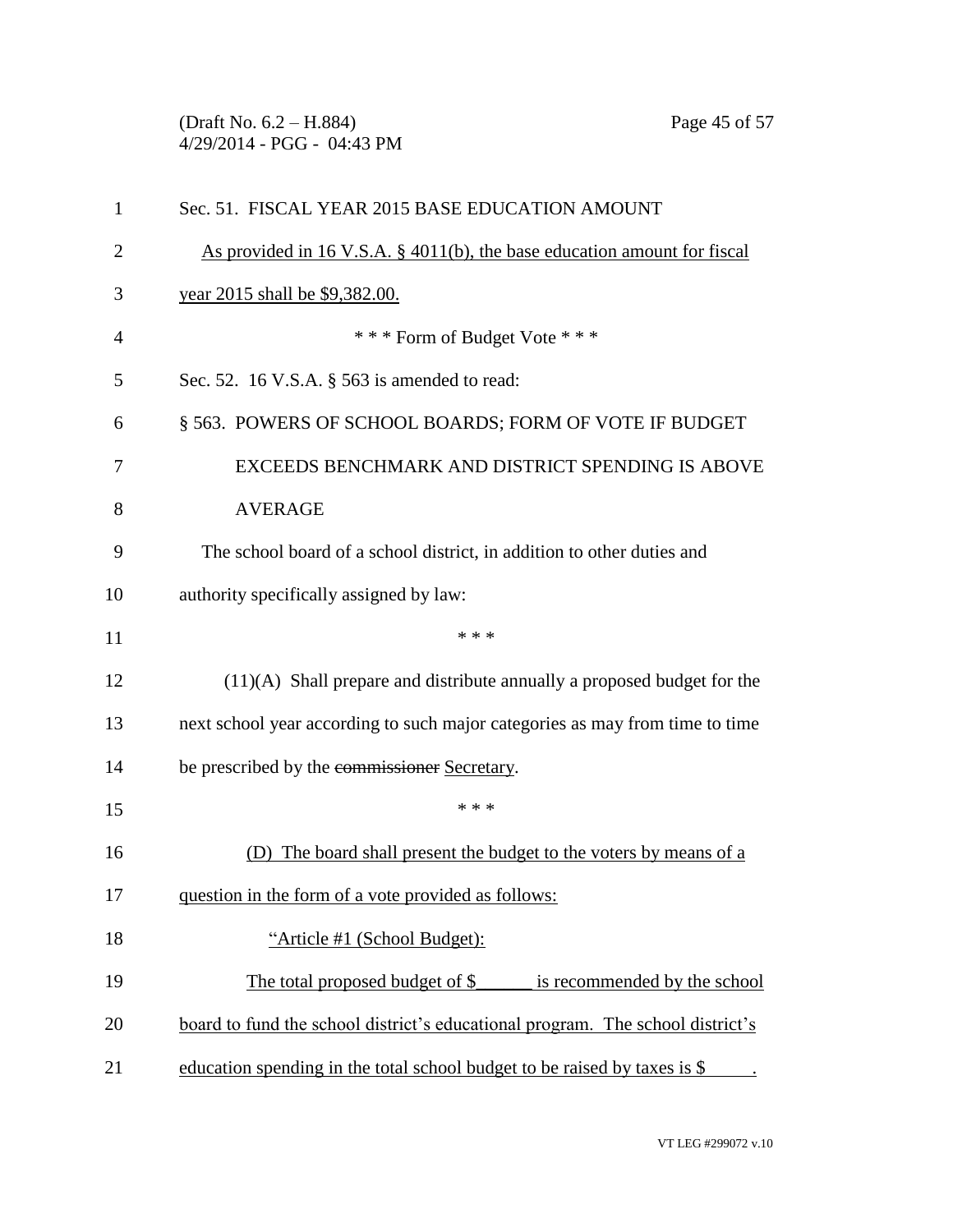(Draft No. 6.2 – H.884) Page 46 of 57 4/29/2014 - PGG - 04:43 PM

| $\mathbf{1}$   | The education spending in the budget, if approved, will result in spending of                |
|----------------|----------------------------------------------------------------------------------------------|
| $\overline{2}$ | per (equalized) pupil. This projected spending per (equalized) pupil is<br>$\mathcal{S}_{1}$ |
| 3              | % higher/lower than spending for the current year. Shall the voters of the                   |
| 4              | school district approve the school board to expend \$, which is the                          |
| 5              | amount the school board has determined to be necessary for the ensuing fiscal                |
| 6              | year?                                                                                        |
| 7              | * * *                                                                                        |
| 8              | *** Increase in Average Daily Membership ***                                                 |
| 9              | Sec. 53. 16 V.S.A. § 4010(b) is amended to read:                                             |
| 10             | (b) The commissioner Secretary shall determine the long-term membership                      |
| 11             | for each school district for each student group described in subsection (a) of               |
| 12             | this section. The commissioner Secretary shall use the actual average daily                  |
| 13             | membership over two consecutive years, the latter of which is the current                    |
| 14             | school year. If, however, in one year, the actual average daily membership of                |
| 15             | kindergarten through 12th grade increases by at least 20 students over the                   |
| 16             | previous year, the commissioner shall compute the long-term membership by                    |
| 17             | adding 80 percent of the actual increase, to a maximum increase of 45                        |
| 18             | equalized pupils.                                                                            |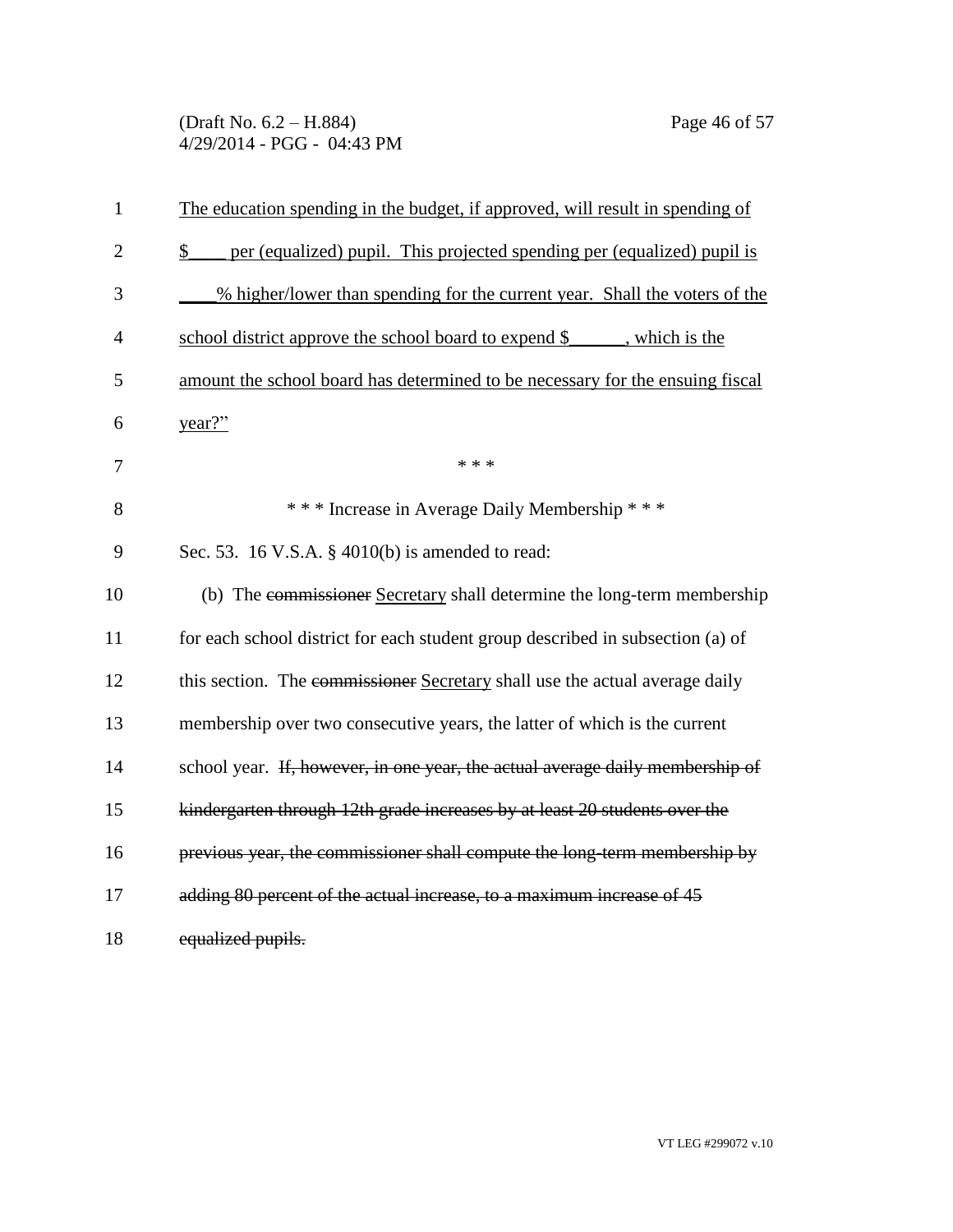(Draft No. 6.2 – H.884) Page 47 of 57 4/29/2014 - PGG - 04:43 PM

| $\mathbf{1}$   | *** Shared Equity ***                                                              |
|----------------|------------------------------------------------------------------------------------|
| $\overline{2}$ | Sec. 54. 32 V.S.A. § 3481 is amended to read:                                      |
| 3              | § 3481. DEFINITIONS                                                                |
| $\overline{4}$ | The following definitions shall apply in this Part and chapter 101 of this         |
| 5              | title, pertaining to the listing of property for taxation:                         |
| 6              | $(1)(A)$ "Appraisal value" shall mean, with respect to property enrolled in        |
| 7              | a use value appraisal program, the use value appraisal as defined in subdivision   |
| 8              | $3752(12)$ of this title, multiplied by the common level of appraisal, and with    |
| 9              | respect to all other property, except for owner-occupied housing identified in     |
| 10             | subdivision $(C)$ of this subdivision $(1)$ , the estimated fair market value. The |
| 11             | estimated fair market value of a property is the price which that the property     |
| 12             | will bring in the market when offered for sale and purchased by another, taking    |
| 13             | into consideration all the elements of the availability of the property, its use   |
| 14             | both potential and prospective, any functional deficiencies, and all other         |
| 15             | elements such as age and condition which combine to give property a market         |

16 value. Those elements shall include a consideration of a decrease in value in

17 nonrental residential property due to a housing subsidy covenant as defined in

18 27 V.S.A. § 610, or the effect of any state State or local law or regulation

affecting the use of land, including 10 V.S.A. chapter 151 or any land

capability plan established in furtherance or implementation thereof, rules

adopted by the State Board of Health and any local or regional zoning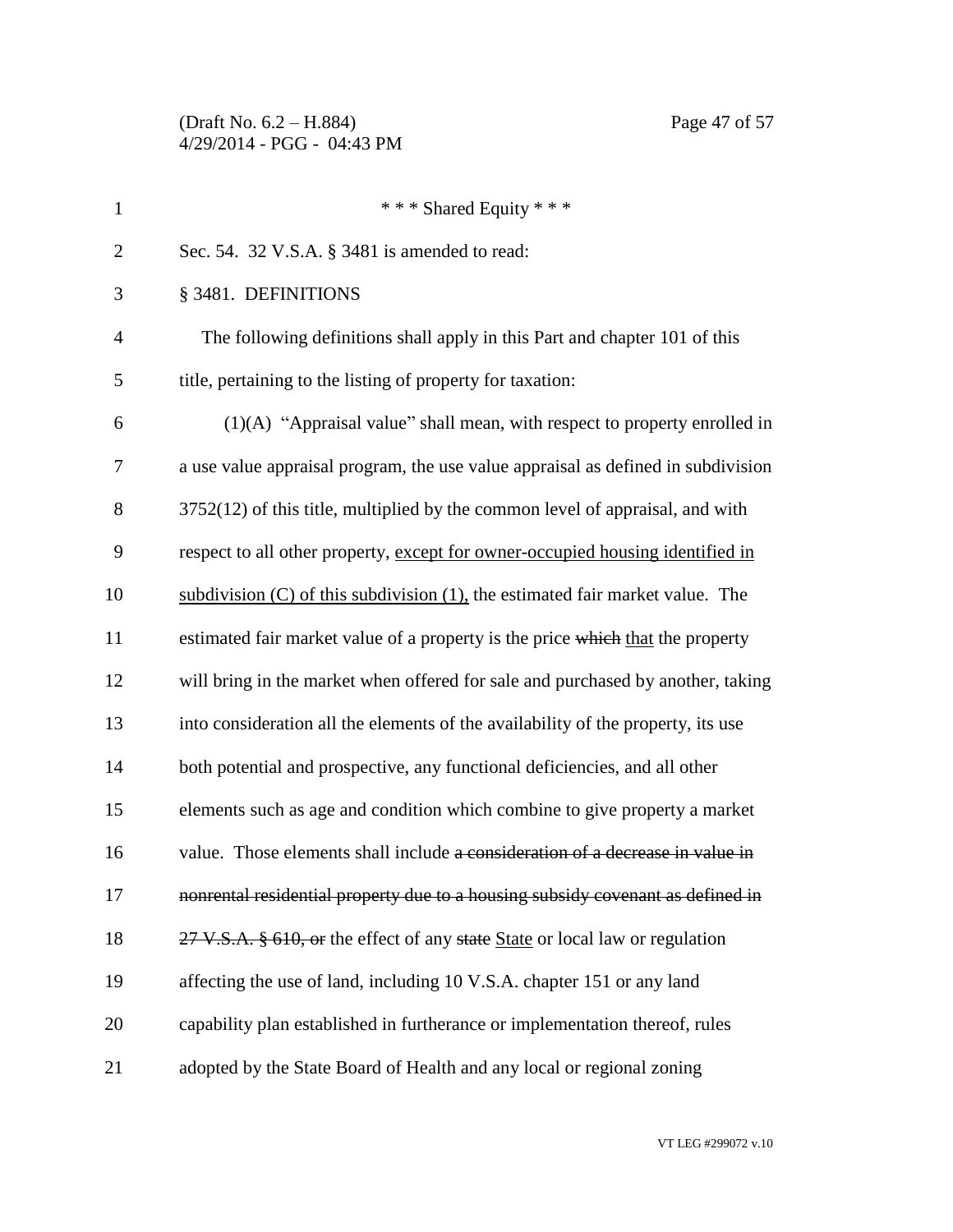## (Draft No. 6.2 – H.884) Page 48 of 57 4/29/2014 - PGG - 04:43 PM

| $\mathbf{1}$   | ordinances or development plans. In determining estimated fair market value,      |
|----------------|-----------------------------------------------------------------------------------|
| $\overline{2}$ | the sale price of the property in question is one element to consider, but is not |
| 3              | solely determinative.                                                             |
| $\overline{4}$ | * * *                                                                             |
| 5              | (C) For owner-occupied housing that is subject to a housing subsidy               |
| 6              | covenant, as defined in 27 V.S.A. § 610, imposed by a governmental,               |
| 7              | quasi-governmental, or public purpose entity, that limits the price for which the |
| 8              | property may be sold, the housing subsidy covenant shall be deemed to cause a     |
| 9              | material decrease in the value of the owner-occupied housing, and the             |
| 10             | appraisal value means not less than 60 and not more than 70 percent of what       |
| 11             | the fair market value of the property would be if it were not subject to the      |
| 12             | housing subsidy covenant. Every five years, starting in 2019, the                 |
| 13             | Commissioner of Taxes, in consultation with the Vermont Housing                   |
| 14             | Conservation Board, shall report to the General Assembly on whether the           |
| 15             | percentage of appraised valued used in this subdivision should be altered, and    |
| 16             | the reasons for his or her determination.                                         |
| 17             | (2) "Listed value" shall be an amount equal to 100 percent of the                 |
| 18             | appraisal value. The ratio shall be the same for both real and personal           |
| 19             | property.                                                                         |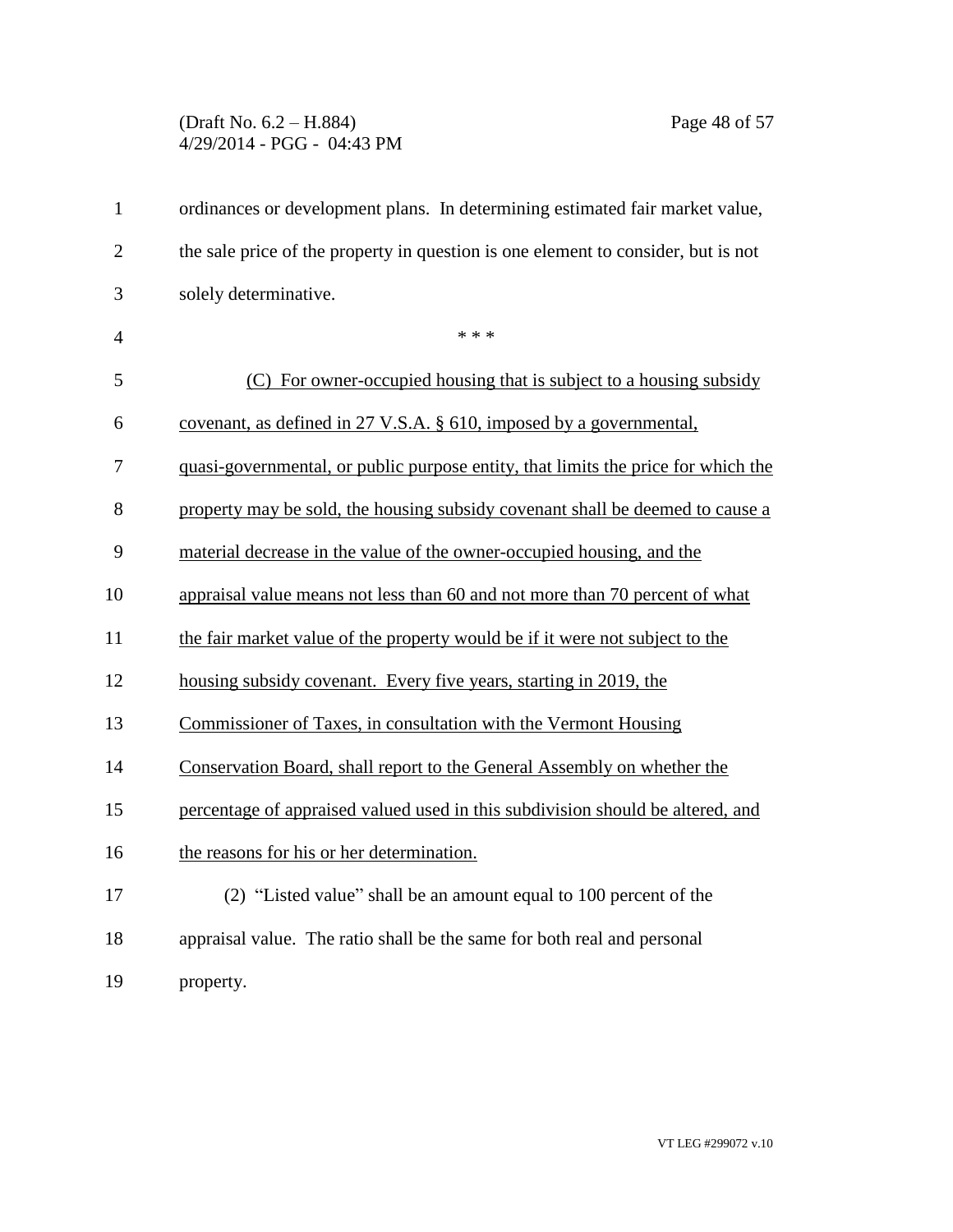(Draft No. 6.2 – H.884) Page 49 of 57 4/29/2014 - PGG - 04:43 PM

| $\mathbf{1}$   | *** Property Tax Exemptions ***                                                        |
|----------------|----------------------------------------------------------------------------------------|
| $\overline{2}$ | Sec. 55. 32 V.S.A. § 3832(7) is amended to read:                                       |
| 3              | (7) Real and personal property of an organization when the property is                 |
| $\overline{4}$ | used primarily for health or recreational purposes, unless the town or                 |
| 5              | municipality in which the property is located so votes at any regular or special       |
| 6              | meeting duly warned therefor, and except for the following types of property;          |
| 7              | (A) Buildings and land owned and occupied by a health, recreation, and                 |
| 8              | fitness organization which is:                                                         |
| 9              | (i) exempt from taxation under $26$ U.S.C. § $501(c)(3)$ ,                             |
| 10             | (ii) used its income entirely for its exempt purpose, and                              |
| 11             | (iii) promotes exercise and healthy lifestyles for the community and                   |
| 12             | serve citizens of all income levels;                                                   |
| 13             | (B) real and personal property operated as a skating rink, owned and                   |
| 14             | operated on a nonprofit basis, but not necessarily by the same entity, and which, in   |
| 15             | the most recent calendar year, provided facilities to local public schools for a sport |
| 16             | officially recognized by the Vermont Principals' Association.                          |
| 17             | Sec. 56. 32 V.S.A. § 3839 is added to read:                                            |
| 18             | § 3839. MUNICIPALLY OWNED LAKESHORE PROPERTY                                           |
| 19             | (a) Notwithstanding section 3659 of this title, a town may vote to exempt              |
| 20             | from its municipal taxes, in whole or in part, any parcel of land, but not             |
| 21             | buildings, that provides public access to public waters, as defined in 10 V.S.A.       |
| 22             | $§ 1422(6)$ , and that is also:                                                        |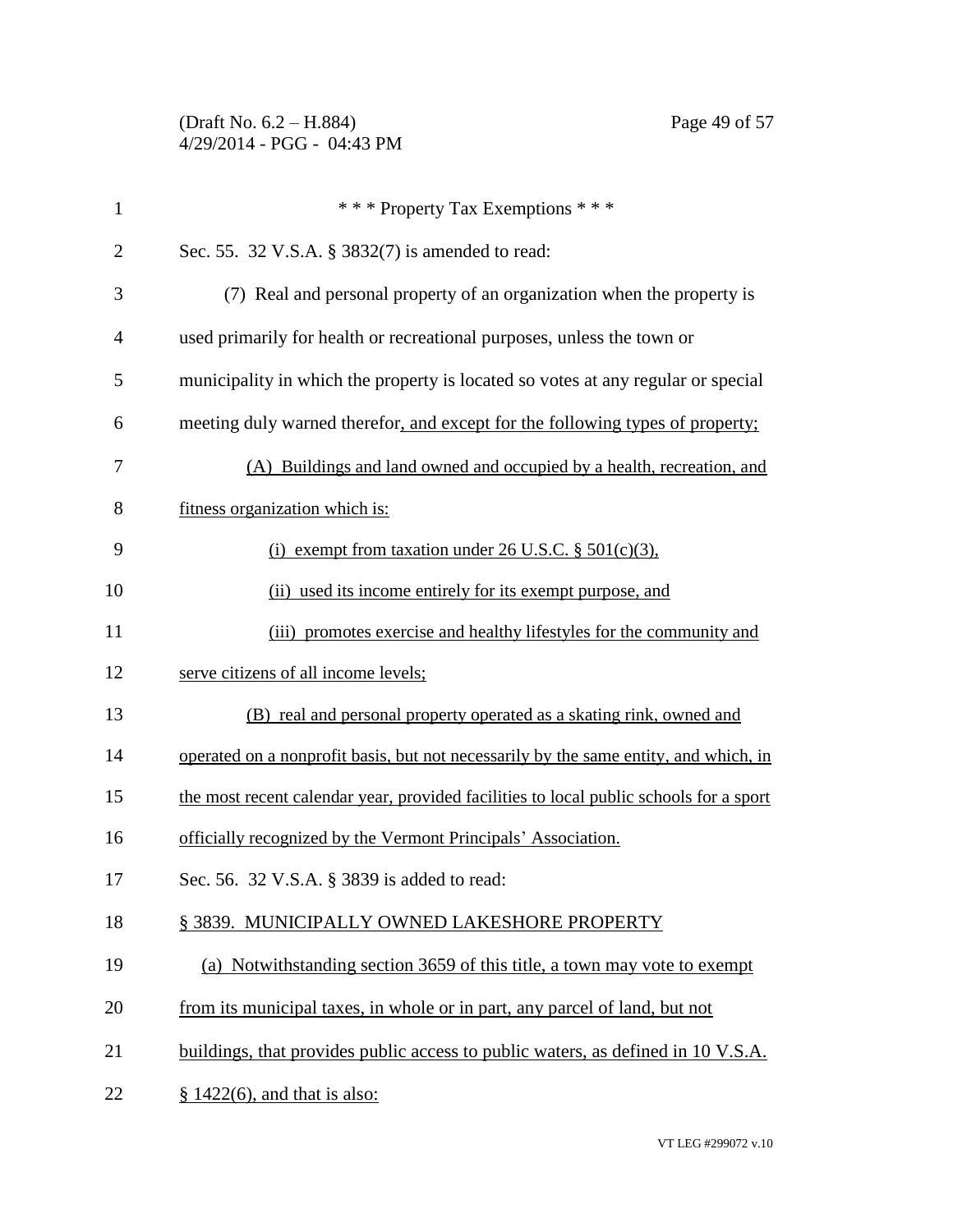(Draft No. 6.2 – H.884) Page 50 of 57 4/29/2014 - PGG - 04:43 PM

| $\mathbf{1}$ | (1) owned by the Town of Hardwick, and located in Greensboro,                   |
|--------------|---------------------------------------------------------------------------------|
| $\mathbf{2}$ | Vermont; or                                                                     |
| 3            | (2) owned by the Town of Thetford, and located in Fairlee and West              |
| 4            | Fairlee, Vermont.                                                               |
| 5            | (b) An exemption voted by a town under subsection (a) of this section shall     |
| 6            | be for up to ten years. Upon the expiration of the exemption, a town may vote   |
| 7            | additional periods of exemption not exceeding five years each.                  |
| 8            | Sec. 57. 32 V.S.A. § 5401(10)(K) is added to read:                              |
| 9            | (K) Any parcel of land, but not buildings, that provides public access to       |
| 10           | public waters, as defined in 10 V.S.A. § 1422(6), and that is also:             |
| 11           | (i) owned by the Town of Hardwick, and located in Greensboro,                   |
| 12           | Vermont; or                                                                     |
| 13           | (ii) owned by the Town of Thetford, and located in Fairlee and West             |
| 14           | Fairlee, Vermont.                                                               |
| 15           | Sec. 58. 32 V.S.A. § 5401(10)(F) is amended to read:                            |
| 16           | (F) Property owned by a municipality which is located within that               |
| 17           | municipality and which is used for municipal purposes including the provision   |
| 18           | of utility services, and including off-street parking garages built, owned, and |
| 19           | managed by a municipality in a Designated Downtown as determined in             |
| 20           | accordance with 24 V.S.A. § 2793. For the purpose of this section, public use   |
| 21           | of a municipal parking garage may include the leasing of the garage to multiple |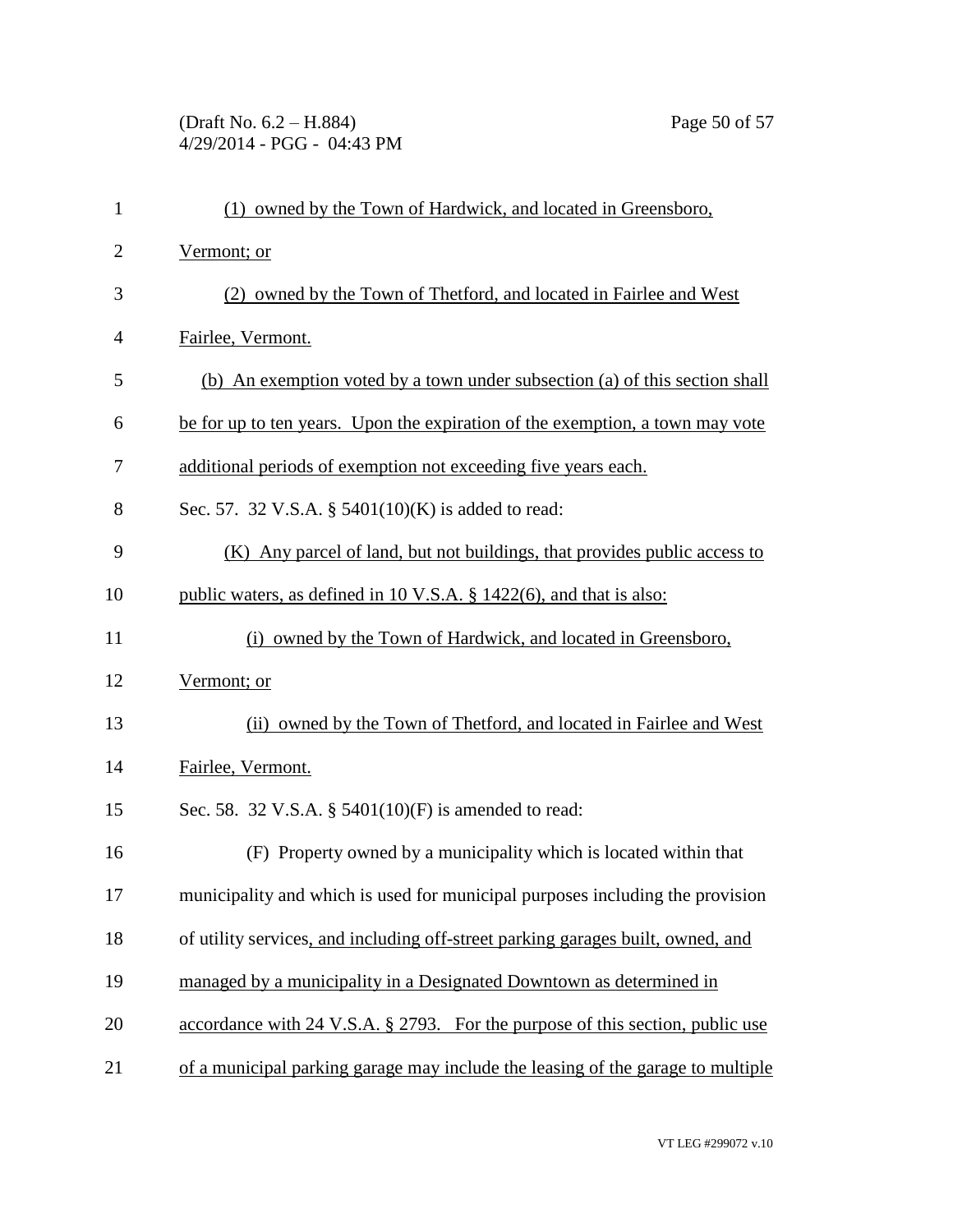(Draft No. 6.2 – H.884) Page 51 of 57 4/29/2014 - PGG - 04:43 PM

| 1              | commercial tenants for part of the day, provided the garage is open to the       |
|----------------|----------------------------------------------------------------------------------|
| $\overline{2}$ | general public during evenings and weekends.                                     |
| 3              | *** Occupancy of a Homestead ***                                                 |
| $\overline{4}$ | Sec. 59. 32 V.S.A. § 5401(7) is amended to read:                                 |
| 5              | (7) "Homestead":                                                                 |
| 6              | (A) "Homestead" means the principal dwelling and parcel of land                  |
| 7              | surrounding the dwelling, owned and occupied by a resident individual on         |
| 8              | April 1 and occupied as the individual's domicile for a minimum of 183 days      |
| 9              | out of the calendar year, or for purposes of the renter property tax adjustment  |
| 10             | under subsection 6066(b) of this title, rented and occupied by a resident        |
| 11             | individual as the individual's domicile.                                         |
| 12             | * * *                                                                            |
| 13             | (H) A homestead does not include any portion of a dwelling that is               |
| 14             | rented and a dwelling is not a homestead for any portion of the year in which it |
| 15             | is rented.                                                                       |
| 16             | * * *                                                                            |
| 17             | *** Excess Spending Anchor ***                                                   |
| 18             | Sec. 60. 32 V.S.A. § 5401(12) is amended to read:                                |
| 19             | (12) "Excess spending" means:                                                    |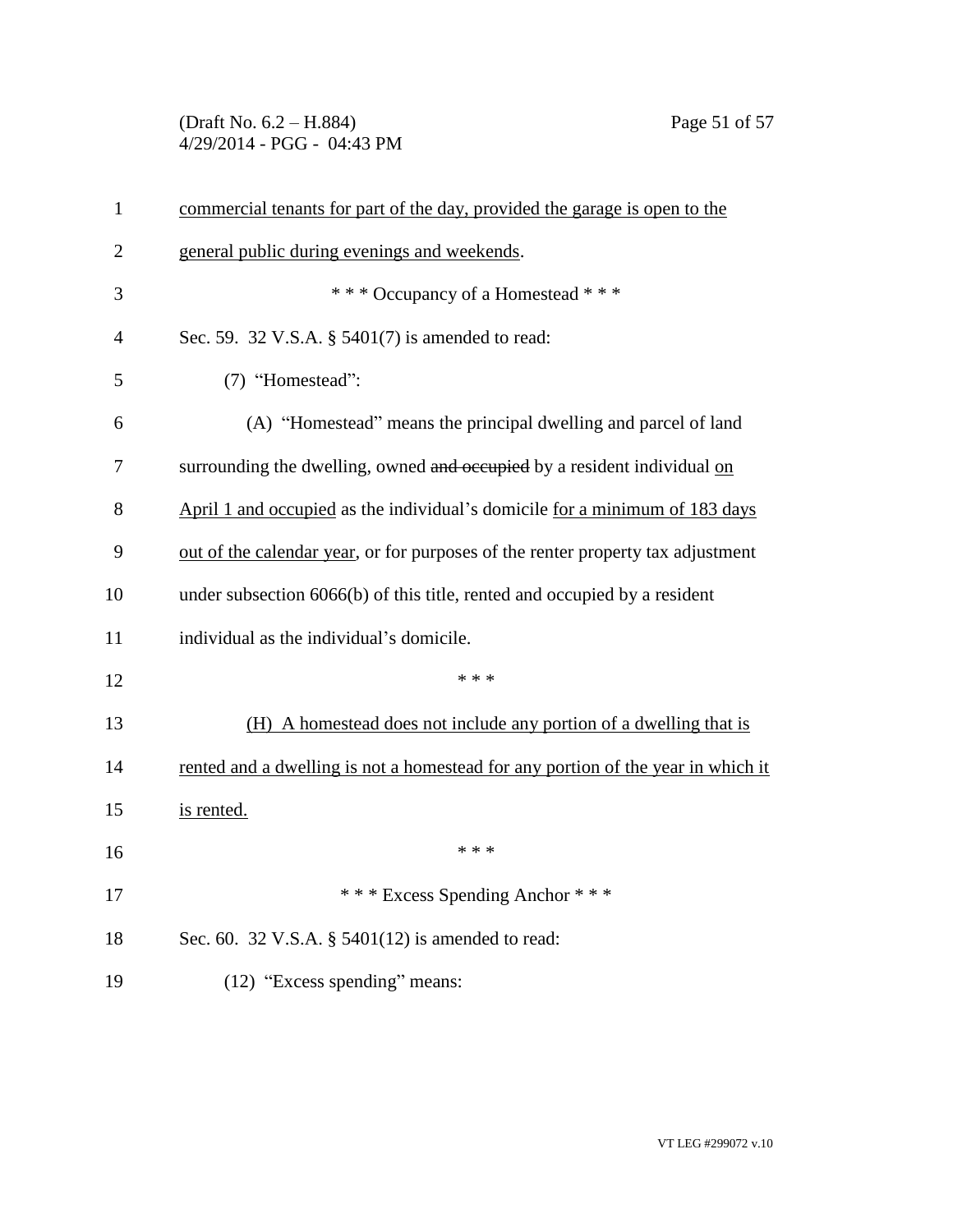### (Draft No. 6.2 – H.884) Page 52 of 57 4/29/2014 - PGG - 04:43 PM

| $\mathbf{1}$   | (A) the per-equalized-pupil amount of the district's education                   |
|----------------|----------------------------------------------------------------------------------|
| $\overline{2}$ | spending, as defined in 16 V.S.A. § 4001(6), plus any amount required to be      |
| 3              | added from a Capital Construction Reserve Fund under 24 V.S.A. § 2804(b);        |
| $\overline{4}$ | (B) in excess of 123 percent of the statewide average district                   |
| 5              | education spending per equalized pupil in the prior fiscal year increased by     |
| 6              | inflation, as determined by the Secretary of Education on or before November     |
| 7              | 15 of each year based on the passed budgets to date. As used in this             |
| $8\,$          | subdivision, "increased by inflation" means increasing the statewide average     |
| 9              | district education spending per equalized pupil for fiscal year 2014 by the most |
| 10             | recent New England Economic Project cumulative price index, as of                |
| 11             | November 15, for state and local government purchases of goods and services,     |
| 12             | from fiscal year 2014 through the fiscal year for which the amount is being      |
| 13             | determined.                                                                      |
| 14             | Sec. 61. 2013 Acts and Resolves No. 60, Sec. 2 is amended to read:               |
| 15             | Sec. 2. 32 V.S.A. § 5401(12) is amended to read:                                 |
| 16             | (12) "Excess spending" means:                                                    |
| 17             | (A) the per-equalized-pupil amount of the district's education                   |
| 18             | spending, as defined in 16 V.S.A. $\S$ 4001(6), plus any amount required to be   |
| 19             | added from a Capital Construction Reserve Fund under 24 V.S.A. § 2804(b);        |
| 20             | (B) in excess of $\frac{123}{121}$ percent of the statewide average district     |
| 21             | education spending per equalized pupil increased by inflation, as determined     |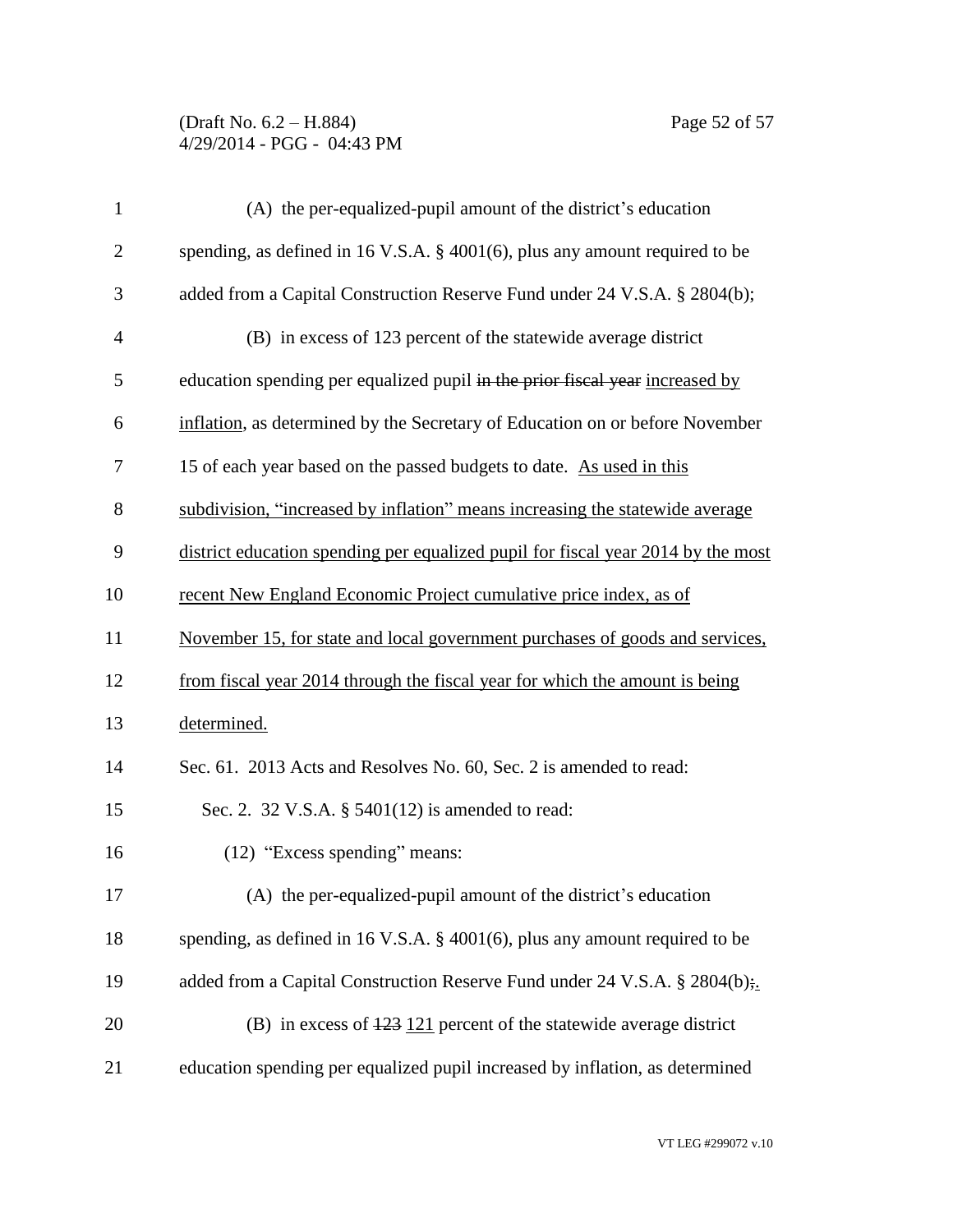(Draft No. 6.2 – H.884) Page 53 of 57 4/29/2014 - PGG - 04:43 PM

| $\mathbf{1}$   | by the Secretary of Education on or before November 15 of each year based on        |
|----------------|-------------------------------------------------------------------------------------|
| $\mathbf{2}$   | the passed budgets to date. As used in this subdivision, "increased by              |
| 3              | inflation" means increasing the statewide average district education spending       |
| $\overline{4}$ | per equalized pupil for fiscal year 2014 by the most recent New England             |
| 5              | Economic Project cumulative price index, as of November 15, for state and           |
| 6              | local government purchases of goods and services, from fiscal year 2014             |
| $\tau$         | through the fiscal year for which the amount is being determined.                   |
| 8              | *** Electrical Generating Plants ***                                                |
| 9              | Sec. 62. 32 V.S.A. § 5402(d) is amended to read:                                    |
| 10             | (d) A municipality which has upon its grand list an operating electric              |
| 11             | generating plant subject to the tax under section 5402a of this chapter             |
| 12             | chapter 213 of this title shall be subject to the nonresidential education          |
| 13             | property tax at three-quarters of the rate provided in subdivision $(a)(1)$ of this |
| 14             | section, as adjusted under section 5402b of this chapter; and shall be subject to   |
| 15             | the homestead education property tax at three-quarters of the base rate             |
| 16             | provided in subdivision (a)(2) of this section, as adjusted under section $5402b$   |
| 17             | of this chapter, and multiplied by its district spending adjustment.                |
| 18             | Sec. 63. EDUCATION TAXES IN VERNON                                                  |
| 19             | Notwithstanding any other provision of law, for the purposes of 32 V.S.A.           |
| 20             | $\S$ 5402(d), the town of Vernon shall continue to be treated as if its grand list  |
| 21             | included an operating electric generating plant subject to the tax under            |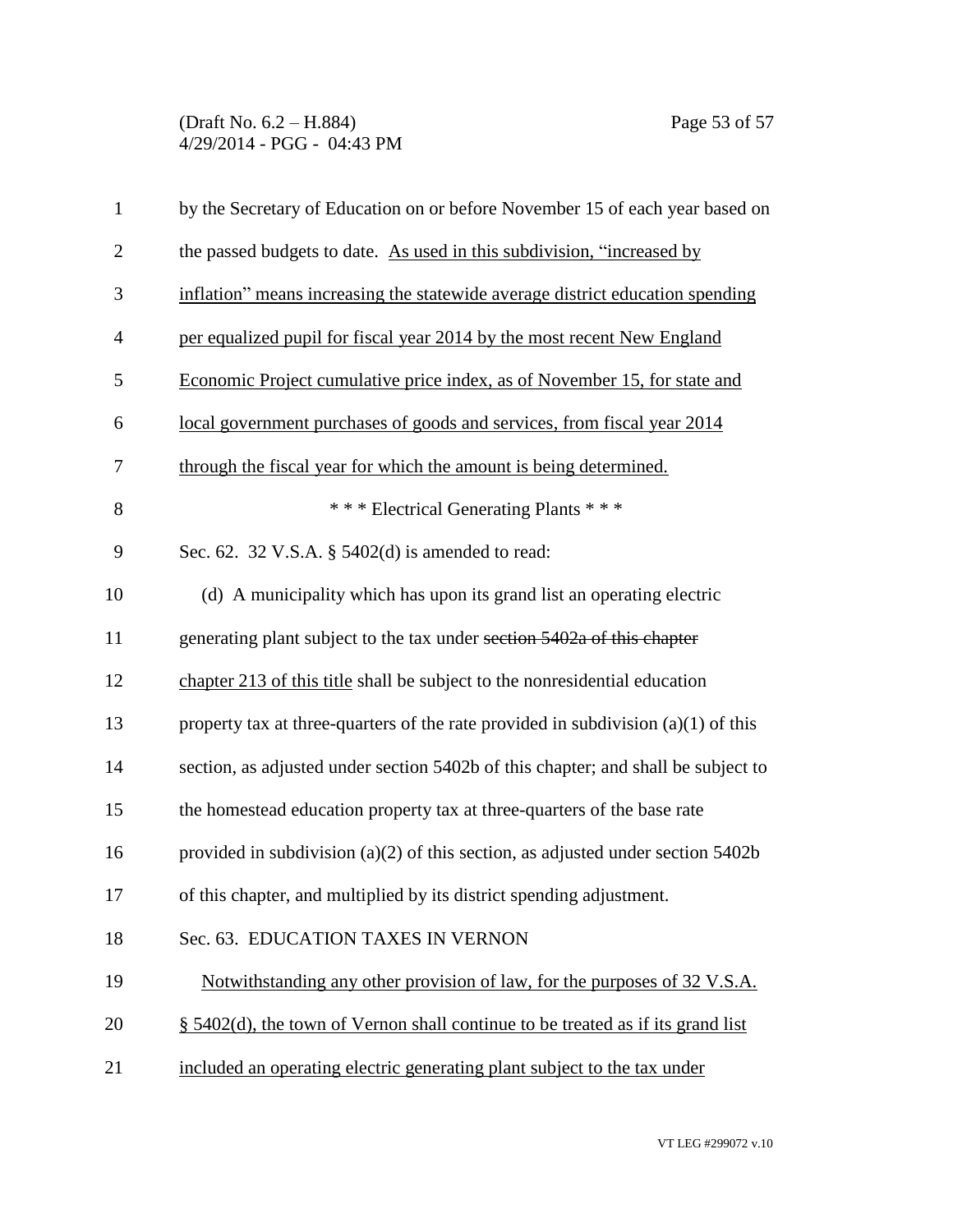(Draft No. 6.2 – H.884) Page 54 of 57 4/29/2014 - PGG - 04:43 PM

| $\mathbf{1}$   | 32 V.S.A. chapter 213 until the end of fiscal year 2017, and shall be taxed as                 |
|----------------|------------------------------------------------------------------------------------------------|
| $\overline{2}$ | follows:                                                                                       |
| 3              | (1) for fiscal year 2017, the town of Vernon shall be subject to the                           |
| $\overline{4}$ | nonresidential education property tax and the homestead education property                     |
| 5              | tax at 83 percent of the rate as calculated under 32 V.S.A. $\S$ 5402(a);                      |
| 6              | (2) for fiscal year 2018, the town of Vernon shall be subject to the                           |
| 7              | nonresidential education property tax and the homestead education property                     |
| 8              | tax at 91 percent of the rate as calculated under 32 V.S.A. $\S$ 5402(a); and                  |
| 9              | (3) for fiscal year 2019 and after, the town of Vernon shall be subject to                     |
| 10             | the nonresidential education property tax and the homestead education                          |
| 11             | property tax at 100 percent of the rate as calculated under $32 \text{ V.S.A. }$ § $5402(a)$ . |
| 12             | *** Repeal ***                                                                                 |
| 13             | Sec. 64. REPEAL                                                                                |
| 14             | 32 V.S.A. § 3802(18) (municipally owned lakeshore property) is repealed                        |
| 15             | on January 1, 2015.                                                                            |
| 16             | * * * Effective Dates * * *                                                                    |
| 17             | Sec. 65. EFFECTIVE DATES                                                                       |
| 18             | This act shall take effect on passage except:                                                  |
| 19             | (1) Secs. 1 (1099K filing requirement), 2 (consolidated returns), and                          |
| 20             | 4 (VEGI) shall take effect retroactively to January 1, 2014 and apply for tax                  |
| 21             | year 2014 and after.                                                                           |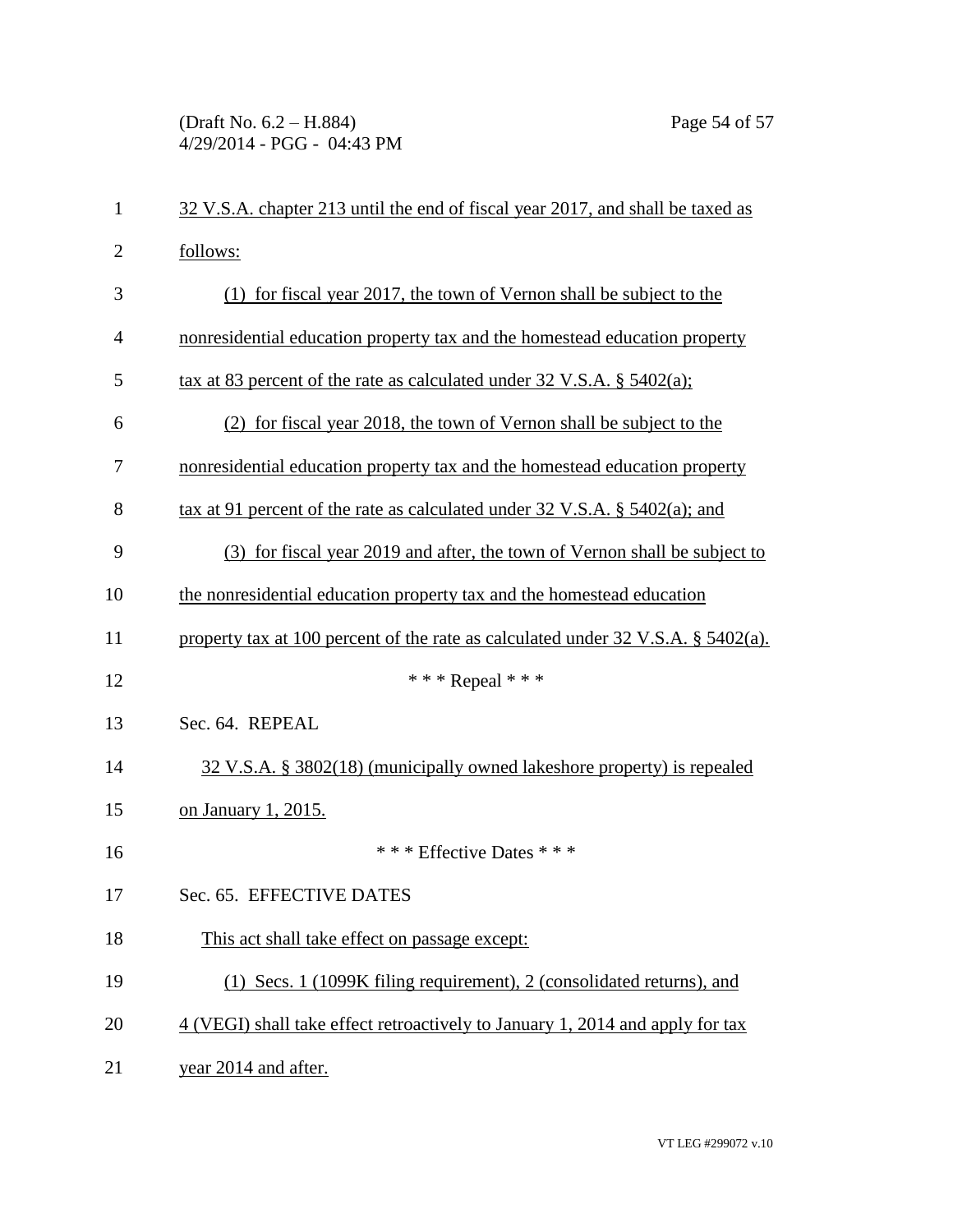(Draft No. 6.2 – H.884) Page 55 of 57 4/29/2014 - PGG - 04:43 PM

| $\mathbf{1}$   | (2) Sec. 3 (Vermont Green Up) shall take effect on January 1, 2015 and          |
|----------------|---------------------------------------------------------------------------------|
| $\overline{2}$ | apply to returns filed after that date.                                         |
| 3              | (3) Sec. 5 (annual income tax update) shall take effect retroactively to        |
| $\overline{4}$ | January 1, 2014 and apply to taxable years beginning on and after January 1,    |
| 5              | 2013.                                                                           |
| 6              | (4) Sec. 6 (annual estate tax update) shall take effect retroactively to        |
| $\overline{7}$ | January 1, 2014 and apply to decedents dying on or after January 1, 2013.       |
| 8              | (5) Secs. 17 (corrected tax bills due to late filing of declaration), 18 (last  |
| 9              | date for filing declaration), and 19 (corrected tax bills due to late filing of |
| 10             | property tax adjustment claim) shall take effect on July 1, 2014 and apply to   |
| 11             | property appearing on grand lists lodged in 2014 and after.                     |
| 12             | (6) Sec. 22 (distilled spirits) shall take effect on July 1, 2014.              |
| 13             | (7) Secs. 23–25 (employer assessment) shall take effect on September 1,         |
| 14             | 2014 and shall apply beginning with the calculation of the Health Care Fund     |
| 15             | contributions payable in the second quarter of fiscal year 2015, which shall be |
| 16             | based on the number of an employer's uncovered employees in the first quarter   |
| 17             | of fiscal year 2015.                                                            |
| 18             | (8) Secs. 26–29 (solar plant exemptions and valuation) and Sec. 30              |
| 19             | (valuation of natural gas and petroleum infrastructure) shall take effect on    |
| 20             | January 1, 2015 and apply to property appearing on grand lists lodged in 2015   |
| 21             | and after.                                                                      |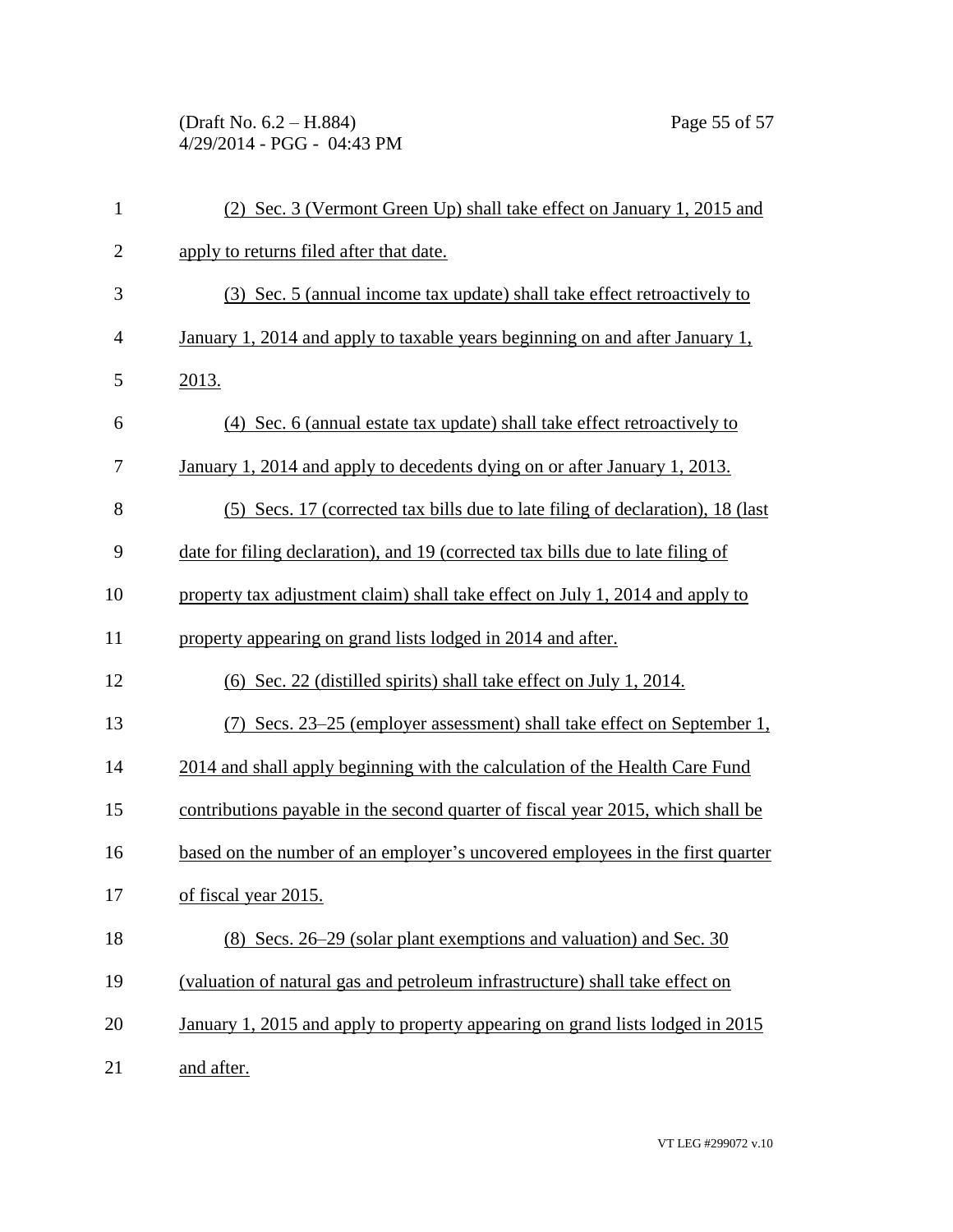(Draft No. 6.2 – H.884) Page 56 of 57 4/29/2014 - PGG - 04:43 PM

| $\mathbf{1}$   | (9) Secs. 31 (use tax reporting) and 32 (marijuana dispensaries) shall         |
|----------------|--------------------------------------------------------------------------------|
| $\overline{2}$ | take effect on January 1, 2015 and apply to tax year 2015 and after.           |
| 3              | (10) Sec. 33 (downtown credits) shall apply to fiscal year 2015 and            |
| 4              | after.                                                                         |
| 5              | $(11)$ Secs. 34 (repeal of sales tax exemption), 39 (snuff), 40 (floor tax),   |
| 6              | 41 (definition of sales), 42 (contractors), 43 (certificates of exemption), 44 |
| 7              | (definitions), 45 (compost), 46 (telecommunications use tax), 47 (fuel gross)  |
| 8              | receipts tax), and 48 (propane canisters) shall take effect on July 1, 2014.   |
| 9              | (12) Secs. 35–38 (estate taxes) shall take effect on January 1, 2015 and       |
| 10             | apply to decedents dying on or after that date.                                |
| 11             | (13) Secs. 50 (statewide education tax base rates) and 51 (base                |
| 12             | education amount) shall take effect on passage and apply to education property |
| 13             | tax rates and the base education amount for fiscal year 2015.                  |
| 14             | (14) Sec. 52 (form of budget vote) shall take effect on January 1, 2015        |
| 15             | and apply to budgets voted for fiscal year 2016.                               |
| 16             | (15) Sec. 53 (increased average daily membership) shall take effect on         |
| 17             | July 1, 2014 and shall apply to long-term membership calculations for fiscal   |
| 18             | year 2016 and after.                                                           |
| 19             | (16) Secs. 54 (shared equity housing), 55 (health and recreation               |
| 20             | property), 56 (town voted exemption), 57 (education property tax exemption),   |